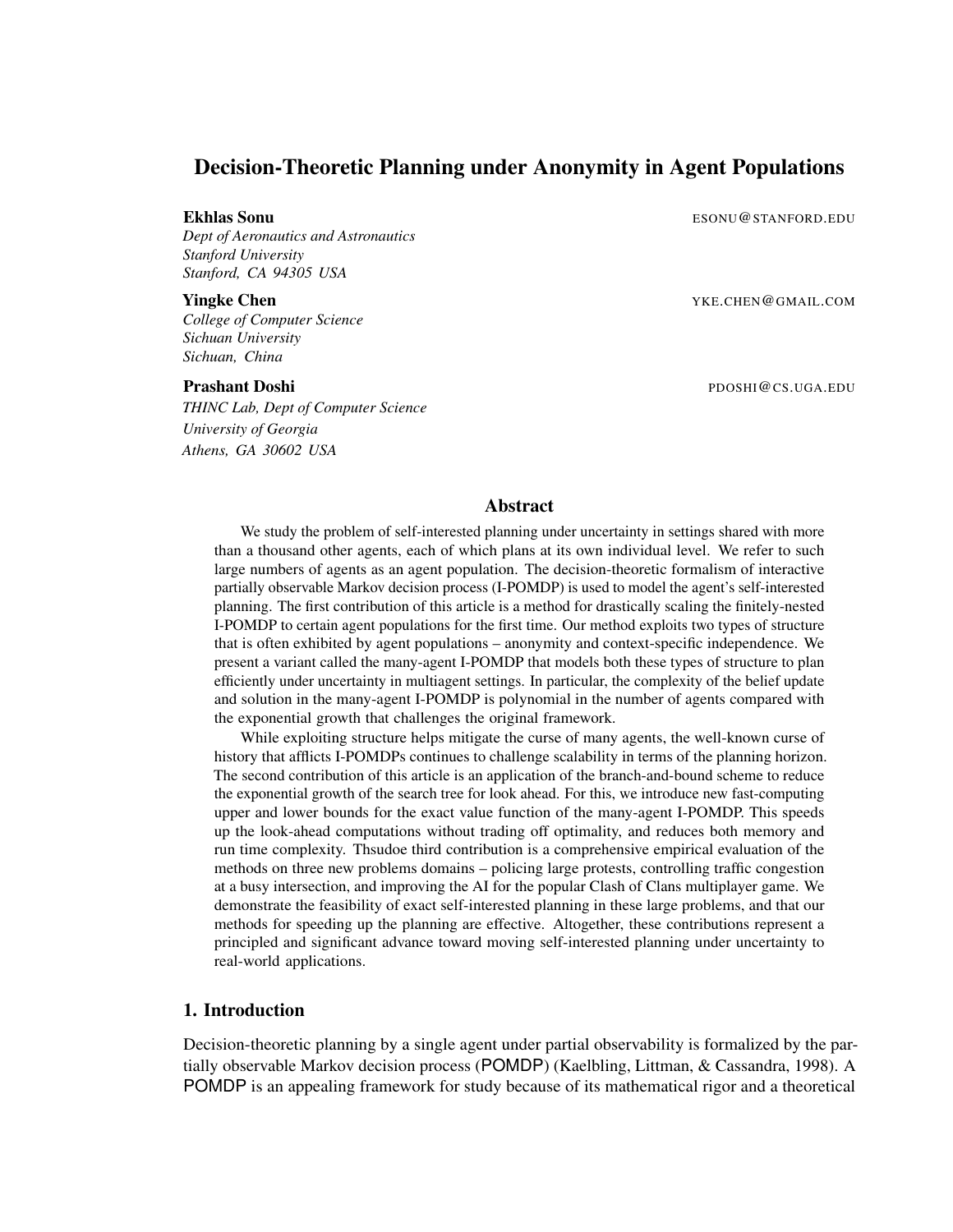assurance of optimal planning under uncertainty. However, the planning is challenged by high computational complexity. Two sources contribute to this complexity: the curse of state dimensionality which disproportionately impacts the size of the belief space; and, of particular relevance to this article, the curse of history or policy space that is due to an exponentially growing search tree with increase in planning horizon. As partial observability is encountered in various applications, especially in those involving agents with sensors, POMDPs have been generalized to multiagent settings in different ways (Seuken & Zilberstein, 2008). In this article, we focus on self-interested planning under uncertainty in settings shared with other agents who themselves plan, act and observe. This is formalized by the well-known interactive POMDP (I-POMDP) framework (Gmytrasiewicz & Doshi, 2005).

We situate the problem of self-interested planning under uncertainty in settings shared with more than a *thousand* other agents, each of which plans at its own individual level. For example, consider the decision-making problem of the police when faced with a large protest distributed over multiple protest sites. These settings require us to model many agents in an I-POMDP and solve exactly in this context. Such scalability is critically needed because I-POMDPs cover an important portion of the multiagent planning problem space (Doshi, 2012; Durfee & Zilberstein, 2013). Applications in diverse areas such as security (Seymour & Peterson, 2009; Ng, Meyers, Boakye, & Nitao, 2010), robotics (Woodward & Wood, 2012; Wang, 2013), ad hoc teams (Chandrasekaran, Doshi, Zeng, & Chen, 2014) and human behavior modeling (Doshi, Qu, Goodie, & Young, 2010; Wunder, Kaisers, Yaros, & Littman, 2011; Hula, Montague, & Dayan, 2015) testify to the wide appeal of I-POMDPs while motivating better scalability.

Both of the previously mentioned sources of complexity present in POMDPs are inherited by I-POMDPs, and exacerbated because of multiple agents. Mitigating these sources to promote scalability has been the focus of attention of methods so far, as we review in the next section. While the above sources of complexity are well understood, additional lesser-known barriers emerge in contexts populated by *many* agents. Potent among these is the fact that the space of models in the interactive state space grows exponentially with the number of agents. We refer to this complexity afflicting multiagent planning as the "curse of many agents".

We identify two problem structures that afford tractability in the context of interactions involving many agents. For illustration, consider again the decision-making problem of the police when faced with a large protest. The degree of the police response is often decided by how many protestors of which type (disruptive or not) are participating. The individual identity of the protestor within each type seldom matters. This key observation of frame-action anonymity, where a *frame* encapsulates the agent's capabilities and preferences,  $\frac{1}{1}$  motivates us in how we model the agent population in the planning. Such anonymity is also observed in other problems that require decision making in the presence of many other agents such as a smart grid operator seeking to time shift flexible energy loads of many consumers, devising strategy for a massively multiplayer online game, or in intelligently managing dense vehicular traffic for congestion control. However, as we identify the frames of agents, an implicit assumption is that there are far fewer distinct frames than agents. Furthermore, the planned degree of response at a protest site is influenced, in part, by how many disruptive protestors are predicted to converge to the site and much less by some other actions of the protestors such as movement between other distant sites. This example illustrates two known and powerful types of

<sup>1.</sup> I-POMDPs distinguish between an agent's frame and its type with the latter including beliefs as well. Frames are similar in semantics to the colloquial use of types.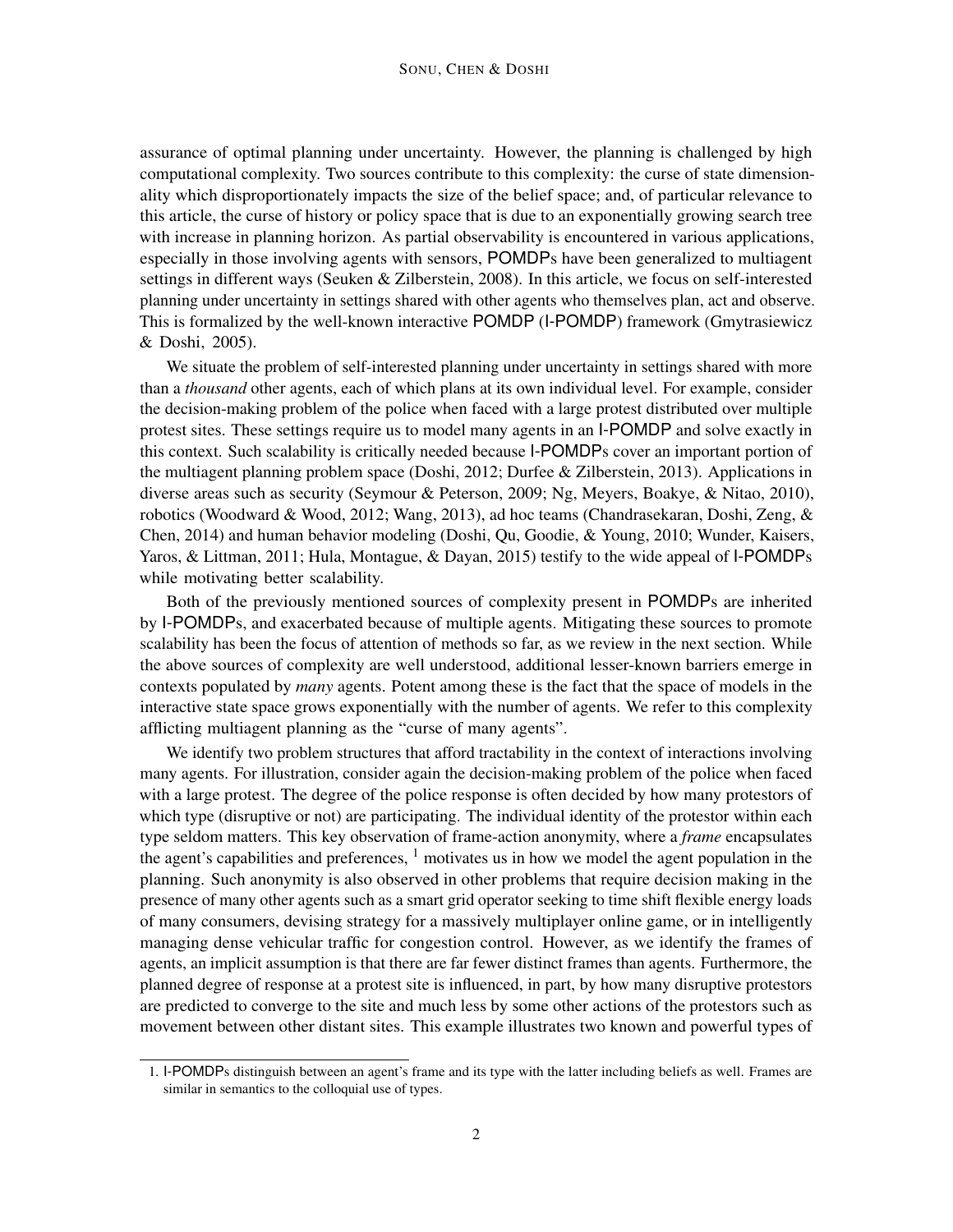problem structure in domains involving many agents: *action anonymity* (Roughgarden & Tardos, 2002) and *context-specific independence* (Boutilier, Friedman, Goldszmidt, & Koller, 1996).

Action anonymity allows the exponentially large joint action space to be substituted with a much more compact space of action configurations where a configuration is a tuple representing the number of agents performing each action. Consequently, the run-time complexity is no longer exponential in the number of agents but is instead polynomial. Context-specific independence wherein given a context such as the state and agent's own action, not all actions performed by other agents are relevant toward determining the next state permits the space of configurations to be compressed by projecting counts over a limited subset of others' actions. We extend both action anonymity and context-specific independence to allow considerations of an agent's frame as well.

Consequently, our first contribution in this article is a variant of finitely-nested I-POMDPs referred to as the **many-agent I-POMDP** framework that models both types of structure – frameaction anonymity and context-specific independence – to plan efficiently and exactly in multiagent settings. In particular, the complexity of the belief update and solution in the many-agent I-POMDP is *polynomial* in the number of agents under certain assumptions compared with the exponential growth that challenges the original framework. A key feature of the framework is a systematic way of modeling the context-specific independence in transition, observation and reward functions using *frame-action hypergraphs*, and exploiting it in an exact method for solving I-POMDPs that models other agents using finite-state machines. The Bellman equation modified to include frame-action configurations and independences continues to remain optimal given the I-POMDP with explicated problem structure.

While exploiting problem structure helps mitigate the curse of many agents, the well-known curse of history that afflicts I-POMDPs continues to challenge scalability in terms of the planning horizon. Specifically, the look-ahead search tree for planning has a branching factor that is proportional to the number of subject agent's actions and observations, and grows exponentially with the horizon. The second contribution of this article is a first application of the branch-and-bound scheme in the context of I-POMDPs to significantly reduce the size of the look-ahead search tree. We introduce new fast-computing upper and lower bounds for the exact value function of the many-agent I-POMDP. Both these are utilized in the branch and bound scheme. The lower bound is obtained by blindly pursuing a single policy oblivious to the observation and the upper bound is the result of assuming that the initial state is known but not the subsequent states; both these bounds are appropriately generalized to the many-agent I-POMDP.

The third contribution of this article is a theoretical verification of the savings in computational time and memory due to the anonymity and context-specific independence, and its demonstration on three large problem domains that naturally contain agent populations. The first domain pertains to policing a large protest involving more than a thousand protestors of different types, which are distributed over multiple protest sites. The second domain requires managing vehicular traffic at multiple intersections for congestion control. The third domain is to play defense in the popular massively multiplayer game *Clash of Clans* (http://clashofclans.com). The subject agent is tasked with defending its settlement and other resources against an invasion by other players' armies. All of these domains are new and could potentially serve as testbeds for evaluating both self-interested and cooperative planning in many-agent settings. We demonstrate the efficiency of the branch and bound method by exactly solving these problems for up to 2,000 agents in less than 6 hours on a standard computing platform.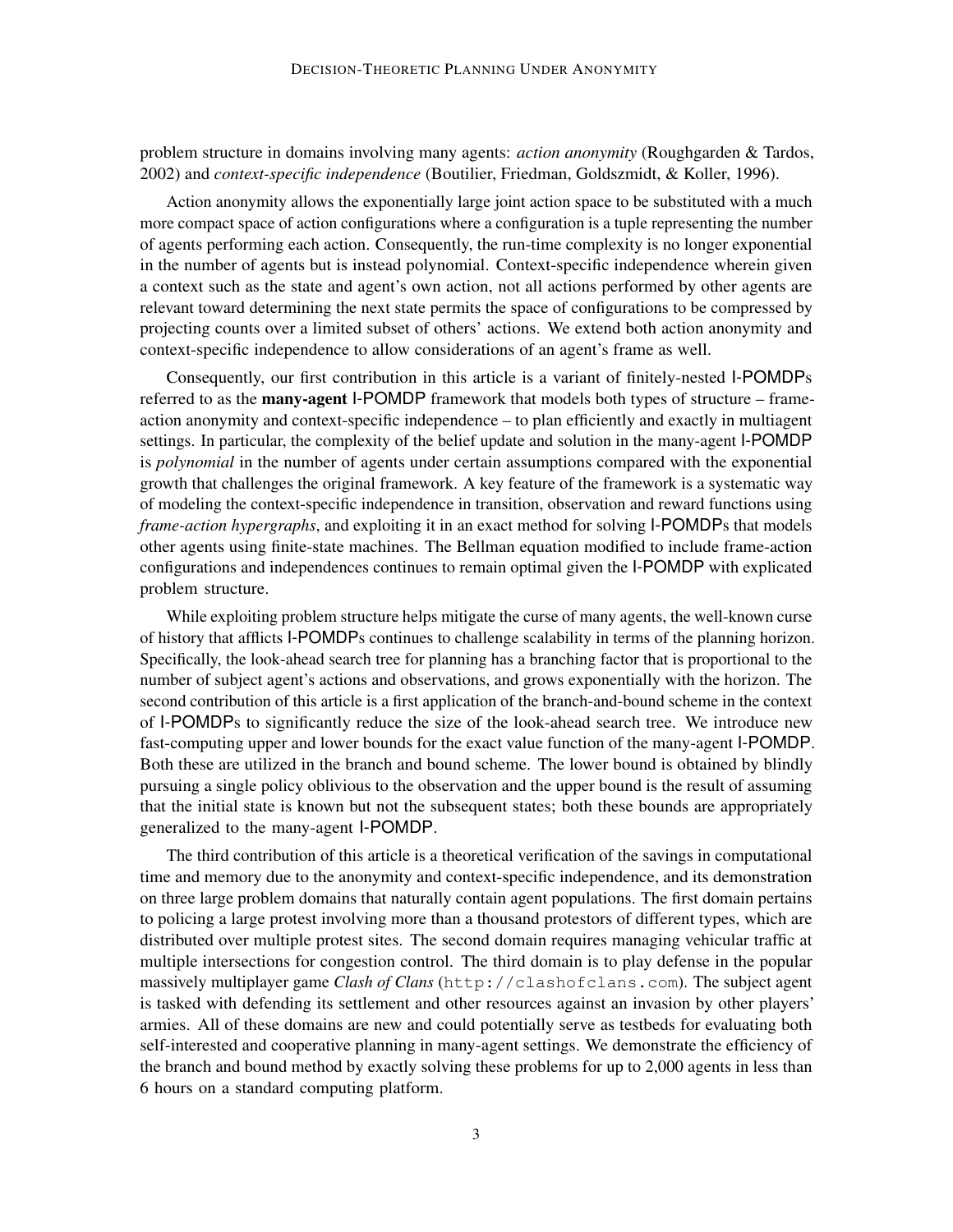The rest of this article is structured as follows. Section 2 presents the background briefly reviewing the definition of the finitely-nested I-POMDP and its solution, and reviewing the gametheoretic framework of action graph games. Using a running example, we introduce the frame-action hypergraph as a model of frame-action anonymity and context-specific independence and how it is used in the many-agent I-POMDP framework, in Section 3. Section 4 gives the relevant algorithms and discusses the run time complexity. We derive upper and lower bounds for the exact value function and present the branch-and-bound scheme in Section 5. The problem domains are introduced in Section 6 followed by a comprehensive discussion of the experimentation. We discuss related work in detail in Section 7 in particular emphasizing how our frame-action anonymity differs from the use of anonymity in other approaches. We conclude this article with some remarks in Section 8. Appendix 1 summarizes key notation in a table for easy reference, while Appendix 2 gives proofs of the theorems.

# 2. Background

In this section, we first briefly review POMDPs and some bounds on its value function. Then, we briefly describe how I-POMDPs generalize POMDPs to multiagent settings. Finally, we briefly review action graph games that model the problem structures, which we expand in our framework.

## 2.1 Partially Observable Markov Decision Processes

Decision-theoretic planning under uncertainty when the physical state is not perfectly observed is formalized using a POMDP (Smallwood & Sondik, 1973; Kaelbling et al., 1998). Mathematically, a POMDP is defined as the following tuple of parameters:

$$
POMDP := \langle S, A, T, \Omega, O, R, OC \rangle
$$

where:

- $S$  is the set of physical states of the environment and the agent relevant to the planning;
- $\bullet$  A is the set of actions that the agent may perform;
- $T : S \times A \times S \rightarrow [0, 1]$ , is a stochastic transition function which gives the distribution over the next physical states given the current state and agent's action;
- $\Omega$  is the set of observations that the agent may receive;
- $O: S \times A \times \Omega \rightarrow [0, 1]$ , is a stochastic observation function which gives the probability with which the agent receives an observation conditioned on its action and the resulting state;
- $R : S \times A \rightarrow \mathbb{R}$ , is the reward function that gives the reward (or cost) for the agent given its state and the action from the state;
- $OC$  is the optimality criterion, which can be to maximize a sum of the (discounted) rewards obtained over a fixed number of steps  $H$  (called horizon), or a discounted sum over an infinite  $\sum_{ }^{H-1}$

number of steps. In this article, we maximize a discounted finite-horizon sum, max  $t=0$  $\gamma^t E[r^t],$ 

where the discount factor is denoted by  $\gamma \in [0, 1]$  and  $E[r^t]$  is the expected reward at time step t.

Due to the partial observability, the agent maintains a probability distribution over the current state, which is referred to as its *belief*. The agent updates its belief on performing an action and receiving an observation using the well-known Bayes filter. An agent's belief over the state is a sufficient statistic for its history of observations.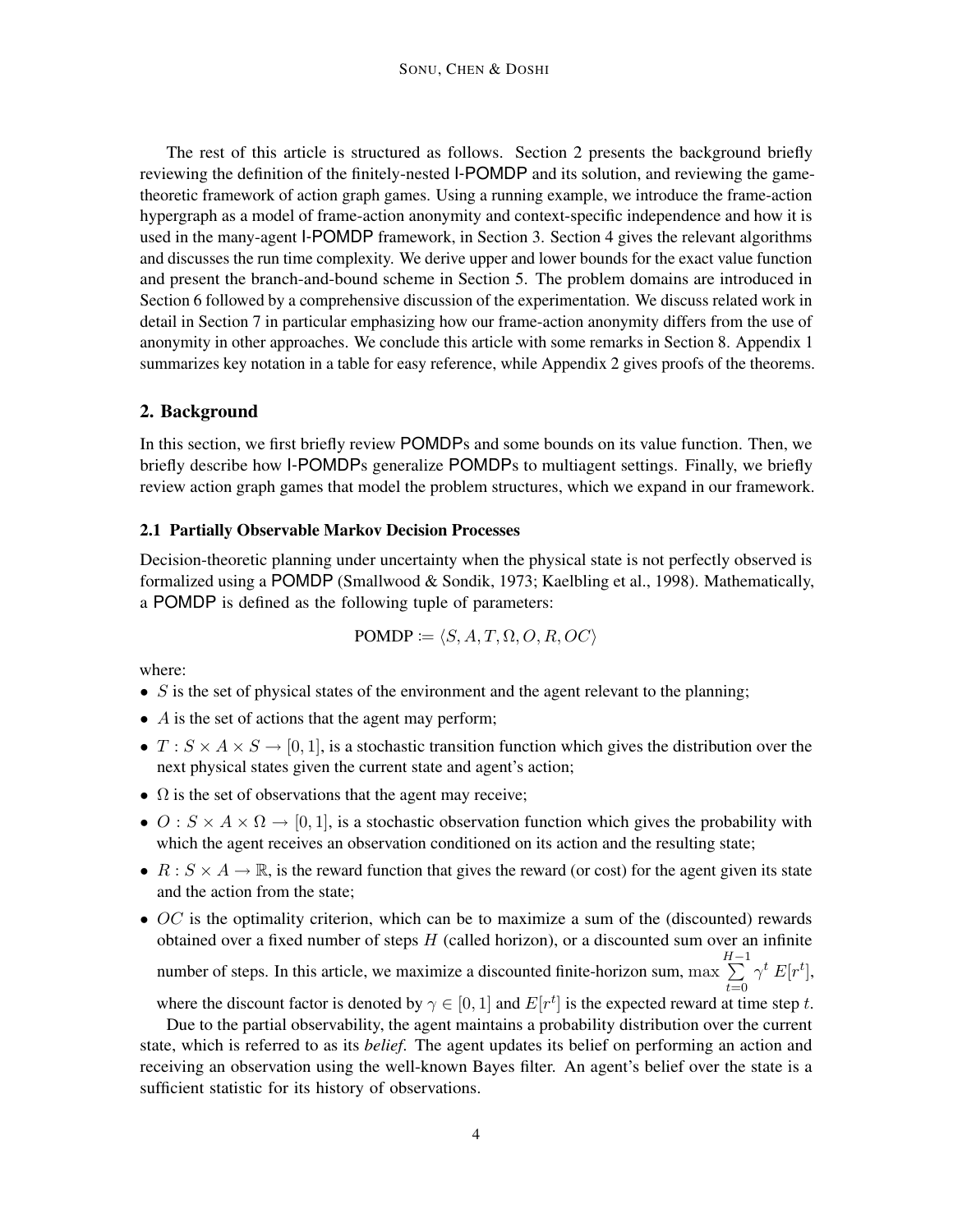The solution of a POMDP is an optimal *policy*, which is a function that maps the agent's beliefs to a distribution over actions,  $\pi : \mathcal{B} \times A \to [0, 1]$ , where  $\mathcal{B}$  is the belief simplex. If the horizon is finite, the policy is not stationary and is also indexed by the horizon ranging from  $H$  to 1. A finite-horizon policy may be conveniently represented as a labeled tree whose root node gives the action to perform, labeled edges represent observations each of which leads to a node denoting an action to perform given the observation. Thus, a tree-based representation assumes that the sequence and space of observations are finite. To obtain the policy exactly, we define a value function,  $V : \mathcal{B} \to \mathbb{R}$ , which gives the expected long-term reward from a belief according to the optimality criterion:

$$
V^{h}(b^{t}) = \max_{a^{t} \in A} \left[ \sum_{s^{t} \in S} b^{t}(s^{t}) R(s^{t}, a^{t}) + \gamma \sum_{\omega^{t+1} \in \Omega} \max_{\alpha^{h-1}} \left\{ \sum_{s^{t} \in S} b^{t}(s^{t}) \sum_{s^{t+1} \in S} O(s^{t+1}, a^{t}, \omega^{t+1}) \right\} \right]
$$
\n
$$
T(s^{t}, a^{t}, s^{t+1}) \alpha^{h-1}(s^{t+1}) \bigg\} \bigg]
$$
\n(1)

where h is the horizon and  $\alpha : S \to \mathbb{R}$  is an *alpha vector* of values of dimension |S|. For computation purposes, we may factorize this value function as an inner product between the belief and optimizing alpha vectors. We can rewrite the above value function more succinctly as,  $V^h(b^t)$  =  $\max_{a \in A} \sum_{s^t \in S} b^t(s) \alpha^h_{b^t, a, \omega}(s)$ . An optimal policy is the one whose actions optimize the value function. Various algorithms (Hauskrecht, 1997) show how the value function may be computed in different ways – some do it more efficiently than others.

The value function defined above also admits several lower and upper bounds, which are utilized in faster approximation methods (Smith & Simmons, 2004). We briefly review one upper and lower bound, introduced by Hauskrecht (2000), as we will generalize these later in this article. A fast-computing lower bound is the value of a policy that performs a root action from the current belief followed by the next action regardless of the observation; as such it is blind to the observations. The value function for the blind-policy lower bound is:

$$
\underline{V}^{h}(b^{t}) = \max_{a^{t} \in A} \left[ \sum_{s^{t} \in S} b^{t}(s^{t}) R(s^{t}, a^{t}) + \gamma \max_{\alpha^{h-1}} \left\{ \sum_{\omega^{t+1} \in \Omega} \sum_{s^{t} \in S} b^{t}(s^{t}) \sum_{s^{t+1} \in S} O(s^{t+1}, a^{t}, \omega^{t+1}) \right\} \right]
$$
\n
$$
\times T(s^{t}, a^{t}, s^{t+1}) \alpha^{h-1}(s^{t+1}) \right\} \bigg]
$$
\n
$$
= \max_{a^{t} \in A} \left[ \sum_{s^{t}} b^{t}(s^{t}) R(s^{t}, a^{t}) + \gamma \max_{\alpha^{h-1}} \left\{ \sum_{s^{t}} b^{t}(s^{t}) \sum_{s^{t+1}} T(s^{t}, a^{t}, s^{t+1}) \alpha^{h-1}(s^{t+1}) \right\} \right]
$$
\n
$$
= \max_{a^{t} \in A} \sum_{s^{t}} b^{t}(s^{t}) \left[ R(s^{t}, a^{t}) + \gamma \sum_{s^{t+1} \in S} T(s^{t}, a^{t}, s^{t+1}) \alpha^{h-1}_{b^{t}, a^{t}}(s^{t+1}) \right]
$$
\n
$$
= \max_{a^{t} \in A} \sum_{s^{t} \in S} b^{t}(s^{t}) \alpha^{h}_{b^{t}, a^{t}}(s^{t}) \tag{2}
$$

Clearly, not considering the observations in determining the next action is suboptimal and Hauskrecht establishes that Eq. 2 lower bounds the exact value function. Furthermore, this update of the value function requires generating  $\mathcal{O}(|A||\Gamma^{h-1}|)$  possible alpha vectors, which can be much less than the  $\mathcal{O}(|A||\Gamma^{h-1}|\Omega|)$  many alpha vectors in the exact case. Here,  $\Gamma^{h-1}$  is the set of alpha vectors in the previous horizon. The update takes time  $\mathcal{O}(|A||S|^2|\Gamma^{h-1}|)$ .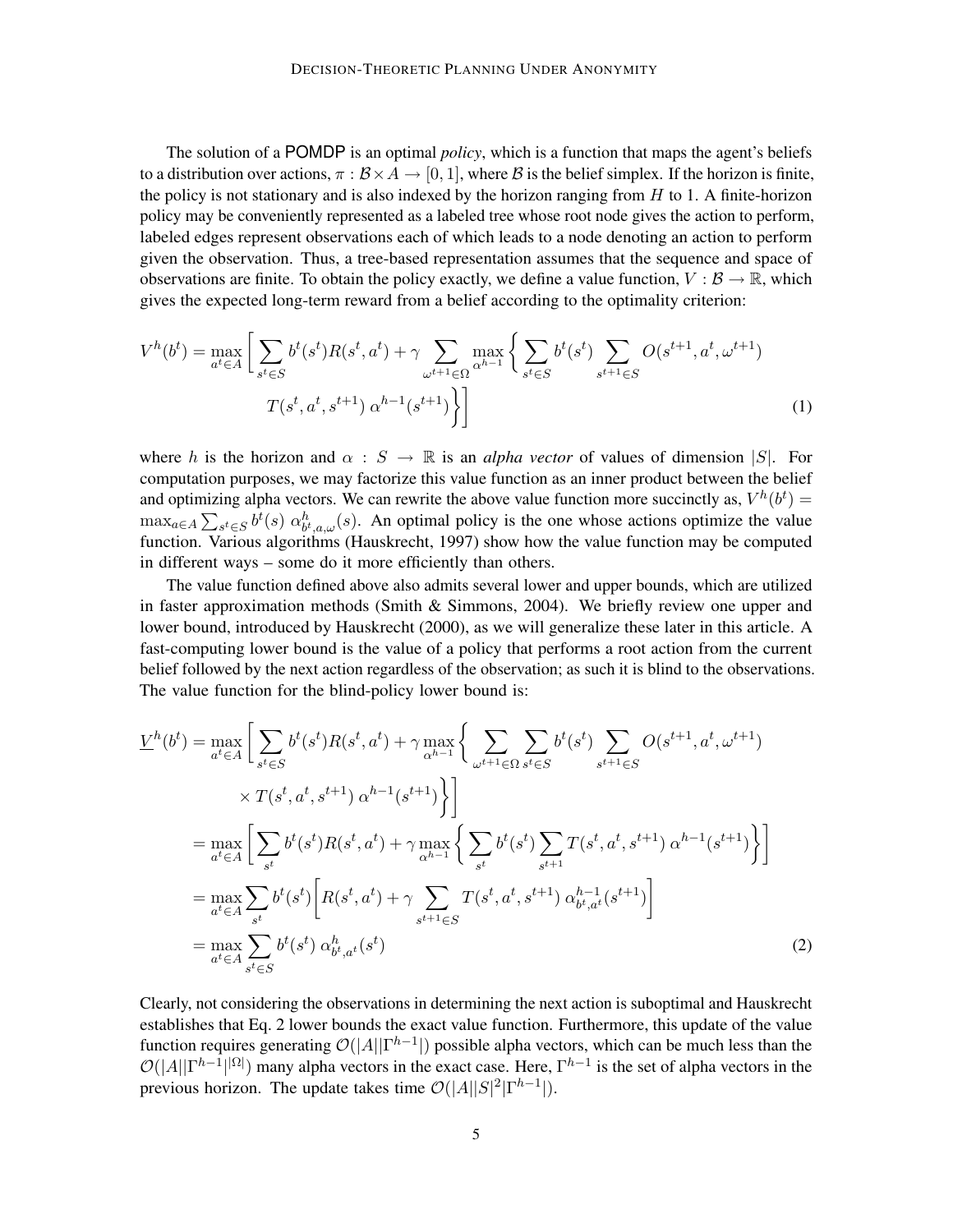An upper bound that is computed quickly is obtained using the following update rule. It uses the maximizing alpha vector that is the  $\arg \max_{\alpha^{h-1}} \left\{ \sum_{s^{t+1} \in \mathbb{R}^n} \alpha_s^s \right\}$  $s^{t+1}$ ∈S  $O(s^{t+1}, a^t, \omega^{t+1}) T(s^t, a^t, s^{t+1}) \alpha^{h-1}(s^{t+1})$ Compare this to the maximizing alpha vector used in the exact update rule,  $\arg \max$   $\begin{cases} & \sum o(s^{t+1}, \end{cases}$  $\alpha^{h-1}$   $\left\{ s^{t+1} \in S \right\}$ 

 $a^t, \omega^{t+1})$   $\sum$  $s^t \in S$  $b(s^t) T(s^t, a^t, s^{t+1}) \alpha^{h-1}(s^{t+1})$ , and we note that the latter selection is more informed leading to an upper bound:

$$
\overline{V}^{h}(b^{t}) = \max_{a^{t} \in A} \left[ \sum_{s^{t} \in S} b^{t}(s^{t}) R(s^{t}, a^{t}) + \gamma \sum_{\omega^{t+1} \in \Omega} \sum_{s^{t} \in S} b(s^{t}) \max_{\alpha^{h-1}} \left\{ \sum_{s^{t+1} \in S} O(s^{t+1}, a^{t}, \omega^{t+1}) \right\} \right]
$$
\n
$$
\times T(s^{t}, a^{t}, s^{t+1}) \alpha^{h-1}(s^{t+1}) \right]
$$
\n
$$
= \max_{a^{t} \in A} \sum_{s^{t} \in S} b^{t}(s^{t}) \left[ R(s^{t}, a^{t}) + \gamma \sum_{\omega^{t+1} \in \Omega} \max_{\alpha^{h-1}} \left\{ \sum_{s^{t+1} \in S} O(s^{t+1}, a^{t}, \omega^{t+1}) T(s^{t}, a^{t}, s^{t+1}) \right\} \right]
$$
\n
$$
= \max_{a^{t} \in A} \sum_{s^{t} \in S} b^{t}(s^{t}) \alpha_{a^{t}}(s^{t})
$$
\n(3)

Notice that an update of the value function involves computing  $|A|$  many vectors only compared to the exponentially-growing  $|A||\Gamma^{h-1}||^{\Omega}$  vectors in the exact case. An alpha vector in this bound utilizes a vector from the next time step for each observation and current state. The update in this bound takes time  $\mathcal{O}(|A|^2|S|^2|\Omega|)$  because  $|\Gamma^{h-1}| = |A|$ , which is significantly less than the worst-case  $\mathcal{O}(|A||S|^2|\Gamma^{h-1}|\Omega|)$  time taken by the exact update. Thus, this informed bound is computed quickly, and as Hauskrecht (2000) shows empirically, is tight as well.

#### 2.2 Interactive POMDP

Moving from a self-interested single- to multi-agent setting, the framework of interactive POMDP (I-POMDP) generalizes POMDPs. An agent in the I-POMDP framework predicts actions of the other agents by reasoning about possible models that could explain the agent's observations. A model may itself be an I-POMDP, which gives rise to recursive reasoning. For purposes of computability, the recursive reasoning is limited to finite depths; the corresponding finitely-nested I-POMDP for an agent 0 situated with  $N$  other agents is defined below:

$$
\mathsf{I}\text{-}\mathsf{POMDP}_{0,l} \coloneqq \langle IS_{0,l}, A, T_0, \Omega_0, O_0, R_0, OC_0 \rangle
$$

where:

- $IS_{0,l}$  denotes the set of *interactive states* defined as,  $IS_{0,l} = S \times \prod_{j=1}^{N} M_{j,l-1}$ ,  $l \ge 1$ , where S is the set of shared physical states relevant to all agents and  $M_{j,l-1}$  is the set of models ascribed to the other agent j;  $IS_{0,0} = S$ . We describe the model space after this definition;
- $A = A_0 \times A_1 \times \ldots \times A_N$  is the set of joint actions of all agents. Let  $\mathbf{a}_{-0}$  denote a joint action of the N other agents,  $\mathbf{a}_{-0} \in \prod_{j=1}^{N} A_j$ ;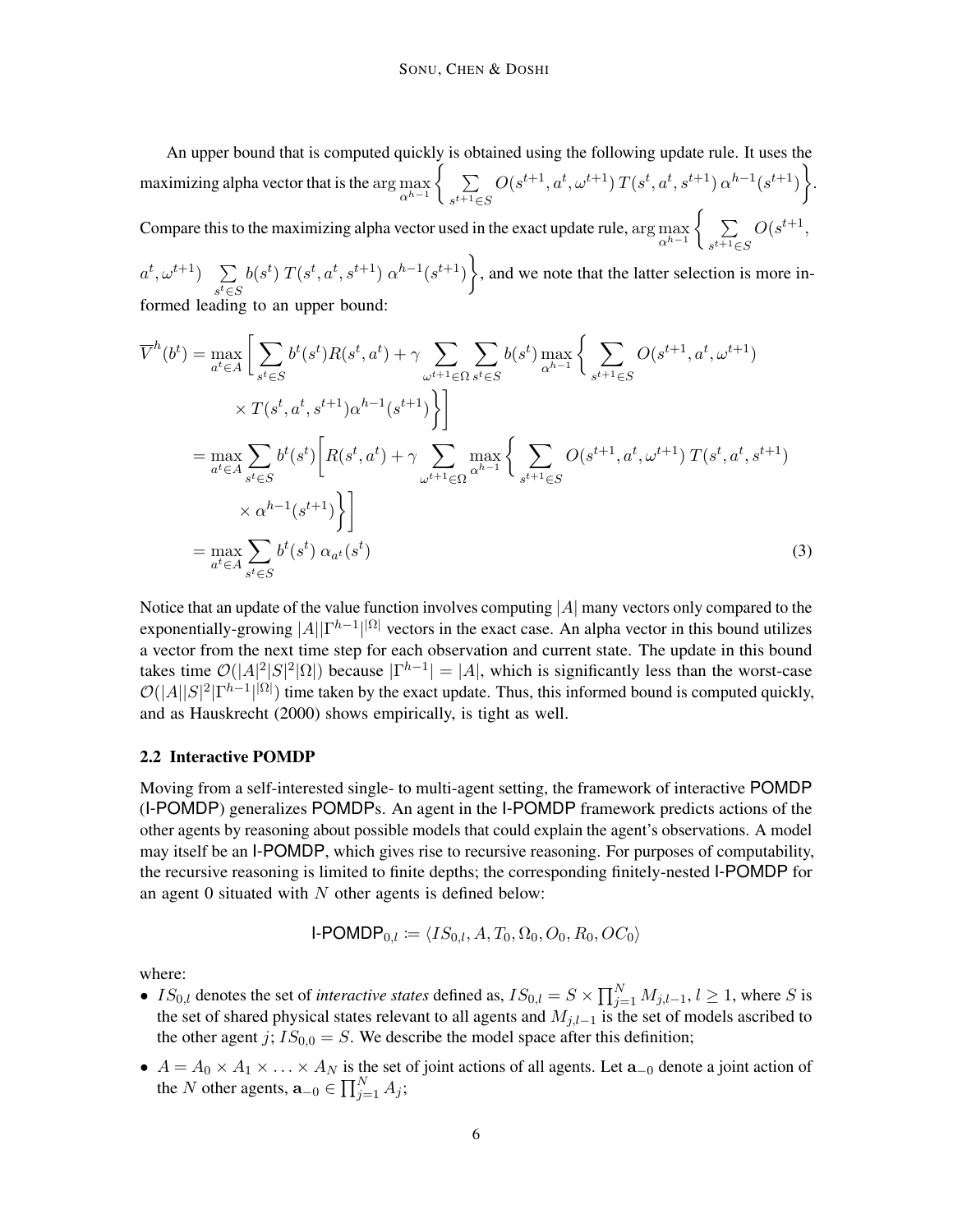- $T_0: S \times A_0 \times \prod_{j=1}^N A_j \times S \to [0,1]$  is the transition function which gives the distribution over the next physical states given the current state and a joint action;
- $\Omega_0$  is the set of agent 0's observations;
- $O_0: S \times A_0 \times \prod_{j=1}^N A_j \times \Omega_0 \to [0,1]$  is the observation function giving the likelihood of agent 0's observations conditioned on a joint action and the resulting state;
- $R_0: S \times A_0 \times \prod_{j=1}^N A_j \to \mathbb{R}$  is the reward function that specifies the reward agent 0 receives given a joint action performed by all agents from a state.
- $OC<sub>0</sub>$  is the optimality criterion, which is similar to that for a POMDP. In this article, we limit to optimizing over a discounted finite horizon.

As we mentioned, besides the physical state the I-POMDP's interactive state contains a model for each other agent. The space of models,  $M_{j,l-1} = \{\Theta_{j,l-1} \cup SM_j\}$ , for  $l \geq 1$ , where  $\Theta_{j,l-1}$  is the set of computable, intentional models ascribed to agent j:  $\theta_{j,l-1} = \langle b_{j,l-1}, \hat{\theta}_j \rangle$ , where  $b_{j,l-1}$  is agent j's level  $l-1$  belief,  $b_{j,l-1} \in \triangle (IS_{j,l-1})$ , and  $\hat{\theta}_j \coloneqq \langle A, T_j, \Omega_j, O_j, R_j, OC_j \rangle$ , is j's frame. Here, j is assumed to be Bayes-rational. At level 0,  $b_{i,0} \in \Delta(S)$  and a level-0 intentional model reduces to a POMDP. SM<sup>j</sup> is the set of subintentional models of j, an example of which is a *finite state automaton*.

Analogous to POMDPs, an agent in a I-POMDP maintains a belief that is a distribution over the interactive states,  $b_{0,l} \in \Delta(IS_{0,l})$ . Solution of a finitely-nested I-POMDP is a policy that maps agent 0's beliefs to a distribution over actions. If agent 0's initial belief is given, then the policy can be equivalently redefined as a mapping from the agent's history of observations to a distribution over its actions. The optimal policy is obtained by unrolling a finite tree of all possible beliefs that the agent may have given all possible actions and observations. A value is then assigned to each belief using a value function, and the action(s) that leads to the highest value at each belief constitutes the optimal policy. Belief update to find the next beliefs and value function are both given below.

In its belief update, the agent updates its belief about the physical states as well as about the other agents' models based on an estimation of other agents' observations and how they update their models. If the models of N agents are intentional, and  $b_{0,l}^t(is^t)$  denotes  $Pr(s^t, m_{1,l-1}^t, m_{2,l-1}^t, \ldots, m_{N,l-1}^t |$  $\omega_0^{t+1}, a_o^t, b_{0,l}^t$ , the belief update  $SE(b_{0,l}^t, a_0^t, \omega_0^{t+1})$  to obtain  $b_{0,l}^{t+1}$  is written as:

$$
Pr(s^{t+1}, m_{1,l-1}^{t+1}, m_{2,l-1}^{t+1}, \dots, m_{N,l-1}^{t+1} | \omega_0^{t+1}, a_o^t, b_{0,l}^t) = \sum_{is^t \in IS_{0,l}} b_{0,l}^t(is^t) \prod_{j=1}^N Pr(a_j | m_{j,l-1}^t)
$$
  
 
$$
\times T_0(s^t, a_0^t, \mathbf{a}_{-0}^t, s^{t+1}) O_0(s^{t+1}, a_0^t, \mathbf{a}_{-0}^t, \omega_0^{t+1}) \prod_{j=1}^N \left( \sum_{\omega_j^{t+1}} O_j(s^{t+1}, a_j^t, \mathbf{a}_{-j}^t, \omega_j^{t+1}) \right)
$$
  
 
$$
\times \tau(b_{j,l-1}^{t+1}, SE(b_{j,l-1}^t, a_j^t, \omega_j^{t+1})) \tag{4}
$$

Here,  $\tau(b^{t+1}_{i,l-})$  $j_{j,l-1}^{t+1}, SE(b_{j,l-1}^t, a_j^t, \omega_j^{t+1}))$  is 1 if  $SE(b_{j,l-1}^t, a_j^t, \omega_j^{t+1})$  results in  $b_{j,l-1}^{t+1}$  $j,l-1$ , otherwise it is 0. If a subset of agents' behaviors are correlated, the model space can be expanded to include models that predict the joint actions of these agents possibly using various correlation devices. The optimal policy may be obtained by assigning a value to each belief of agent 0: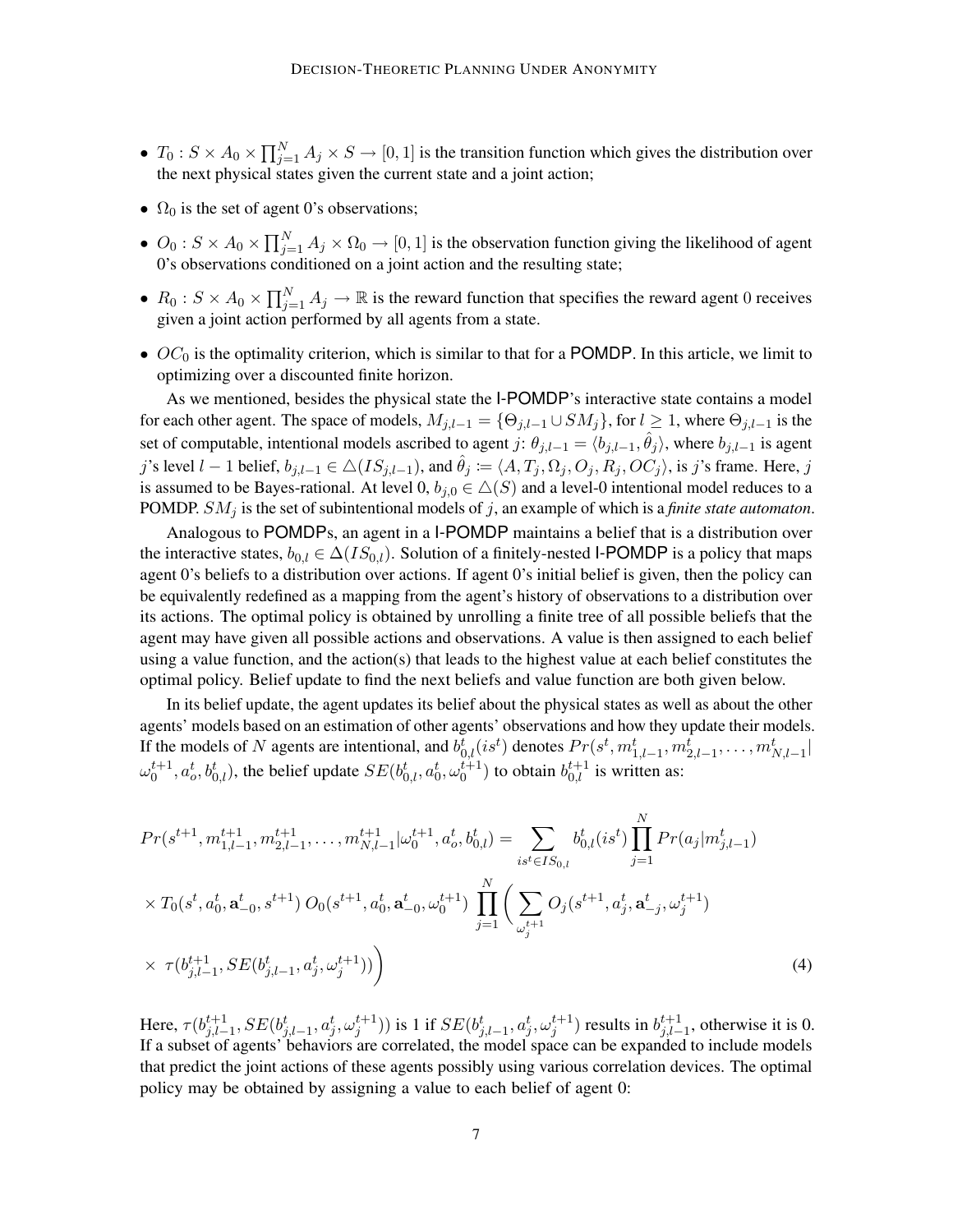$$
V^{h}(b_{0,l}^{t}) = \max_{a_{0}^{t} \in A_{0}} \left[ \sum_{is^{t} \in IS_{0,l}} b_{0,l}^{t}(is^{t}) ER_{0}(is^{t}, a_{0}^{t}) + \gamma \sum_{\omega_{0}^{t+1} \in \Omega} \max_{\alpha^{h-1}} \left\{ \sum_{is^{t} \in S} b_{0,l}^{t}(is^{t}) \sum_{is^{t+1} \in IS_{0,l}} \times \prod_{j=1}^{N} Pr(a_{j}|m_{j,l-1}^{t}) T_{0}(s^{t}, a_{0}^{t}, a_{-0}^{t}, s^{t+1}) \prod_{j=1}^{N} \left( \sum_{\omega_{j}^{t+1}} O_{j}(s^{t+1}, a_{j}^{t}, a_{-j}^{t}, \omega_{j}^{t+1}) \right) \right. \left. \pi(b_{j,l-1}^{t+1}, SE(b_{j,l-1}^{t}, a_{j}^{t}, \omega_{j}^{t+1})) \right) \alpha^{h-1}(is^{t+1}) \right\}
$$
\n
$$
(5)
$$

where  $\alpha$  :  $IS_{0,l} \to \mathbb{R}$  is a vector of values of dimension  $|IS_{0,l}|$ .

In the context of N agents, interactive bounded policy iteration (Sonu & Doshi, 2015) generates good quality solutions for an agent interacting with 4 other agents (total of 5 agents) without considering any problem structure. To the best of our knowledge, this result illustrates the maximum scalability of I-POMDPs so far for  $N > 2$  agents.

#### 2.3 Action Graph Games

Building on graphical games (Kearns, Littman, & Singh, 2001), action graph games (AGG) (Jiang, Leyton-Brown, & Bhat, 2011) utilize problem structures such as action anonymity and contextspecific independence to concisely represent the reward function of single shot complete-information games and to scalably solve for Nash equilibrium in the number of agents.

The independence is modeled using a directed action graph whose nodes are actions and an edge between two nodes indicates that the reward of an agent performing an action indicated by one node is affected by other agents performing action of the other node. Lack of edges between nodes encodes the context-specific independence where the context is the specific action. Action anonymity is useful when the action sets of agents overlap substantially. In AGGs, the rewards on performing a certain action depend on the count of agents performing each of its neighboring actions in the action graph. Significant savings are obtained because the space of the vectors of counts over the set of distinct actions called a *configuration*, is much smaller than the space of joint-action profiles; the latter is exponential in the number of agents. An AGG is formally defined using the tuple  $\langle N, A, (\Psi, E), R \rangle$ , where N is the number of agents, identified by an integer beginning at 0; A is the set of joint actions of all agents as defined previously; the pair  $(\Psi, E)$  defines the graph where the set of nodes is,  $\Psi = \bigcup_{i=0}^{N} A_i$ , each of which provides a context, and E is the set of edges between nodes. Finally,  $R$  maps each configuration over an agent's action and the actions (of others) in its neighborhood as determined by the graph, to a real number indicating the payoff to the agent.

## 3. Many-Agent Interactive **POMDP**

As the number of agents sharing the environment grows, the sizes of the joint action and joint model spaces increases exponentially. Therefore, the memory requirement for representing the transition, observation and reward functions grows exponentially as well as does the complexity of performing the belief update over the interactive states. We call this source of exponentially increasing complexity due to more agents as the *curse of many agents*. To facilitate an understanding of the challenges with  $N$  agents and experimentation, we introduce a pragmatic running example that also forms one of our evaluation domains.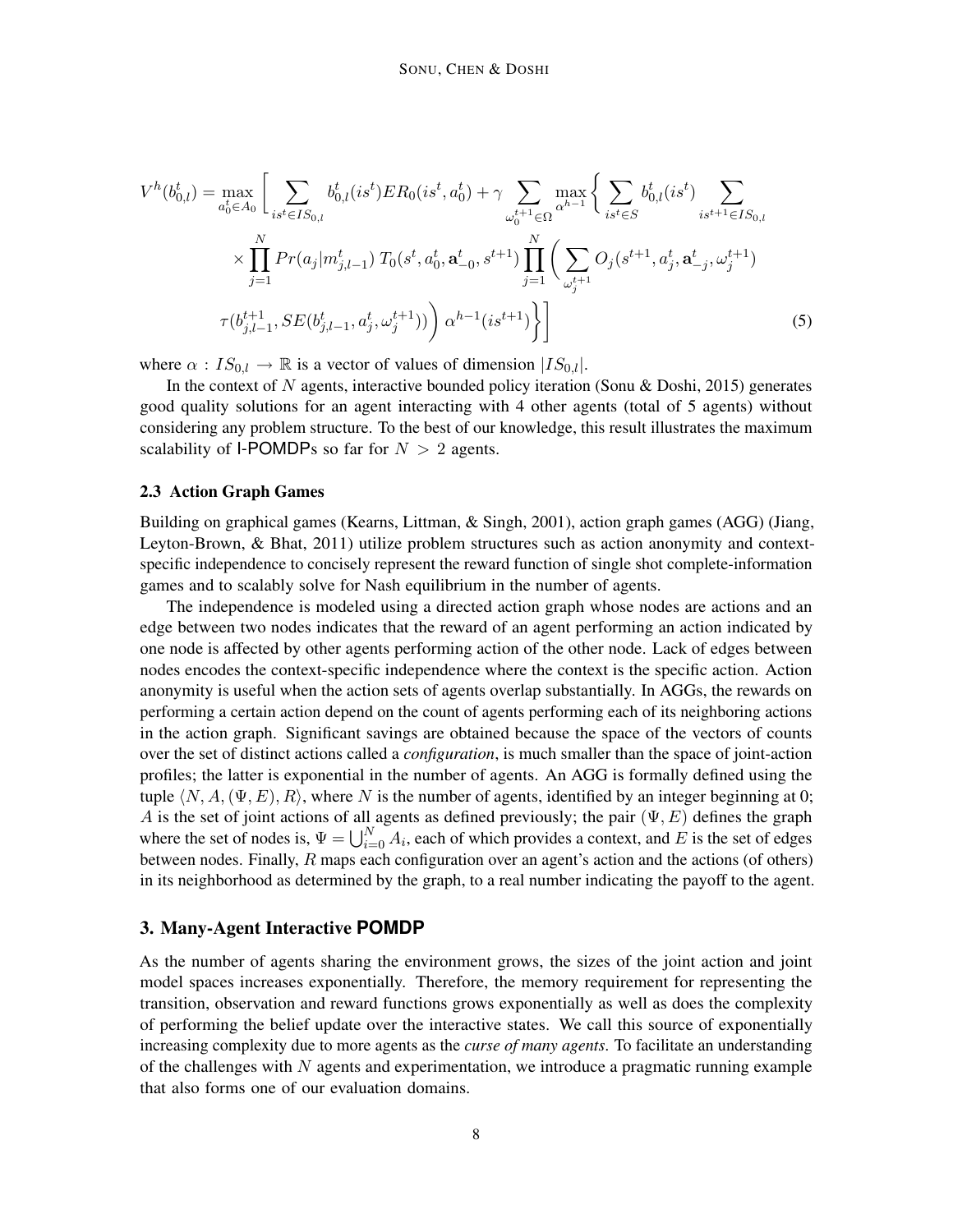

Figure 1: Protesters of different frames (colors) and police troops (denoted by P enclosed in a box) distributed across 3 sites in the policing protest domain. The state space of police decision making is factored into the protest intensity levels at the sites.

Example 1 (Policing Protest). *Consider a policing scenario where police (agent* 0*) must maintain order in 3 geographically distributed and designated protest sites (labeled 0, 1, and 2) as shown in Fig. 1. A total population of* N *agents is protesting at these sites. A protestor may be peaceful or disruptive and this does not change over time. Police may dispatch one or two riot-control troops to either the same or different locations. Protests with differing intensities –* low*,* medium *and* high *– occur at each of the three sites. The goal of the police is to deescalate protests to the low intensity at each site. Protest intensity at any site is influenced by the number of protestors, how many are disruptive, and the number of police troops at that location. In the absence of adequate policing, we presume that the protest intensity escalates. On the other hand, two police troops at a location are adequate for deescalating protest of any intensity.*

We may model the decision making of the self-interested police in this quasi-adversarial situation using a finitely-nested I-POMDP.  $^2$  However, both the problem representation and solution are challenged by the presence of a large number of other agents (protestors) in the context. Consequently, ways of reducing the complexity are needed. We begin by factoring the subject agent's belief over state and models, as shown in Section 3.1. This factorization paves the way to model and exploit the action anonymity of other agents (protestors), as shown in Section 3.2. Finally, we systematically introduce further efficiency by utilizing context-specific independence in Section 3.3. Coalesced together, these structures lead to the definition of the many-agent I-POMDP framework in Section 3.4.

#### 3.1 Factored Belief and Update

As we mentioned previously, the subject agent in the I-POMDP framework maintains a belief over the physical state and joint models of other agents,  $b_{0,l} \in \Delta(S \times \prod_{j=1}^{N} M_{j,l-1})$ , where  $\Delta(\cdot)$  is the space of probability distributions. For settings where  $N$  is large, the size of the interactive state space is exponentially larger,  $|IS_{0,l}| = |S||M_{j,l-1}|^N$ , and the belief representation becomes unwieldy. In fact,  $N > 30$  would require many gigabytes of memory to store the belief in joint form. For problem domains involving thousands of agents such as the one described in Example 1,

<sup>2.</sup> The decision making in policing protests may be modeled differently. For example, it is tempting to model it as a large Stackelberg game (Fudenberg & Tirole, 1991). However, we do not view this problem as a leader-follower game; rather it is a simultaneous-move game where protester and troop movements co-occur.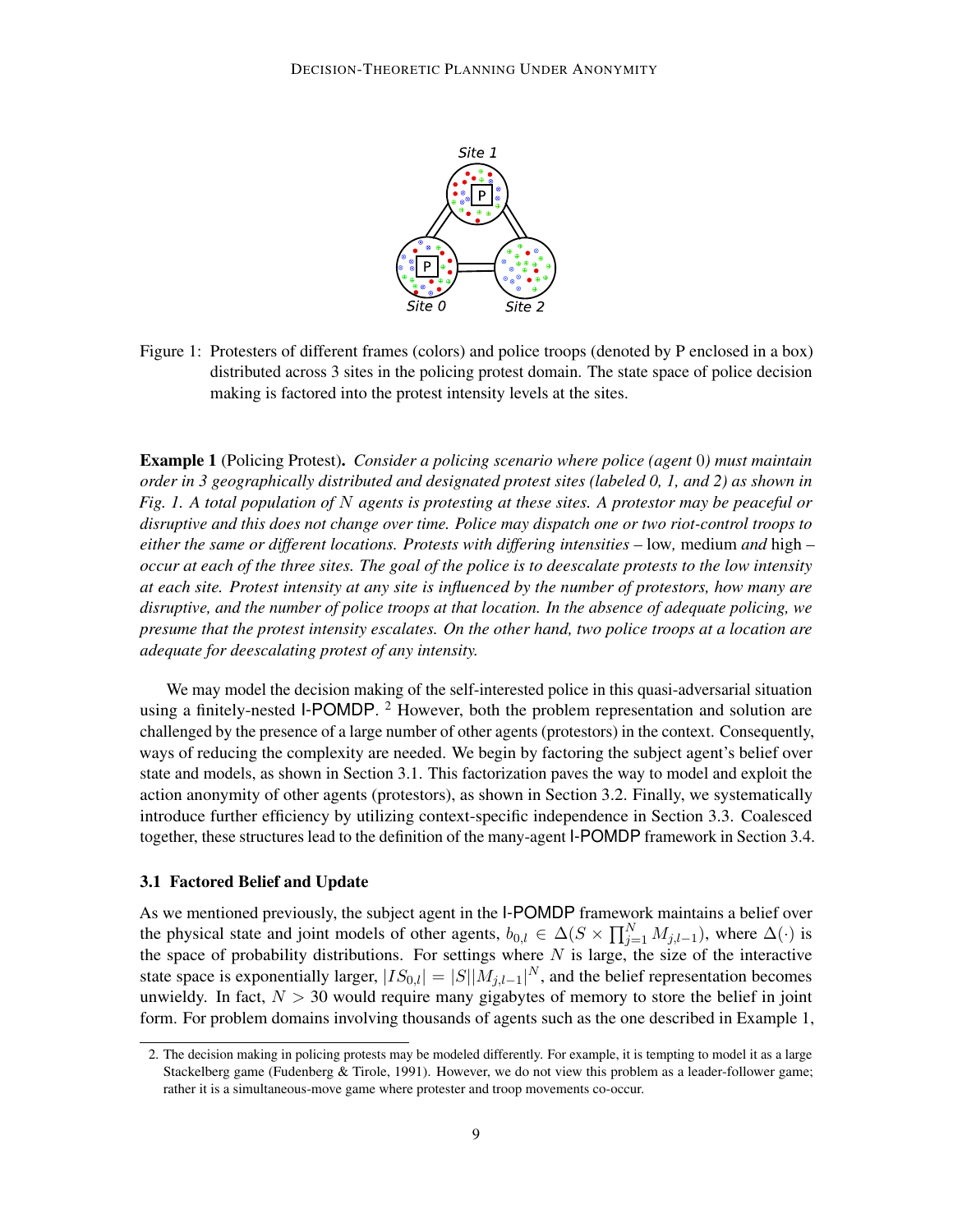it is intractable to represent beliefs in this form. However, the representation becomes manageable for large  $N$  if the belief is factored:

$$
b_{0,l}(s, m_{1,l-1}, m_{2,l-1}, \dots, m_{N,l-1}) = Pr(s) Pr(m_{1,l-1}, m_{2,l-1}, \dots, m_{N,l-1}|s)
$$
  
\n
$$
\approx Pr(s) Pr(m_{1,l-1}|s) Pr(m_{2,l-1}|s) \times \dots \times Pr(m_{N,l-1}|s)
$$
  
\n(6)

The factorization in the second line assumes conditional independence between models of different agents given the physical state. Consequently, beliefs that correlate behaviors of different agents due to which the belief over those agents' models cannot be factored, may not be directly represented. However, correlation could be alternately supported by introducing models that predict joint behaviors using say, a correlating device.

The memory consumed in storing a factored belief is  $\mathcal{O}(|S| + N|S||M_j|^*)$ , where  $|M_j|^*$  is the largest size of the model space among all other agents. This is *linear* in the number of agents, and is significantly dominated by the exponentially-growing memory required to represent the belief as a joint distribution over the interactive state space,  $\mathcal{O}(|S||M_j|^N)$ .

Given agent 0's belief at time t,  $b_{0,l}^t$ , its action  $a_0^t$  and the subsequent observation it makes  $\omega_0^{t+1}$ , the updated belief at time step  $t + 1$ ,  $b_{0,l}^{t+1}$ , may be obtained as:

$$
b_{0,l}^{t+1}(s^{t+1}, m_{1,l-1}^{t+1}, \dots, m_{N,l-1}^{t+1}) = Pr(s^{t+1}, m_{1,l-1}^{t+1}, \dots, m_{N,l-1}^{t+1} | b_{0,l}^t, a_0^t, \omega_0^{t+1})
$$
  
=  $Pr(s^{t+1}|b_{0,l}^t, a_0^t, \omega_0^{t+1}) Pr(m_{1,l-1}^{t+1}|s^{t+1}, m_{2,l-1}^{t+1}, \dots, m_{N,l-1}^{t+1}, b_{0,l}^t, a_0^t, \omega_0^{t+1})$   
 $\times \dots \times Pr(m_{N,l-1}^{t+1}|s^{t+1}, b_{0,l}^t, a_0^t, \omega_0^{t+1})$  (Chain rule) (7)

Each factor in the product of Eq. 7 may be obtained as follows. The update over the physical state is:

$$
Pr(s^{t+1}|b_{0,l}^t, a_0^t, \omega_0^{t+1}) = \frac{1}{Pr(\omega_0^{t+1}|b_{0,l}^t, a_0^t)} Pr(s^{t+1}, \omega_0^{t+1}|b_{0,l}^t, a_0^t) \quad \text{(Bayes Rule)}
$$
\n
$$
\propto Pr(s^{t+1}, \omega_0^{t+1}|b_{0,l}^t, a_0^t)
$$
\n
$$
= \sum_{s^t} \sum_{\mathbf{m}_{-0,l-1}^t} Pr(s^{t+1}, \omega_0^{t+1}, s^t, \mathbf{m}_{-0,l-1}^t, \mathbf{a}_{-0}^t|b_{0,l}^t, a_0^t)
$$
\n
$$
= \sum_{s^t} b_{0,l}^t(s^t) \sum_{\mathbf{m}_{-0,l-1}^t} b_{0,l}^t(m_{1,l-1}^t|s^t) \times \dots \times b_{0,l}^t(m_{N,l-1}^t|s^t) \times \sum_{\mathbf{a}_{-0}^t} Pr(a_1^t|m_{1,l-1}^t) \times \dots \times
$$
\n
$$
Pr(a_N^t|m_{N,l-1}^t) \times O_0(s^{t+1}, a_0^t, \mathbf{a}_{-0}^t, \omega_0^{t+1}) T_0(s^t, a_0^t, \mathbf{a}_{-0}^t, s^{t+1}) \tag{8}
$$

where  $\mathbf{m}_{-0,l-1}^{t}$  and  $\mathbf{a}_{-0}^{t}$  denote the vectors of models and actions of agents other than 0, respectively. The update over the model of each other agent,  $j = 1...N$ , conditioned on the state at  $t + 1$  is:

$$
Pr(m_{j,l-1}^{t+1}|s^{t+1}, m_{j+1,l-1}^{t+1}, \dots, m_{N,l-1}^{t+1}, b_{0,l}^t, a_0^t, \omega_0^{t+1})
$$
\n
$$
= \sum_{s^t} b_{0,l}^t(s^t) \sum_{\mathbf{m}_{-0}^t} b_{0,l}^t(m_{1,l-1}^t|s^t) b_{0,l}^t(m_{2,l-1}^t|s^t) \times \dots \times b_{0,l}^t(m_{N,l-1}^t|s^t) \sum_{a_j^t} \sum_{\mathbf{a}_{-j}^t} Pr(a_1^t|m_{1,l-1}^t)
$$
\n
$$
\times \dots \times Pr(a_N^t|m_{N,l-1}^t) \sum_{\omega_j^{t+1}} O_j(s^{t+1}, a_j^t, \mathbf{a}_{-j}^t, \omega_j^{t+1}) Pr(m_{j,l-1}^{t+1}|m_{j,l-1}^t, a_j^t, \omega_j^{t+1})
$$
\n
$$
(9)
$$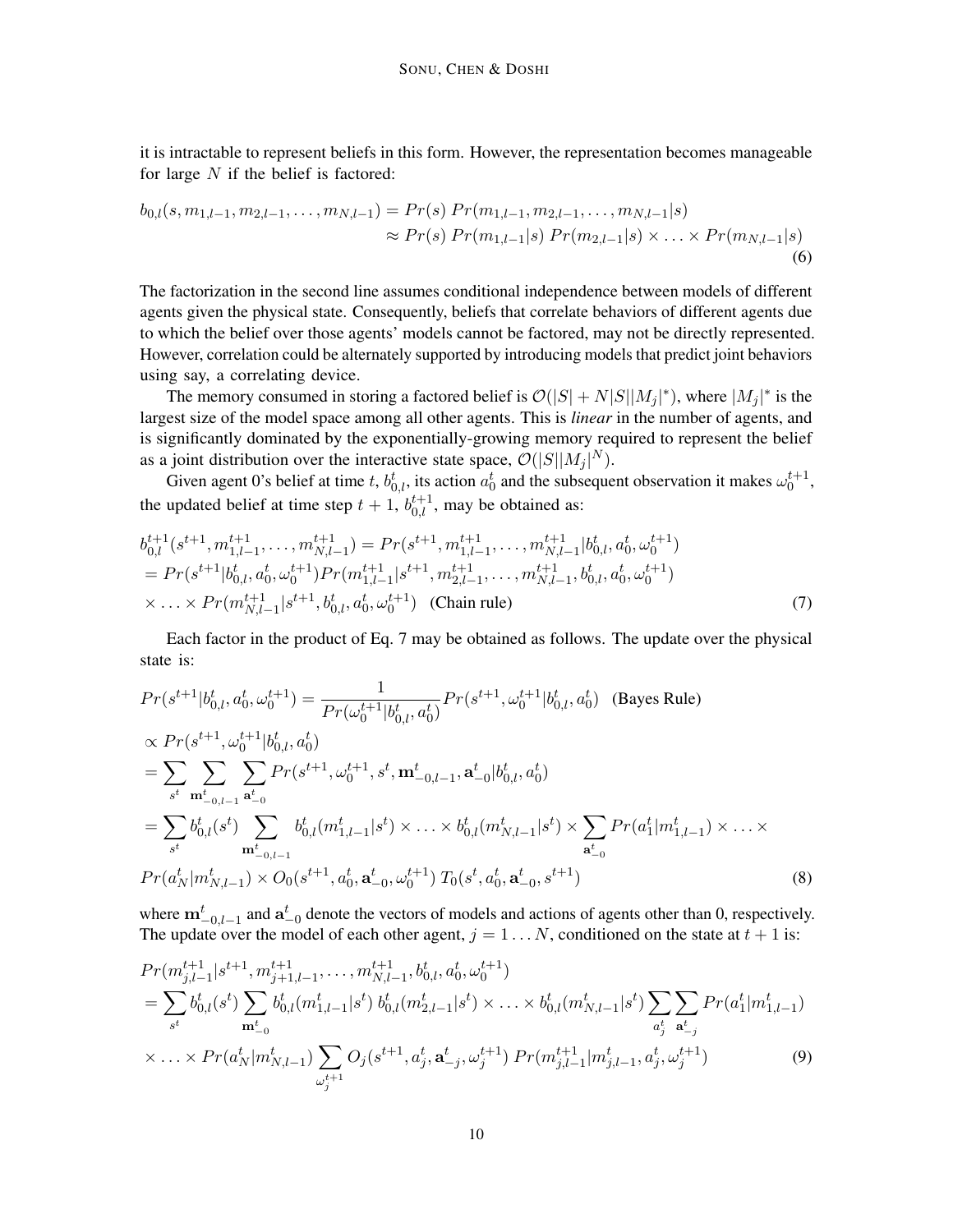If the models are intentional, then  $Pr(m_{j,l-1}^{t+1}|m_{j,l-1}^t, a_j^t, \omega_j^{t+1})$  is equal to  $\tau(b_{j,l-1}^{t+1}|m_{j,l-1}^t, a_j^t, \omega_j^{t+1})$  $_{j,l-1}^{t+1},SE(b_{j,l-1}^t,a_j^t,$  $\omega_j^{t+1}$ )) that appeared in Eq. 4. Derivations of Eqs. 8 and 9 are straightforward and not included here for brevity. In particular, note that models of agents other than j at  $t + 1$  do not impact j's model update in the absence of correlated behavior. Thus, under the assumption of a factored prior as in Eq. 6 and absence of model correlations, the I-POMDP belief update may be decomposed into an update of the physical state and the models of the  $N$  agents conditioned on the state.

#### 3.2 Frame-Action Anonymity

As noted by Jiang et al. (2011), many noncooperative and cooperative problems exhibit the structure that rewards depend on the *number* of agents acting in particular ways rather than which agent is performing the act. This is particularly evident in Example 1 where the outcome of policing at any given site largely depends on the number of peaceful and disruptive protesters converging at that site. Building on this, we additionally observe that the transient state of the protests and observations of the police at a site are also largely influenced by the number of peaceful and disruptive protesters moving from one location to another. This is noted in the example below:

Example 2 (Frame-action anonymity of protesters). *The transient state of protests reflecting the intensity of protests at each site depends on the previous intensity at a site and the* number *of peaceful and disruptive protesters entering the site. Police (noisily) observes the intensity of protest at each site which is again largely determined by the* number *of peaceful and disruptive protesters at a site. Finally, the outcome of policing at a site is contingent on whether the protest was largely peaceful or disruptive. Consequently, the identity of the individual protesters beyond their frame and action is disregarded.*

Here, the peaceful or disruptive nature of the protesters are captured by different *frames* of others in agent 0's I-POMDP, and this modeling may be extended to any number of frames. Frame-action anonymity is an important attribute of the above domain. We formally define it in the context of agent 0's transition, observation and reward functions next:

**Definition 1** (Frame-action anonymity). Let  $a^p$  $_{-0}^p$  be a joint action of all peaceful protesters and  $\mathbf{a}^{d}_{-0}$ be a joint action of all disruptive ones. Let  $\dot{\mathbf{a}}_{-}^p$  $_{-0}^{p}$  and  $\dot{\bf a}_{-0}^{d}$  be some permutations of the two joint action profiles, respectively. An *I-POMDP* models frame-action anonymity iff for any  $a_0$ , s, s',  $a^p$ −0 *and*  $\mathbf{a}_{-0}^{d}$  :

$$
T_0(s, a_0, \mathbf{a}_{-0}^p, \mathbf{a}_{-0}^d, s') = T_0(s, a_0, \dot{\mathbf{a}}_{-0}^p, \dot{\mathbf{a}}_{-0}^d, s'),
$$
  

$$
O_0(s', a_0, \mathbf{a}_{-0}^p, \mathbf{a}_{-0}^d, \omega_0) = O_0(s', a_0, \dot{\mathbf{a}}_{-0}^p, \dot{\mathbf{a}}_{-0}^d, \omega_0), \text{ and}
$$
  

$$
R_0(s, a_0, \mathbf{a}_{-0}^p, \mathbf{a}_{-0}^d) = R_0(s, a_0, \dot{\mathbf{a}}_{-0}^p, \dot{\mathbf{a}}_{-0}^d) \quad \forall \dot{\mathbf{a}}_{-0}^p, \dot{\mathbf{a}}_{-0}^d.
$$

Recall the definition of an action configuration, which we will denote by  $\mathcal{C}$ , as the vector of action counts across an agent population. A permutation of joint actions of others having the same frame, say  $\dot{\mathbf{a}}_{-}^{p}$  $P_{-0}$ , differently assigns actions from the same set of actions to individual agents with the frame. Despite this, the fact that the transition and observation probabilities, and the reward remains unchanged indicates that these probabilities and reward are conditionally independent of the identities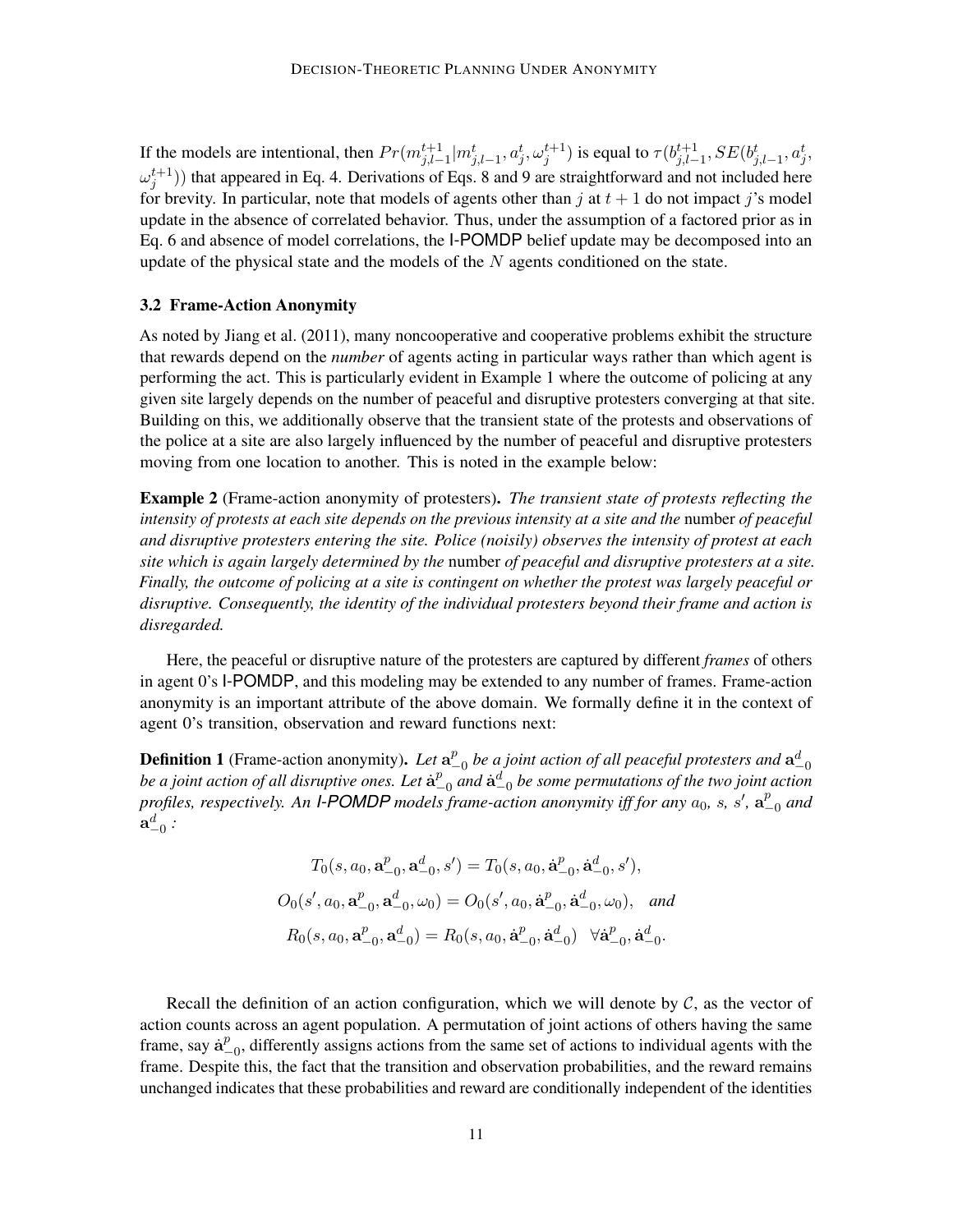of the agents performing the actions given the configuration. Importantly, the action configuration of the joint action and its permutation stay the same:  $C(\mathbf{a}^p)$  $\overset{p}{\mathcal{L}}_{-0}) = \overset{\_}{\mathcal{C}}(\dot{\mathbf{a}}^p_{-})$  $_{-0}^{p}$ ). This combined with Definition 1 allows redefining the transition, observation and reward functions to be over configurations as:  $T_0(s, a_0, \mathcal{C}(\mathbf{a}^{p}_{-})$  $({p\atop -0}),\mathcal{C}({\bf a}^{\bar d}_{-0}),s'),$   $O_0(s',a_0,\mathcal{C}({\bf a}^p_{-})$  $_{-0}^{p}),C(\mathbf{a}_{-0}^{d}),\omega),$  and  $R_{0}(s,a_{0},\mathcal{C}(\mathbf{a}_{-0}^{p}))$  $^p_{-0}), \mathcal{C}(\mathbf{a}^{d}_{-0})).$ 

Let  $A_1^p$  $_1^p$ , ...,  $A_n^p$  be the sets of actions of n peaceful protesters, and  $A_1^p$  $_{-0}^{p}$  is the Cartesian product of these sets. Let  $\mathcal{C}(A^p)$  $^{p}_{-0}$ ) be the set of all action configurations for  $A^{p}_{-}$ −0 . *Observe that multiple joint actions from*  $A_{-0}^p$  *may result in a single configuration; these joint actions are configuration equivalent.* Consequently, the equivalence partitions the joint action set  $A^p$  $_{-0}^{p}$  into  $|C(A_{-}^{p})$  $_{-0}^{p}$ )| classes. Furthermore, when other agents of same frame have overlapping sets of actions, the number of configurations could get much smaller than the number of joint actions. Consequently, definitions of the transition, observation and reward functions involving configurations would be more compact. Of course, as we identify actions with frames, the scenario gradually loses anonymity with more frames. Thus, an implicit assumption, which is also realistic, is that there are far fewer frames than the numbers of agents. For example, protestors in the policing protest example exhibit two frames.

For the sake of convenience, let  $\mathcal C$  be a tuple representing configurations over the actions performed by agents of all frames. Then, we may write the transition, observation, and reward functions as  $T_0(s, a_0, \mathcal{C}, s')$ ,  $O_0(s', a_0, \mathcal{C}, \omega)$  and  $R_0(s, a_0, \mathcal{C})$ , respectively.

#### 3.3 Frame-Action Hypergraphs

In addition to frame-action anonymity, domains involving agent populations often exhibit another form of structure – context-specific independences. This is a broad category and includes the contextspecific independence found in conditional probability tables of Bayesian networks (Boutilier et al., 1996) and in action-graph games. It offers significant additional structure for computational tractability. We begin by illustrating this in the context provided by Example 1.

Example 3 (Context-specific independence in policing). *At a protest site, payoff for policing is independent of the movement of the protesters to other sites. Similarly, the transient intensity of the protest at a site given the level of policing at the site as context is independent of the movement of protesters between other sites.*

The context-specific independences above build on the similar independence modeled in action graphs in two ways:  $(i)$  We model such partial independence in the transitions of factored states and in the observation function as well, in addition to the reward function.  $(ii)$  We allow the contextspecific independence to be mediated by the frames of other agents in addition to their actions. For example, the reward from passive policing at a site is independent of the number of *peaceful* protesters, instead influenced primarily by the number of *disruptive* protesters.

These differences imply that the context has expanded to include nodes for transitions (when independence is used in transition function) and other agent's frame. Therefore, action graphs are no longer sufficient because each edge has more than two nodes. We generalize the action graphs into *frame-action hypergraphs*, and specifically 3-uniform hypergraphs where each edge is a set of 3 nodes. We formally define it below:

Definition 2 (Frame-action hypergraph). *A frame-action hypergraph for agent* 0 *is a 3-uniform hypergraph*  $\mathcal{G} = \langle \Psi, A_{-0}, \Theta_{-0}, E \rangle$ , where  $\Psi$  is a set of nodes that represent the context,  $A_{-0}$  is a *set of action nodes with each node representing an action that any other agent may take;*  $\hat{\Theta}_{-0}$  *is a*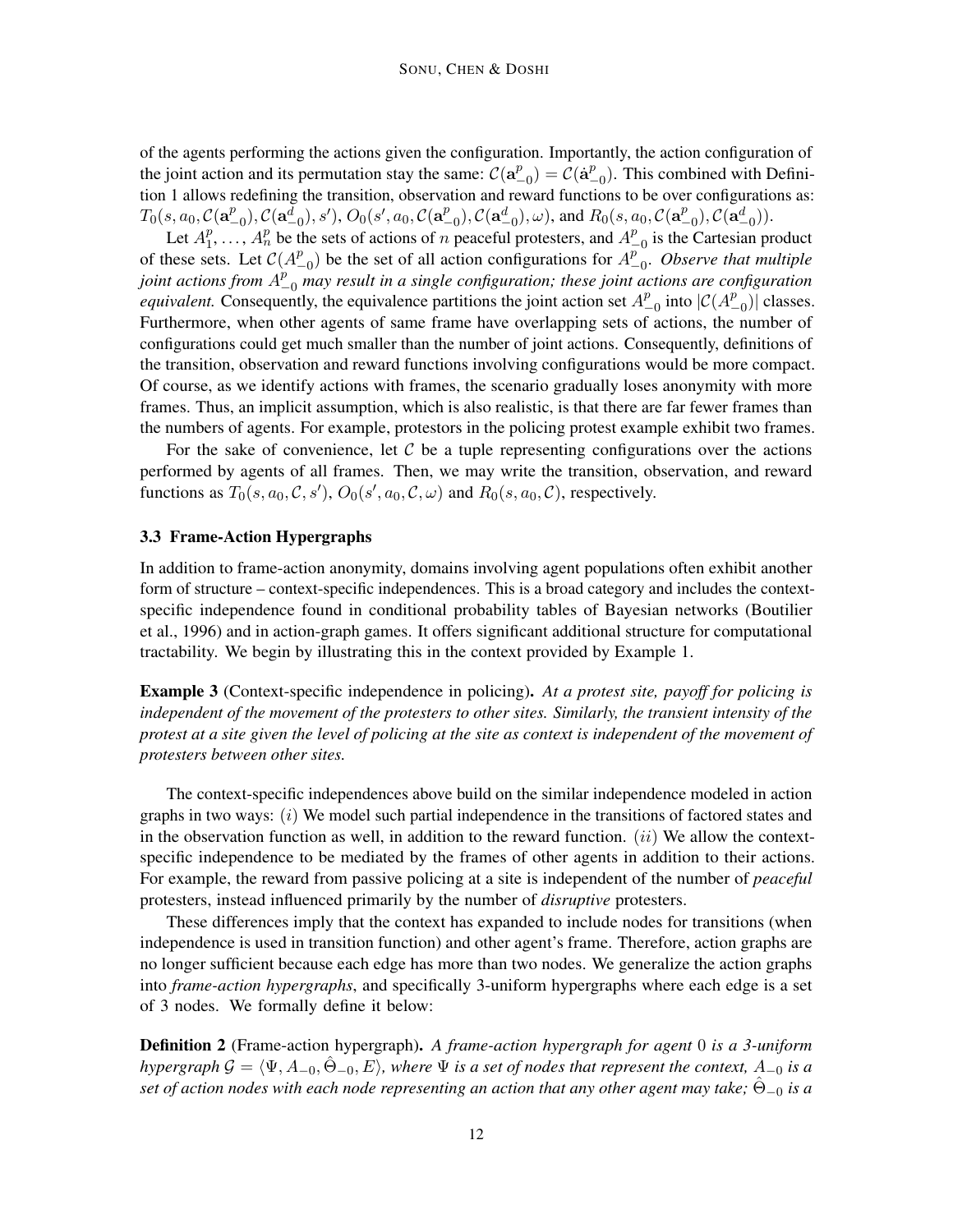*set of frame nodes, each node representing a frame ascribed to an agent, and* E *is a set of 3-uniform hyperedges where each hyperedge contains one node from each set*  $\Psi$ *, A*<sub>-0</sub>*, and*  $\hat{\Theta}_{-0}$ *, respectively.* 

Both context and action nodes differ based on whether the hypergraph applies to the transition, observation or reward functions:

- For the transition function, the context is a *set* containing a pair of states between which a transition may occur and an action of agent 0,  $\Psi = S \times A_0 \times S$ , and the action nodes include actions of all other agents,  $A_{-0} = \bigcup_{j=1}^{N} A_j$ . Neighbors of a context node  $\psi = \langle s, a_0, s' \rangle$  are all the frame-action pairs that affect the probability of the transition. An edge ( $\langle s, a_0, s' \rangle$ ,  $a_{-0}$ ,  $\hat{\theta}$ ) indicates that the probability of transitioning from s to s' on performing  $a_0$  is affected (in part) by the number of other agents of frame  $\hat{\theta}$  performing the particular action in  $a_{-0}$ .
- The context for agent 0's observation function is the set of state-action-observation triplets,  $\Psi = S \times A_0 \times \Omega_0$ , and the action nodes are identical to those in the transition function. Neighbors of a context node,  $\langle s, a_0, \omega_0 \rangle$ , are all those frame-action pairs that affect the observation probability. Specifically, an edge  $(\langle s, a_0, \omega_0 \rangle, a_{-0}, \hat{\theta})$  indicates that the probability of observing  $\omega_0$  from state s on performing  $a_0$  is affected (in part) by the number of other agents performing action  $a_{-0}$  who possess frame  $\theta$ .
- For agent 0's reward function, the context is the set of pairs of state and action of agent 0,  $\Psi = S \times A_0$ , and the action nodes are the same as those in transition and observation functions. An edge  $(\langle s, a_0 \rangle, a_{-0}, \hat{\theta}_{-0})$  in this hypergraph indicates that the reward for agent 0 on performing action  $a_0$  at state s is affected (in part) by the agents of frame  $\theta_{-0}$  who perform action  $a_{-0}$ .



Figure 2: Levi (incidence) graph representation of a generic frame-action hypergraph for  $(a)$  the transition function, and  $(b)$  the reward function. The shaded black nodes represent edges in the hypergraph. Each edge has the context,  $\psi$ , denoted in bold, agent's action, a, and its frame,  $\hat{\theta}$ , incident on it. For example, the reward for a state and agent 0's action,  $\langle s, a_0 \rangle$  is affected by others' actions  $a_j^1$ and  $a_j^2$  performed by any other agent of frame  $\hat{\theta}_j^1$  only.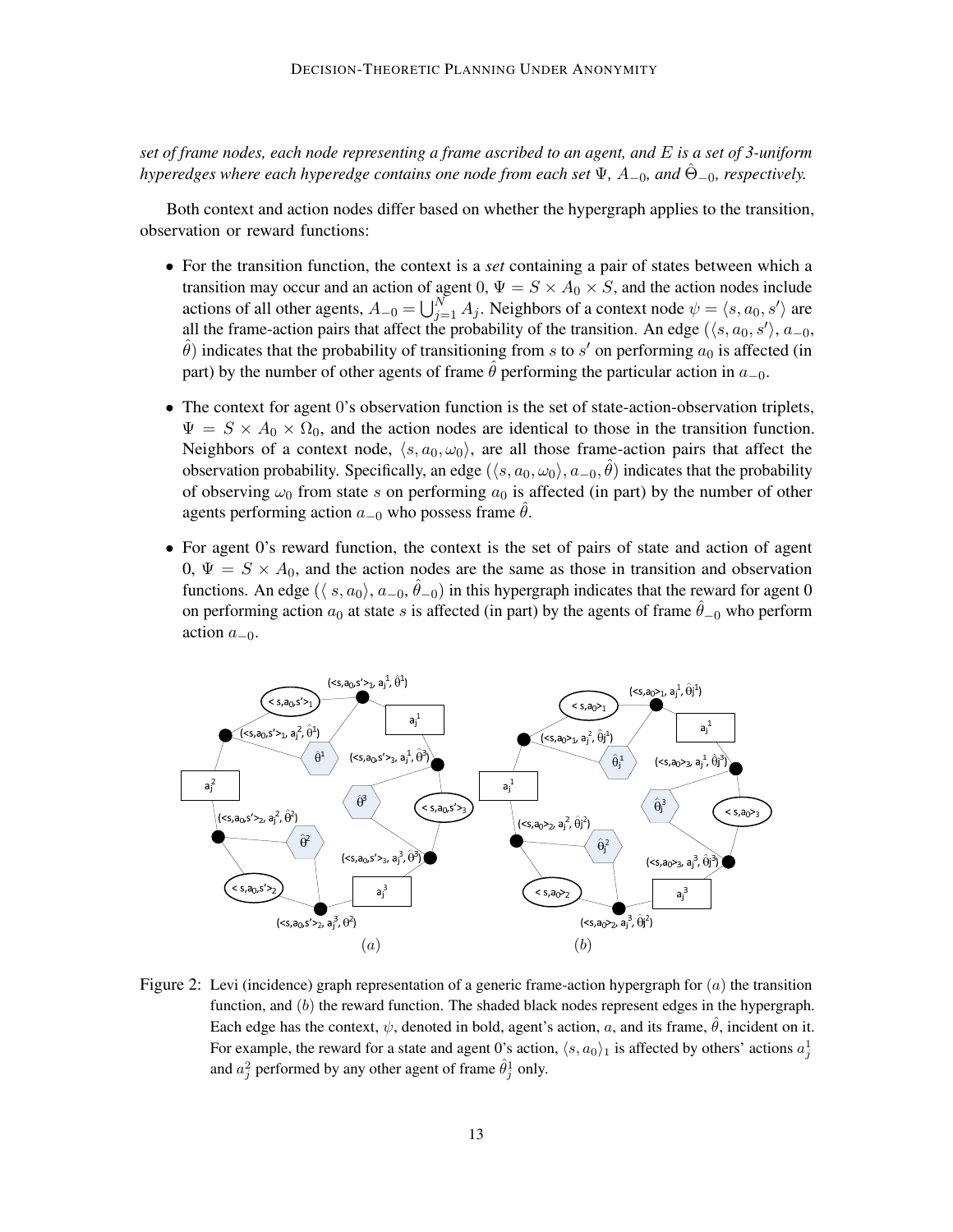We illustrate a schematic frame-action hypergraph for context-specific independence in a transition function and in a reward function as Levi graphs in Figs.  $2(a)$  and  $(b)$ , respectively. We point out that the hypergraph for the reward function comes closest in semantics to the graph in action graph games (Jiang et al., 2011) although the former adds the state to the context as well as nodes for frames. Hypergraphs for the transition and observation functions differ substantially in semantics and form from action graphs.

To use these hypergraphs in our algorithms, we first define the general *frame-action neighborhood* of a context node.

Definition 3 (Frame-action neighborhood). *The frame-action neighborhood of a context node*  $ψ ∈ Ψ, ν(ψ)$ , given a frame-action hypergraph  $G$  is defined as a subset of  $A_{-0} × \hat{Θ}$  such that  $\nu(\psi) = \{ (a_{-0}, \hat{\theta}) | a_{-0} \in A_{-0}, \hat{\theta} \in \hat{\Theta}, (\psi, a_{-0}, \hat{\theta}) \in E \}.$ 

As an example from Fig. 2(b), the frame-action neighborhood of a state-action pair,  $\langle s, a_0 \rangle$ in a hypergraph for the reward function is the set of all action and frame nodes incident on each hyperedge anchored by the node  $\langle s, a_0 \rangle$ .

We move toward integrating frame-action anonymity introduced in the previous subsection with the context-specific independence as modeled above by introducing frame-action configurations.

Definition 4 (Frame-action configuration). *A configuration over the frame-action neighborhood of a context node,* ψ*, given a frame-action hypergraph is a vector,*

$$
\mathcal{C}^{\nu(\psi)}\stackrel{\triangle}{=} \langle\ \mathcal{C}(\mathbf{a}^{\hat{\theta}_1}_{-0}),\mathcal{C}(\mathbf{a}^{\hat{\theta}_2}_{-0}),\ldots,\mathcal{C}(\mathbf{a}^{\hat{\theta}_{|\hat{\Theta}|}}_{-0}),\mathcal{C}(\phi)\ \rangle
$$

where each a included in  $a_{-0}^{\hat{\theta}}$  is an action in  $\nu(\psi)$  with frame  $\hat{\theta}$ , and  $\mathcal{C}(a_{-0}^{\hat{\theta}})$  is a configuration over *actions by agents other than 0 whose frame is*  $\hat{\theta}$ *. All agents with frames other than those in the frame-action neighborhood are assumed to perform a dummy action,* φ*.*

Definition 4 allows further inroads into compacting the transition, observation and reward functions of the I-POMDP using context-specific independence. Specifically, we may redefine these functions one more time (see previous redefinition in the prior subsection) to limit the configurations only over the frame-action neighborhood of the context as,  $T_0(s, a_0, \mathcal{C}^{\nu(s, a_0, s')}, s')$ ,  $\overline{O_0}(s', a_0, C^{\nu(s', a_0, \omega_0)}, \omega_0)$  and  $R_0(s, a_0, C^{\nu(s, a_0)})$ .<sup>3</sup>

## 3.4 **I-POMDP** with Anonymity and Context-Specific Independence

In order to benefit from structures of anonymity and context-specific independence, we switch to a factored representation of the state space and redefine I-POMDP for agent 0 as follows:

$$
\mathsf{I}\text{-}\mathsf{POMDP}_{0,l} = \langle IS_{0,l}, A, \Omega_0, \mathcal{T}_0, \mathcal{O}_0, \mathcal{R}_0, OC_0 \rangle
$$

where:

•  $IS_{0,l}$ , A,  $\Omega_0$  and  $OC_0$  remain the same as before except that the physical states are factored as,  $S = \prod_{k=1}^{K} X_k$ , where  $X_k$  is a set of values of the  $k^{th}$  state variable, and let  $x_k$  denote a value.

<sup>3.</sup> Context in our transition function is  $\langle s, a_0, s' \rangle$  compared with the context of just  $\langle s, a_0 \rangle$  in Varakantham et al's (2014) transition function.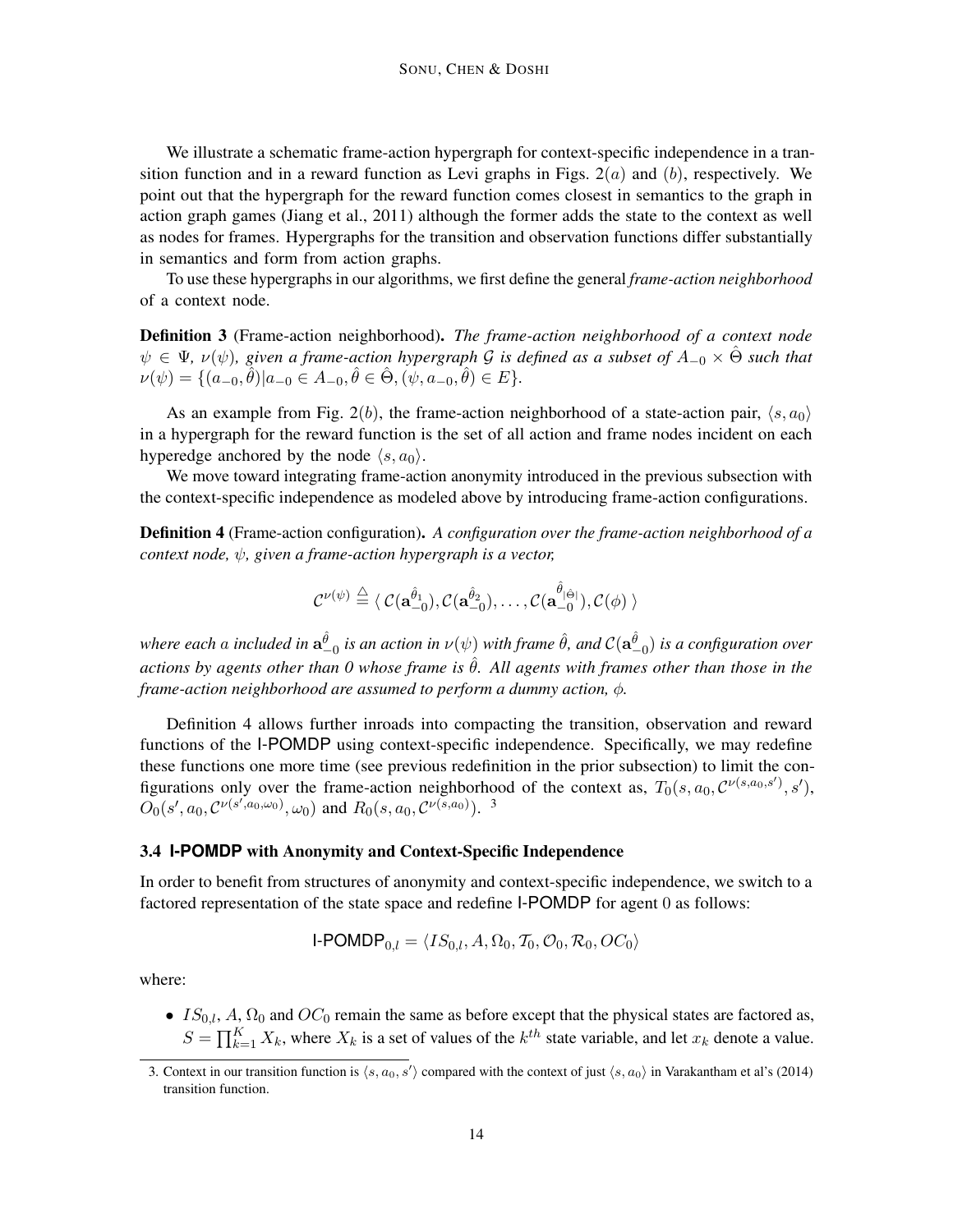•  $\mathcal{T}_0$  is the transition function,  $\mathcal{T}_0(x, a_0, \mathcal{C}^{\nu(x, a_0, x')}, x')$  where  $\mathcal{C}^{\nu(x, a_0, x')}$  is the configuration over the frame-action neighborhood of context  $\langle x, a_0, x' \rangle$  obtained from a hypergraph that holds for the transition function.

This transition function is significantly more compact than the original that occupies space  $\mathcal{O}(|X|^2|A_0||A_j|^N)$  compared to the  $\mathcal{O}(|X|^2|A_0|(\frac{N}{|\nu^*|}))$  $\frac{N}{|\nu^*|}$  ( $|\nu^*|$ ) of  $\mathcal{T}_0$ , where the fraction is the complexity of  $\binom{N+|\nu^*|+1}{|\nu^*|+1}$  $\vert v^* \vert + 1$ );  $\vert v^* \vert$  is the cardinality of the largest neighborhood of any context, and  $\left(\frac{N}{\ln n}\right)$  $\frac{N}{|\nu^*|}$ ,  $|\nu^*| \ll |A_j|^N$ . The value  $\binom{N+|\nu^*|+1}{|\nu^*|+1}$  $\frac{+|\nu^*|+1}{|\nu^*|+1}$  is obtained from combinatorial compositions and represents the number of ways  $|\nu^*| + 1$  non-negative values can be weakly composed such that their sum is N.

- The redefined observation function is  $\mathcal{O}_0(x', a_0, \mathcal{C}^{\nu(x', a_0, \omega_0)}, \omega_0)$  where  $\mathcal{C}^{\nu(x', a_0, \omega_0)}$  is the configuration over the frame-action neighborhood of context  $\langle x', a_0, \omega_0 \rangle$  obtained from a hypergraph that holds for the observation function. Analogously to the transition function, the original observation function consumes space  $\mathcal{O}(|X| |\Omega| |A_0| |A_j|^N)$ , which is much larger than space  $\mathcal{O}(|X||\Omega||A_0|(\frac{N}{\nu^*}))$  $\frac{N}{|\nu^*|}$ ) occupied by this redefinition.
- $\mathcal{R}_0$  is the reward function defined as  $\mathcal{R}_0(x, a_0, \mathcal{C}^{\nu(x, a_0)})$  where  $\mathcal{C}^{\nu(x, a_0)}$  is defined analogously to the configurations in the previous parameters. The reward for a state and actions may simply be the sum of local rewards for the state factors and actions (or a more general function if needed). As with the transition and observation functions, this reward function is compact occupying space  $\mathcal{O}(|X| |A_0|(\frac{N}{|\nu^*|}))$  $\frac{N}{|\nu^*|}$ ) that is much less than  $\mathcal{O}(|X||A_0||A_{-0}|^N)$  of the original.

## 3.4.1 BELIEF UPDATE WITH ANONYMITY AND CONTEXT-SPECIFIC INDEPENDENCE

For this extended I-POMDP, we compute the updated belief over a physical state as a product of its factors using Eq. 12 and belief update over the models of each other agent using Eq. 13 as shown below:

$$
Pr(\mathbf{s}^{t+1}|b_{0,l}^t, a_0^t, \omega_0^{t+1}) \propto Pr(\mathbf{s}^{t+1}, \omega_0^{t+1}|b_{0,l}^t, a_0^t)
$$
  
=  $Pr(\omega_0^{t+1}|\mathbf{s}^{t+1}, b_{0,l}^t, a_0^t) Pr(\mathbf{s}^{t+1}|b_{0,l}^t, a_0^t)$   
=  $Pr(\langle \omega_{0,1}^{t+1}, \omega_{0,2}^{t+1}, \dots, \omega_{0,k}^{t+1} \rangle | \langle x_1^{t+1}, x_2^{t+1}, \dots, x_k^{t+1} \rangle, b_{0,l}^t, a_0^t) Pr(\langle x_1^{t+1}, x_2^{t+1}, \dots, x_k^{t+1} \rangle | b_{0,l}^t, a_0^t)$ 

$$
= \left\{ \prod_{k=1}^{K} Pr(\omega_{0,k}^{t+1}|\langle x_1^{t+1}, x_2^{t+1}, \dots, x_k^{t+1} \rangle, b_{0,l}^t, a_0^t) \right\} \times \left\{ \prod_{k=1}^{K} Pr(x_k^{t+1}|b_{0,l}^t, a_0^t) \right\} \tag{10}
$$

$$
= \left\{ \prod_{k=1}^{K} Pr(\omega_{0,k}^{t+1} | x_k^{t+1}, b_{0,l}^t, a_0^t) \right\} \times \left\{ \prod_{k=1}^{K} Pr(x_k^{t+1} | b_{0,l}^t, a_0^t) \right\} \tag{11}
$$

Without loss of generality, let the observation be decomposed into factors. For simplicity, we assume that there as many factors as the state factors. Equation 10 results from supposing that both the observation and state factors are independent. Additionally, we suppose that an observation factor  $\omega_{0,k}$  is conditionally independent of state factors other than  $x_k$  given the latter, leading to Eq. 11. We discuss the feasibility of these suppositions in the context of our test problem domains and more generally in practice, in Section 6. Next, we seek to replace the belief  $b_{0,l}^t$  in the condition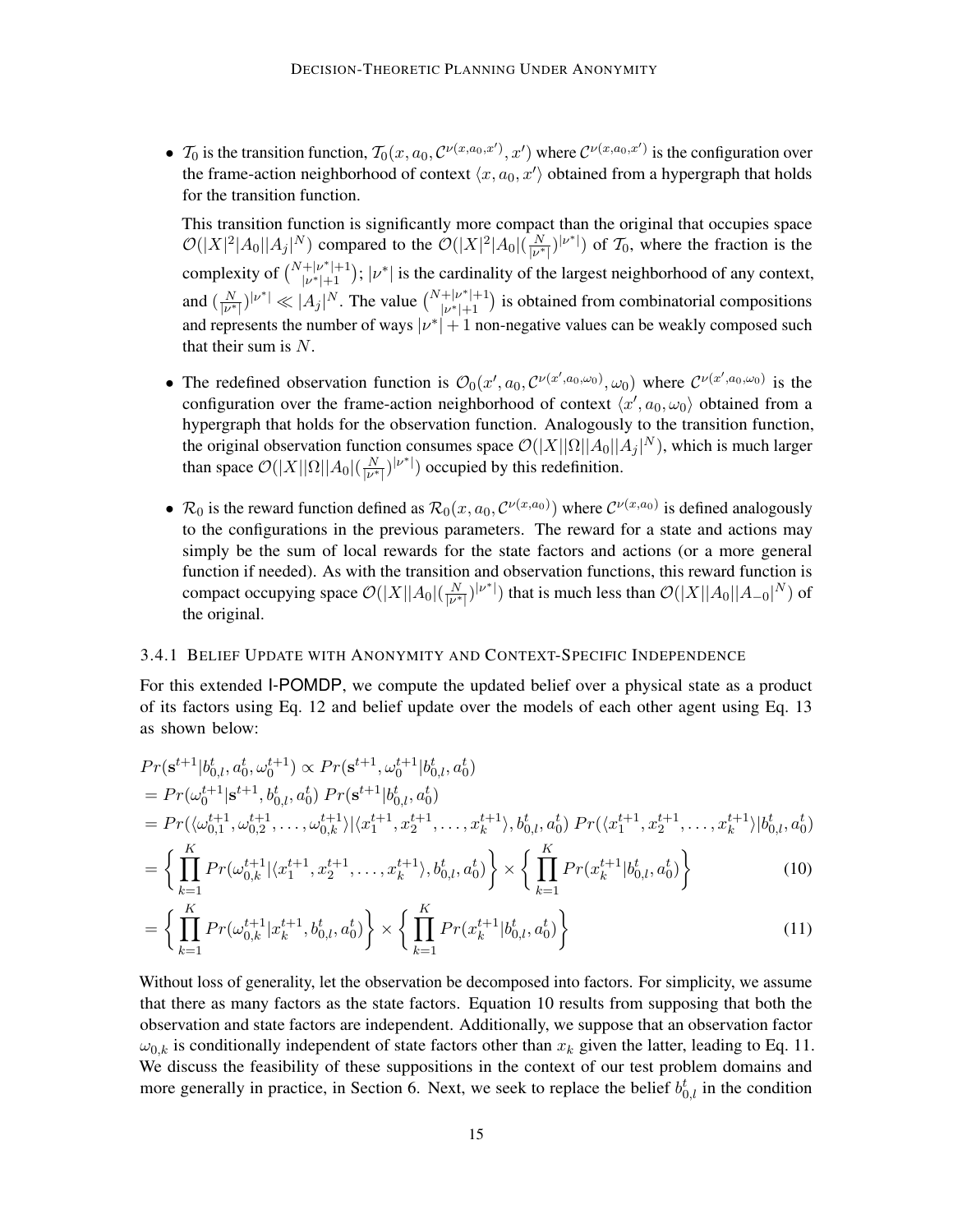of each probability term in Eq. 11 with the state using marginalization. This step allows us to proceed toward including the transition and observation functions in the factored belief update. Thus,  $Pr(\mathbf{s}^{t+1} | b^{t}_{0,l}, a^{t}_{0}, \omega^{t+1}_{0})$  becomes

$$
\begin{split} & = \bigg\{\prod_{k=1}^{K}\sum_{\mathbf{s}^{t}}b_{0,l}^{t}(\mathbf{s}^{t})Pr(\omega_{0,k}^{t+1}|x_{k}^{t+1},b_{0,l}^{t},a_{0}^{t},\mathbf{s}^{t})\bigg\}\times\bigg\{\prod_{k=1}^{K}\sum_{\mathbf{s}^{t}}b_{0,l}^{t}(\mathbf{s}^{t})Pr(x_{k}^{t+1}|b_{0,l}^{t},a_{0}^{t},x^{t})\bigg\}\\ &=\bigg\{\prod_{k=1}^{K}\sum_{\mathbf{s}^{t}}b_{0,l}^{t}(\mathbf{s}^{t})\sum_{\mathbf{m}_{-0}^{t}}b_{0,l}^{t}(\mathbf{m}_{-0}^{t}|\mathbf{s}^{t})\sum_{\mathbf{a}_{-0}^{t}}Pr(\mathbf{a}_{-0}^{t}|\mathbf{m}_{-0}^{t})Pr(\omega_{0,k}^{t+1}|x_{k}^{t+1},a_{0}^{t},\mathbf{a}_{-0}^{t})\bigg\}\times\\ & \bigg\{\prod_{k=1}^{K}\sum_{\mathbf{s}^{t}}b_{0,l}^{t}(\mathbf{s}^{t})\sum_{\mathbf{m}_{-0}^{t}}b_{0,l}^{t}(\mathbf{m}_{-0}^{t}|\mathbf{s}^{t})\sum_{\mathbf{a}_{-0}^{t}}Pr(\mathbf{a}_{-0}^{t}|\mathbf{m}_{-0}^{t})Pr(x_{k}^{t+1}|x^{t},a_{0}^{t},\mathbf{a}_{-0}^{t})\bigg\} \end{split}
$$

Let us introduce a projection function  $\delta^{\nu(\psi)}$  that maps joint actions of others to the corresponding frame-action configurations as defined in Def. 4. Formally  $\delta^{\nu(\psi)}: A_{-0} \times \hat{\Theta} \to \mathbb{C}^{\nu(\psi)}$ , where  $\mathbf{C}^{\nu(\psi)}$  is the set of all possible frame-action configurations. Notice that  $\delta^{\nu(\psi)}$  is a manyone map because there may be many joint action vectors that map to the same frame-action configuration due to anonymity; these joints are configuration-equivalent as mentioned previously. Thus,  $\delta^{\nu(\psi)}$  induces an equivalence partition of  $A_{-0}$ . An equivalence set for a configuration  $\mathcal{C}^{\nu(\psi)} \in \mathbf{C}^{\nu(\psi)}$  is  $\{A^{\hat{\theta}_1}_{-0}, A^{\hat{\theta}_2}_{-0}, \ldots, A^{\hat{\theta}_{|\hat{\Theta}|}}_{-0}$  $\binom{\theta_{|\hat{\Theta}|}}{-0}$ , where  $A_{-0}^{\hat{\theta}_{1}}$  for instance is a set of joint actions of all other agents with frame  $\hat{\theta}_1$  that induce the same  $\mathcal{C}(\mathbf{a}_{-0}^{\hat{\theta}_1})$ . Therefore, for each  $\mathbf{a}_{-0}$  in  $A_{-0}^{\hat{\theta}_1}$  $\times$   $A_{-0}^{\hat{\theta}_2}$   $\times$   $\ldots$   $\times$   $A_{-0}^{\hat{\theta}_{|\hat{\Theta}|}}$  $\mathcal{L}_{-0}^{[0]}$ ,  $T_0(x_k^t, a_0^t, \mathbf{a}_{-0}^t, x_k^{t+1}) = \mathcal{T}_0(x_k^t, a_0^t, \mathcal{C}^{\nu(x_k^t, a_0^t, x_k^{t+1})}, x_k^{t+1})$ , and analogously  $O_0(x_k^{t+1}$  $k^{t+1}, a_0^t, \mathbf{a}_{-0}^t, \omega_{0,k}^{t+1}) = \mathcal{O}_0(x_k^{t+1})$  $k^{t+1}$ ,  $a_0^t$ ,  $C^{\nu(x_k^{t+1}, a_0^t, \omega_{0,k}^{t+1})}$ ,  $\omega_{0,k}^{t+1}$ ). Previous equation for the belief update becomes,  $Pr(\mathbf{s}^{t+1} | b_{0,l}^t, a_0^t, \omega_0^{t+1}) \propto$ 

$$
\begin{split} &\bigg\{\prod_{k=1}^{K}\sum_{\mathbf{s}^{t}}b_{0,l}^{t}(\mathbf{s}^{t})\sum_{c=1}^{|\mathbf{C}^{\nu(x_{k}^{t+1},a_{0}^{t},\omega_{0,k}^{t+1})}|}\sum_{\mathbf{m}_{-0}^{t}}b_{0,l}^{t}(\mathbf{m}_{-0}^{t}|\mathbf{s}^{t})\sum_{\mathbf{a}_{-0}^{t}\in\mathbf{A}_{-0}^{c}}Pr(\mathbf{a}_{-0}^{t}|\mathbf{m}_{-0}^{t})\Pr(\mathcal{C}^{\nu(x_{k}^{t+1},a_{0}^{t},\omega_{0}^{t+1})}|\\ &x_{k}^{t+1},a_{0}^{t})\;\mathcal{O}_{0}(x_{k}^{t+1},a_{0}^{t},\mathcal{C}^{\nu(x_{k}^{t+1},a_{0}^{t},\omega_{0}^{t+1})},\omega_{0,k}^{t+1})\bigg\}\times\bigg\{\prod_{k=1}^{K}\sum_{\mathbf{s}^{t}}b_{0,l}^{t}(\mathbf{s}^{t})\sum_{c=1}^{|\mathbf{C}^{\nu(x_{k}^{t},a_{0}^{t},x_{k}^{t+1})}|}\sum_{\mathbf{m}_{-0}^{t}}b_{0,l}^{t}(\mathbf{m}_{-0}^{t}|\mathbf{s}^{t})\\ &\times\sum_{\mathbf{a}_{-0}^{t}\in\mathbf{A}_{-0}^{c}}Pr(\mathbf{a}_{-0}^{t}|\mathbf{m}_{-0}^{t})\;Pr(\mathcal{C}^{\nu(x_{k}^{t},a_{0}^{t},x_{k}^{t+1})|x_{k}^{t},a_{0}^{t})\;\mathcal{T}_{0}(x_{k}^{t},a_{0}^{t},\mathcal{C}^{\nu(x_{k}^{t},a_{0}^{t},x_{k}^{t+1})},x_{k}^{t+1})\bigg\}\end{split}
$$

where  $A_{-0}^c$  denotes the equivalence set  $A_{-0}^{\hat{\theta}_1} \times A_{-0}^{\hat{\theta}_2} \times \ldots \times A_{-0}^{\hat{\theta}_{|\hat{\Theta}|}}$  $\frac{1}{2}$ ( $\Theta$ ). By construction of  $A_{-0}^c$ , the observation and transition probabilities remain the same for every  $\mathbf{a}_{-0}^t \in \mathbf{A}_{-0}^c$ . Furthermore, we may compute the probability of a given configuration using the probability of the models of other agents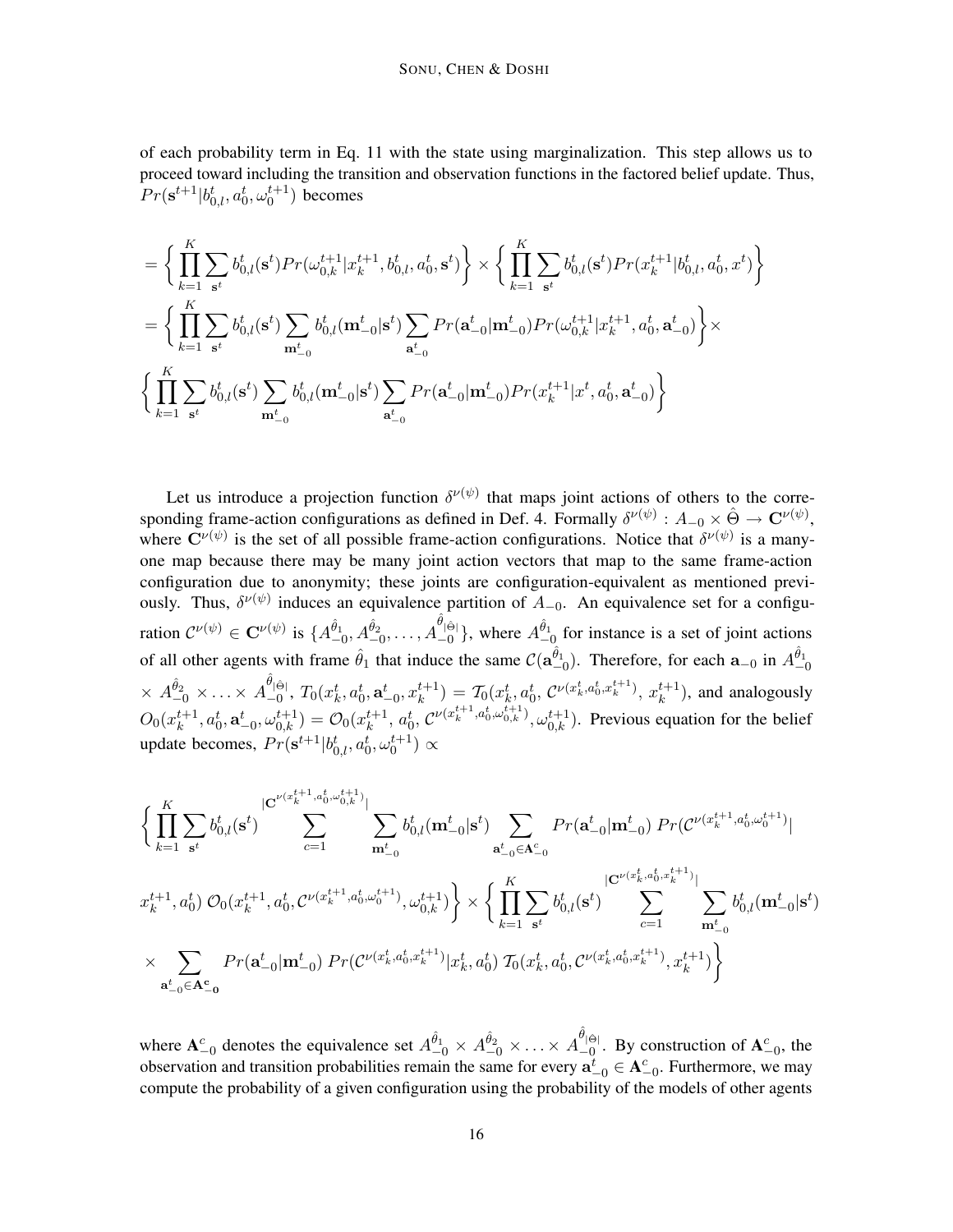and the probability of their actions given the models. Therefore, we may rewrite the belief update as:

$$
Pr(\mathbf{s}^{t+1}|b_{0,l}^{t}, a_{0,l}^{t}, \omega_{0}^{t+1})
$$
\n
$$
\propto \left\{ \prod_{k=1}^{K} \sum_{\mathbf{s}^{t}} b_{0,l}^{t}(\mathbf{s}^{t}) \sum_{\mathcal{C}^{\nu(x_{k}^{t+1}, a_{0,\omega_{0}^{t+1}}^{t})}} Pr(\mathcal{C}^{\nu(x_{k}^{t+1}, a_{0,\omega_{0}^{t}}^{t})}|b_{0,l}^{t}(M_{1,l-1}|\mathbf{s}^{t}), \dots, b_{0,l}^{t}(M_{N,l-1}|\mathbf{s}^{t}))
$$
\n
$$
\mathcal{O}_{0}(x_{k}^{t+1}, a_{0,l}^{t}, \mathcal{C}^{\nu(x_{k}^{t+1}, a_{0,\omega_{0}^{t+1}}^{t})}, \omega_{0}^{t+1}) \right\} \times \left\{ \prod_{k=1}^{K} \sum_{\mathbf{s}^{t}} b_{0,l}^{t}(\mathbf{s}^{t}) \sum_{\mathcal{C}^{\nu(x_{k}^{t}, a_{0}^{t}, x_{k}^{t+1})}} Pr(\mathcal{C}^{\nu(x_{k}^{t}, a_{0}^{t}, x_{k}^{t+1})}|\mathcal{C}^{\nu(x_{k}^{t}, a_{0}^{t}, x_{k}^{t+1})}, \dots, b_{0,l}^{t}(M_{N,l-1}|\mathbf{s}^{t}), \dots, b_{0,l}^{t}(M_{N,l-1}|\mathbf{s}^{t})) \mathcal{T}_{0}(x_{k}^{t}, a_{0,l}^{t}, \mathcal{C}^{\nu(x_{k}^{t}, a_{0}^{t}, x_{k}^{t+1})}, x_{k}^{t+1}) \right\}
$$
\n
$$
(12)
$$

Here,  $Pr(C^{\nu(x_k^{t+1}, a_0^t, \omega_0^{t+1})} | b_{0,l}^t(M_{1,l-1}|s^t), \dots, b_{0,l}^t(M_{N,l-1}|s^t))$  is the probability of a frame-action configuration that is context specific to the triplet,  $\langle x_k^{t+1} \rangle$  $k^{t+1}_{k}$ ,  $a_0, \omega_{0,k}^{t+1}$ . It is computed using the factored belief distributions over the models of each other agent using a dynamic program as outlined later. A benefit of the belief factorization is that the program takes as input just  $N$  beliefs each of size  $|M_j|$  compared to a single large belief of exponential size  $|M_j|^N$ .

Analogously, the factored belief update over the models of each other agent  $j = 1...N$ conditioned on the state at  $t + 1$  as previously shown in Eq. 9 now becomes:

$$
Pr(m_{j,l-1}^{t+1}|s^{t+1}, b_{0,l}^t, a_0^t)
$$
\n
$$
= \sum_{s^t} b_{0,l}^t(s^t) \sum_{m_j^t} b_{0,l}^t(m_j^t|s^t) \sum_{a_j^t} Pr(a_j^t|m_j^t) \sum_{\omega_j^{t+1}} \left\{ \prod_{k=1}^K \sum_{\mathcal{C}^{\nu(x_k^{t+1}, a_j^t, \omega_{j,k}^{t+1})}} Pr(\mathcal{C}^{\nu(x_k^{t+1}, a_j^t, \omega_{j,k}^{t+1})}|
$$
\n
$$
a_0^t, b_{0,l}^t(M_{1,l-1}|s^t), \dots, b_{0,l}^t(M_{j-1,l-1}|s^t), b_{0,l}^t(M_{j+1,l-1}|s^t), \dots, b_{0,l}^t(M_{N,l-1}|s^t))
$$
\n
$$
\mathcal{O}_j(x_k^{t+1}, a_j^t, \mathcal{C}^{\nu(x_k^{t+1}, a_j^t, \omega_{j,k}^{t+1})}, \omega_{j,k}^{t+1}) \right\} Pr(m_j^{t+1}|m_j^t, a_j^t, \omega_j^{t+1})
$$
\n
$$
(13)
$$

The probability of configuration given action  $a_0^t$  and beliefs over models of all others except j is computed as mentioned previously using dynamic programming.

#### 3.4.2 VALUE FUNCTION

The finite-horizon value function of the many-agent I-POMDP continues to be the sum of agent 0's immediate reward and the discounted expected reward over the future:

$$
V^h(b_{0,l}^t) = \max_{a_0^t \in A_0} ER_0(b_{0,l}^t, a_0^t) + \gamma \sum_{\omega_0^{t+1}} Pr(\omega_0^{t+1} | b_{0,l}^t, a_0^t) V^{h-1}(b_{0,l}^{t+1})
$$
\n(14)

where  $ER_0(b_{0,l}^t, a_0^t)$  is the expected immediate reward of agent 0 and  $\gamma$  is the discount factor. In the context of the redefined reward function of the I-POMDP framework in this section, the expected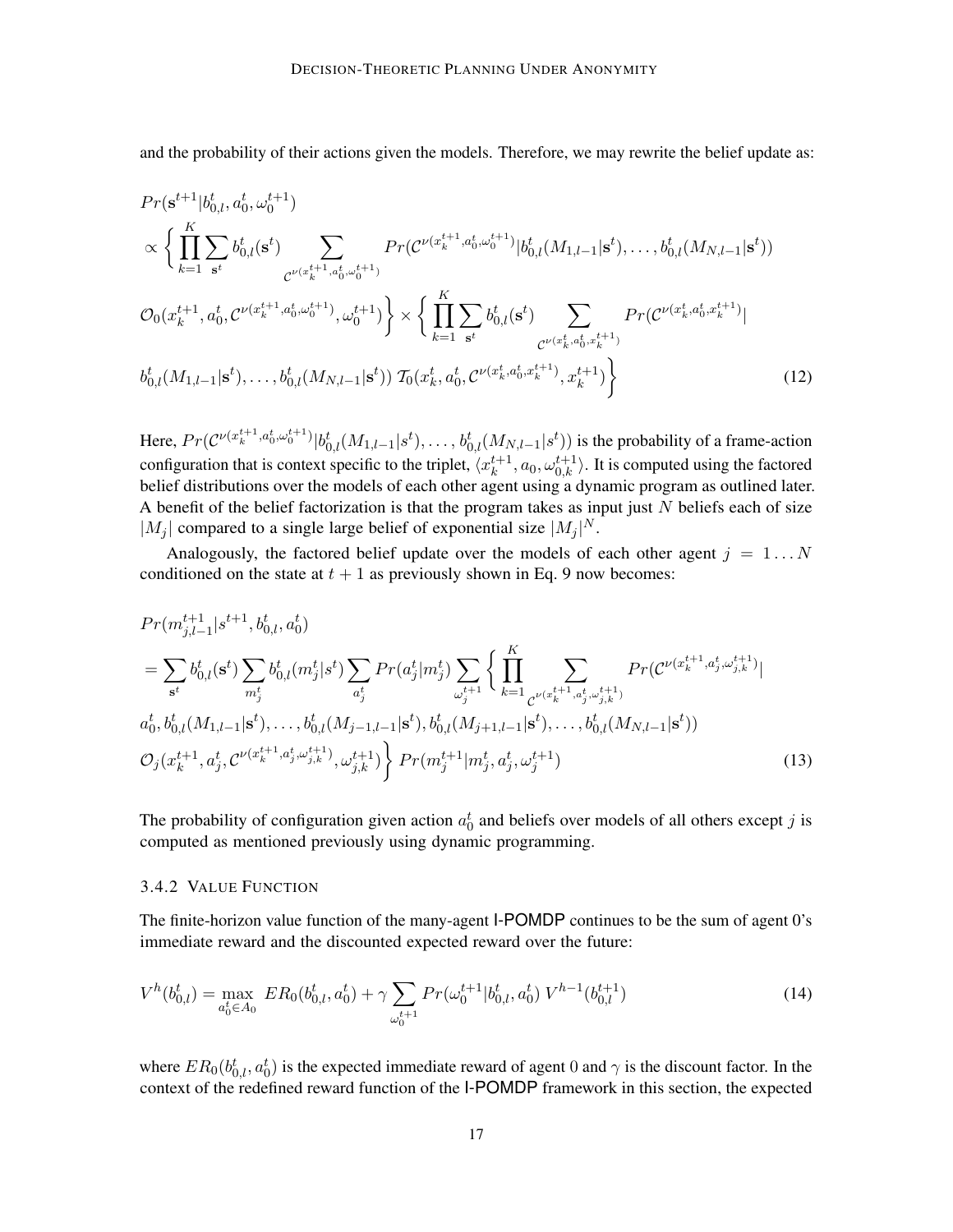immediate reward is obtained as:

$$
ER_0(b_{0,l}^t, a_0^t) = \sum_{\mathbf{s}^t} b_{0,l}^t(\mathbf{s}^t) \bigg(\sum_{k=1}^K \sum_{\mathcal{C}^{\nu(x_k^t, a_0^t)}} Pr(\mathcal{C}^{\nu(x_k^t, a_0^t)} | b_{0,l}^t(M_{1,l-1} | \mathbf{s}^t), \dots, b_{0,l}^t(M_{N,l-1} | \mathbf{s}^t))
$$
  

$$
R_0(x_k^t, a_0^t, \mathcal{C}^{\nu(x_k^t, a_0^t)})\bigg)
$$
 (15)

where the inner sum is over all the state factors,  $s^t = \langle x_1^t, \ldots, x_K^t \rangle$ , and the term  $Pr(\mathcal{C}^{\nu(x_k^t, a_0^t)} |$  $b_{0,l}^t(M_{1,l-1}|\mathbf{s}^t),\ldots,b_{0,l}^t(M_{N,l-1}|\mathbf{s}^t))$  denotes the probability of a frame-action configuration that is context-specific to the factor  $x_k^t$  and action  $a_0^t$ .

Notice that Eq. 14 involves updating agent 0's belief  $b_{0,l}^t$  to obtain  $b_{0,l}^{t+1}$ . This is accomplished using the belief update derived in Section 3.4.1, which relied on the property of frame-action anonymity (Definition 1) and the resulting structure (Definitions 3 and 4), as well as context-specific independence as modeled in frame-action hypergraphs (Definition 2). Importantly, Proposition 1 establishes that the Bellman equation above is exact.

Proposition 1 (Optimality). *The Bellman equation in* (14) *provides an exact computation of the value function for the many-agent I-POMDP under the conditions of Definitions 1 and 4.*

*Proof.* The proof of Proposition 1 proceeds by induction on the horizon. For base case of horizon 1 the value function may be written as:

$$
V^{1}(b_{0,l}^{t}) = \max_{a_{0}^{t}} ER_{0}(b_{0,l}^{t}, a_{0}^{t})
$$
  
\n
$$
= \max_{a_{0}^{t}} \sum_{\mathbf{s}^{t}, \mathbf{m}_{-0}^{t}, \mathbf{a}_{-0}^{t}} Pr(\mathbf{s}^{t}, \mathbf{m}_{-0}^{t}, \mathbf{a}_{-0}^{t}) \sum_{k=1}^{K} R_{0}(x_{k}^{t}, a_{0}^{t}, \mathbf{a}_{-0}^{t})
$$
  
\n
$$
= \max_{a_{0}^{t}} \sum_{\mathbf{s}^{t}} b_{0,l}^{t}(\mathbf{s}^{t}) \sum_{\mathbf{m}_{-0}^{t}, \mathbf{a}_{-0}^{t}} Pr(\mathbf{m}_{-0}^{t}, \mathbf{a}_{-0}^{t} | \mathbf{s}^{t}) \sum_{k=1}^{K} R_{0}(x_{k}^{t}, a_{0}^{t}, \mathbf{a}_{-0}^{t})
$$
  
\n
$$
= \max_{a_{0}^{t}} \sum_{\mathbf{s}^{t}} b_{0,l}^{t}(\mathbf{s}^{t}) \sum_{k=1}^{K} \sum_{\mathbf{m}_{-0}^{t}, \mathbf{a}_{-0}^{t}} Pr(\mathbf{m}_{-0}^{t}, \mathbf{a}_{-0}^{t} | \mathbf{s}^{t}) R_{0}(x_{k}^{t}, a_{0}^{t}, \mathbf{a}_{-0}^{t})
$$

where  $s^t = \langle x_1^t, x_2^t, \dots, x_K^t \rangle$ . Frame-action anonymity and context-specific independence as stated in Definitions 1 and 4 allows us to introduce configurations. Thus,  $V^1(b_{0,l}^t)$  becomes

$$
= \max_{a_0^t} \sum_{s^t} b_{0,l}^t(s^t) \Big\{ \sum_{k=1}^K \sum_{\mathcal{C}^{\nu(x_k^t, a_0^t)}} \sum_{\mathbf{m}_{-0}^t, \mathbf{a}_{-0}^t} Pr(\mathcal{C}^{\nu(x_k^t, a_0^t)}, \mathbf{m}_{-0}^t, \mathbf{a}_{-0}^t | \mathbf{s}^t) R_0(x_k^t, a_0^t, \mathcal{C}^{\nu(x_k^t, a_0^t)}) \Big\}
$$
  
\n
$$
= \max_{a_0^t} \sum_{s^t} b_{0,l}^t(s^t) \Big\{ \sum_{k=1}^K \sum_{\mathcal{C}^{\nu(x_k^t, a_0^t)}} Pr(\mathcal{C}^{\nu(x_k^t, a_0^t)} | b_{0,l}^t(M_{1,l-1} | \mathbf{s}^t), \dots, b_{0,l}^t(M_{N,l-1} | \mathbf{s}^t))
$$
  
\n
$$
\times R_0(x_k^t, a_0^t, \mathcal{C}^{\nu(x_k^t, a_0^t)}) \Big\}
$$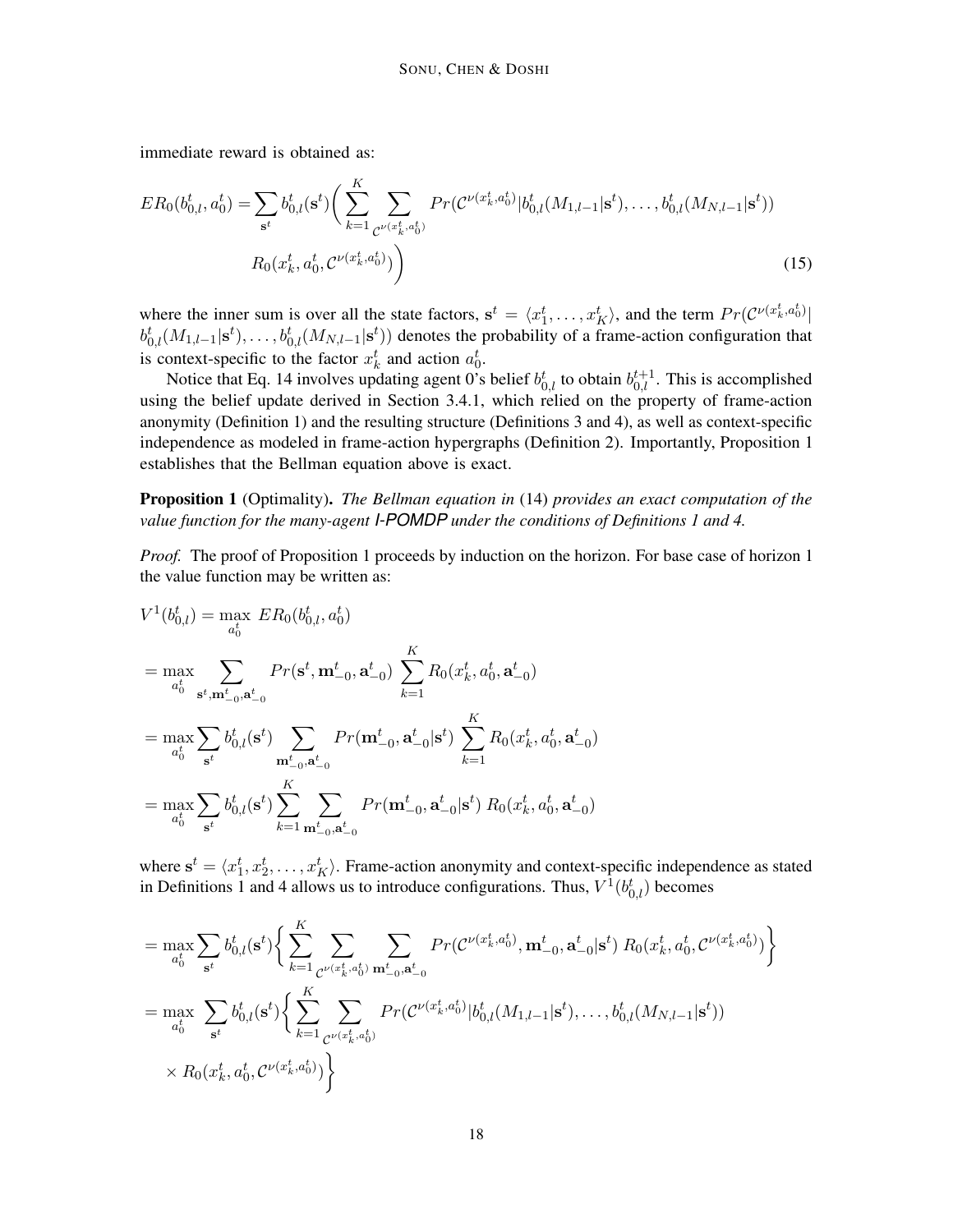As we mentioned previously, the probability of a configuration can be computed using the conditional belief over other agents' models.

As the inductive hypothesis, let the value function be exact for horizon  $h - 1$ . Then, from Eq. 14 the horizon  $h$  value function is composed as

$$
V^h(b_{0,l}^t) = \max_{a_0^t \in A_0^t} ER_0(b_{0,l}^t, a_0^t) + \gamma \sum_{\omega_0^{t+1}} Pr(\omega_0^{t+1}|b_{0,l}^t, a_0^t) V^{h-1}(b_{0,l}^{t+1})
$$

The first term is the horizon 1 value function which is exact from the base case. Term  $V^{h-1}(b_{0,l}^{t+1})$ is exact by inductive hypothesis. Finally, the term  $Pr(\omega_0^{t+1} | b_{0,l}^t, a_0^t)$  is merely the normalization constant for the belief update. Equations 12 and 13 that constitute the belief update for the manyagent I-POMDP are derived from first principles under the condition that the observation and state factors are independent. Hence,  $V^h(b_{0,l}^t)$  is exact.  $\Box$ 

## 4. Algorithm

In this section, we present our simple method for solving the many-agent I-POMDP defined previously. The section that follows improves on this initial method. To assist in understanding the remaining sections better, we recapitulate key notation introduced so far and some new notation in Appendix A.

#### 4.1 Look-Ahead Tree for Solution

We utilize a straightforward method for solving the many-agent I-POMDP given an initial belief: each other agent is modeled using a finite-state controller which is included as part of the interactive state space. A tree consisting of beliefs as nodes, which can be reached is projected for as many steps as the horizon using Eqs. 12 and 13. Value iteration (Eq. 14) is then performed on the tree in a bottom up manner to obtain the exact value at the root node.



Figure 3: Computing beliefs reachable from a given belief in one step. A belief is obtained for each action-observation pair  $\langle a_0^t, \omega_0^{t+1} \rangle$ .

Figure 3 illustrates the computation of beliefs reachable from initial belief  $b_{0,l}^t$  in one step. For each action  $a_0^t$  and observation  $\omega_0^{t+1}$ , the updated belief  $\tau(b_{0,l}^t, a_0^t, \omega_0^{t+1})$  is obtained. A horizon  $h$  reachability tree is projected by computing 1 step reachability for the root node and all inner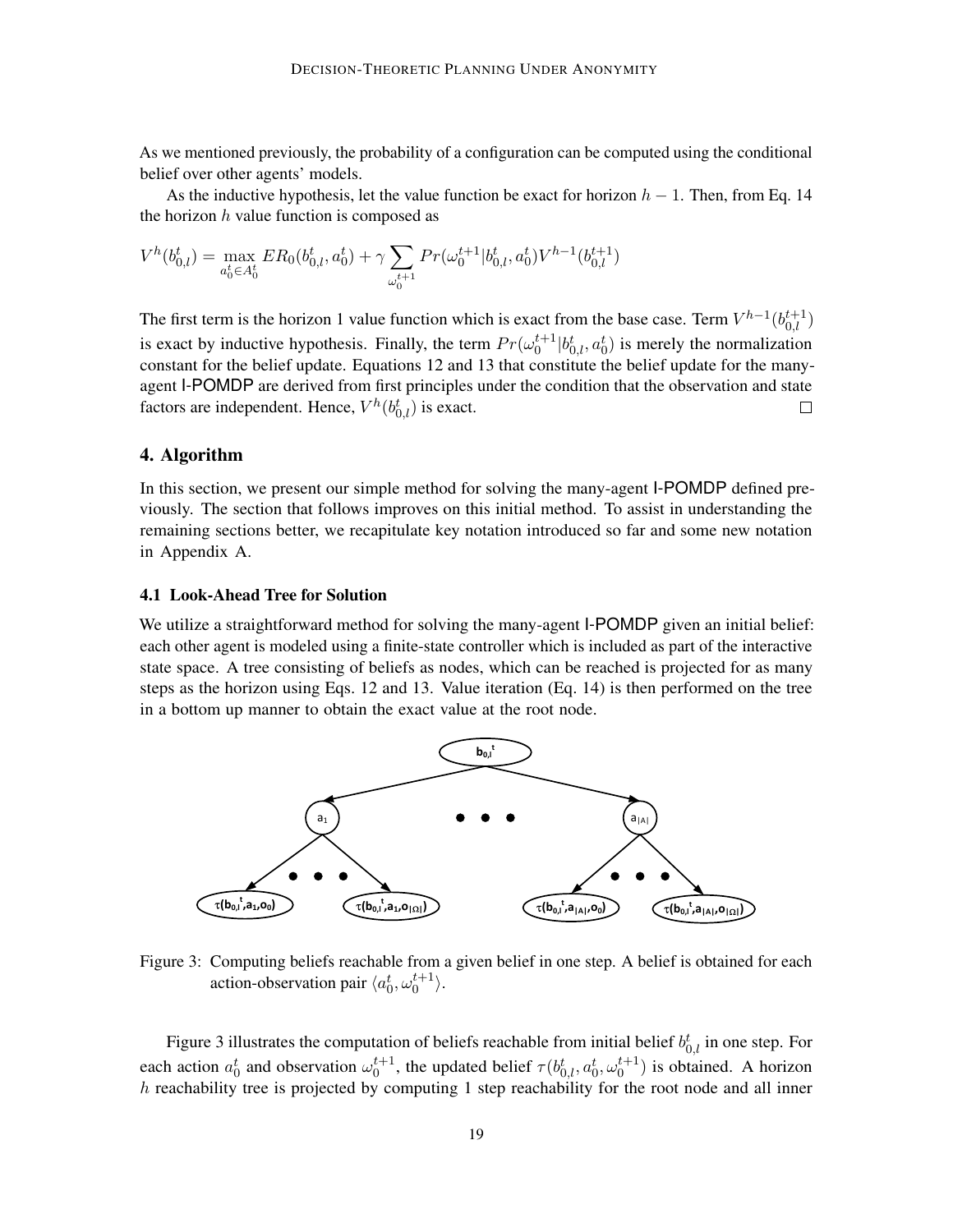nodes. Note that the number of beliefs in the reachability tree is  $\mathcal{O}((|A_0||\Omega_0|)^h)$  which affects the computational complexity exponentially; this is the well-known curse of history. As such, it is easy to see that this solution method does not scale with horizon.

Equations 12, 13 and 15, which form key steps in the value iteration, utilize distributions over frame-action configurations. Next, we present an algorithm that computes this distribution using the conditional belief over the models of each other agent, which gives the probability of their action(s) given the model.

## 4.2 Computing Distribution Over Frame-Action Configurations

Algorithm 1 generalizes the dynamic programming by Jiang and Lleyton-Brown (2011) for computing configurations over actions given mixed strategies of other agents to include frames and conditional beliefs over models of other agents. It computes the probability distribution of configurations over the frame-action neighborhood of a context given the belief over the agents' models. Specifically, the algorithm allows us to obtain  $Pr(\mathcal{C}^{\nu(x_k^{t+1}, a_0, \omega_{0,k}^{t+1})} | b_{0,l}^t(M_{1,l-1} | s^t), \dots, b_{0,l}^t(M_{N,l-1} | s^t))$  and  $Pr(\mathcal{C}^{\nu(x_k^t, a_0, x_k^{t+1})}|b_{0,l}^t(M_{1,l-1}|\mathbf{s}^t), \dots, b_{0,l}^t(M_{N,l-1}|\mathbf{s}^t)) \text{ in Eq. 8, } Pr(\mathcal{C}^{\nu(x_k^{t+1}, a_j^t, \omega_{j,k}^{t+1})}|b_{0,l}^t(M_{1,l-1}|\mathbf{s}^t),$  $\ldots, b_{0,l}^t(M_{j-1,l-1}|\mathbf{s}^t), b_{0,l}^t(M_{j+1,l-1}|\mathbf{s}^t), \ldots b_{0,l}^t(M_{N,l-1}|\mathbf{s}^t))$  in Eq. 9, and  $Pr(\mathcal{C}^{\nu(x_k^t, a_0)}|$  $b_{0,l}^{t}(M_{1,l-1}|\mathbf{s}^{t}), \ldots, b_{0,l}^{t}(M_{N,l-1}|\mathbf{s}^{t}))$  in Eq. 15.

**Algorithm 1** Computing  $Pr(C^{\nu(\cdot)} | b_{0,l}(M_{1,l-1}|s), \ldots, b_{0,l}(M_{N,l-1}|s))$ 

**Input:**  $\nu(\cdot)$ ,  $\langle b_{0,l}(M_{1,l-1}|s), \ldots, b_{0,l}(M_{N,l-1}|s) \rangle$ 

**Output:** Trie  $P_n$  representing distribution over frame-action configurations in  $\nu(\cdot)$ 

- 1: Initialize  $c_0 = (0, \dots, 0)$  one value for each frame-action pair in  $\nu(\cdot)$  and one for dummy action  $\phi$  representing all other actions. Insert it into an empty trie  $P_0$
- 2: Initialize  $P_0[c_0] \leftarrow 1$

```
3: for j = 1 to N do
```
- 4: Initialize  $P_i$  to be an empty trie
- 5: **for all**  $c_{j-1}$  from  $P_{j-1}$  **do**
- 6: **for all**  $m_{i,l-1} \in M_{i,l-1}$  **do**
- 7: **for all**  $a_j \in A_j$  such that  $Pr(a_j | m_{j,l-1}) > 0$  **do**
- 8:  $c_j \leftarrow c_{j-1}$
- 9: **if**  $\langle \hat{\theta}_j, a_j \rangle \in \nu(\cdot)$  then
- 10:  $c_j[\hat{\theta}, a_j] \stackrel{+}{\leftarrow} 1$

```
11: else
```

```
12: c_j[\phi] \stackrel{+}{\leftarrow} 1
```

```
13: if P_j[c_j] does not exist then
```

```
14: Initialize P_i[c_i] \leftarrow 0
```
15:  $P_j[c_j] \stackrel{+}{\leftarrow} P_{j-1}[c_{j-1}] \times Pr(a_j|m_{j,l-1}) \times b_{0,l}(m_{j,l-1}|s)$ 

16: return  $P_n$ 

At a high level, all configurations supported by the set of models ascribed to each other agent and their solutions, are generated and receive a non-zero probability. Algorithm 1 computes a probability for a configuration, which is the result of multiplying the probabilities of actions of  $N$ agents scaled by the belief over the corresponding models, which contributed to the configuration.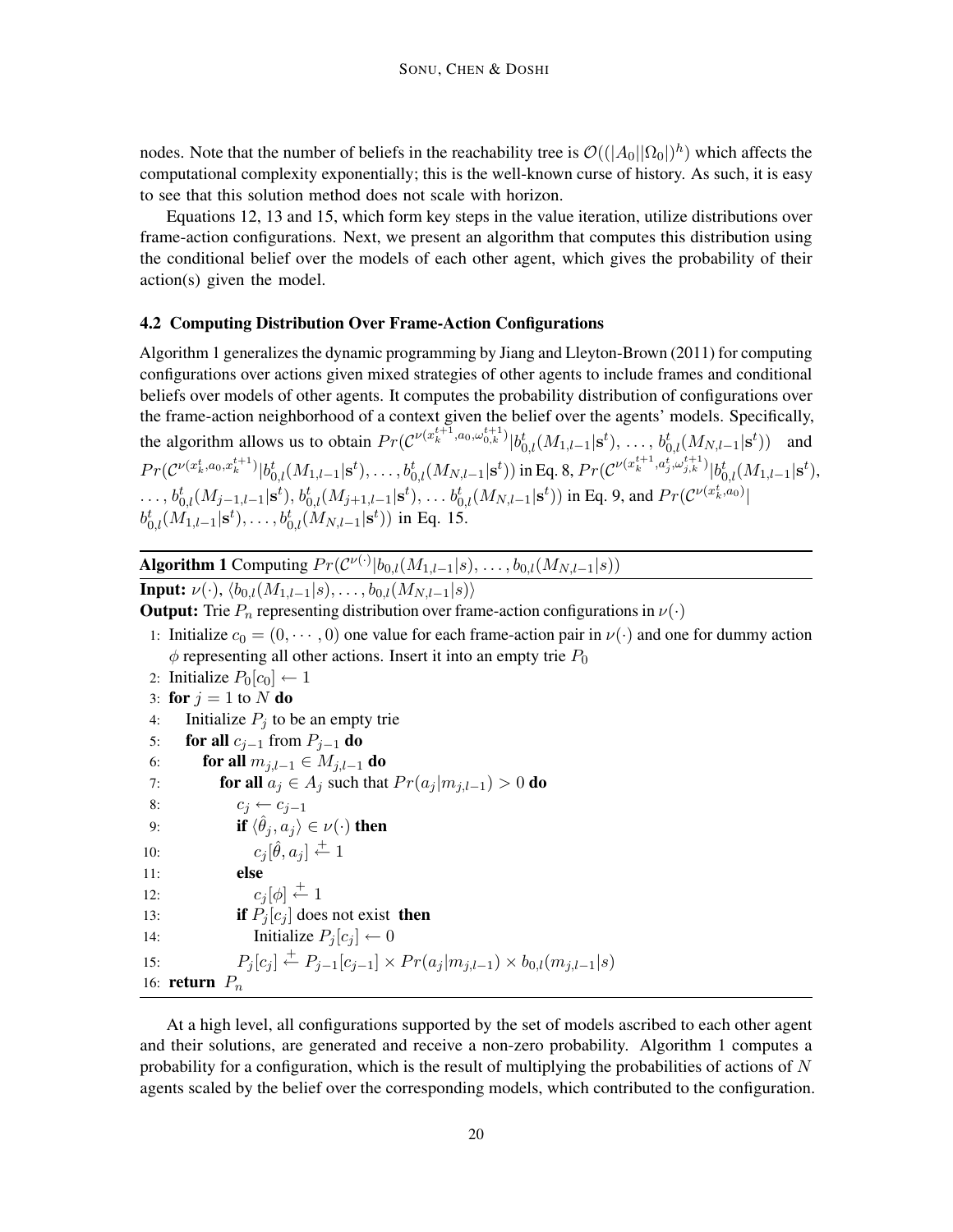The final probability assigned to a configuration is a sum of all probabilities previously assigned to that configuration.

Algorithm 1 adds the predicted actions of each agent one at a time. It utilizes a trie data structure to store the probabilities of configurations. The trie enables efficient insertion and access of the configuration probabilities in the algorithm. We begin by initializing the configuration space for agent 0 ( $P_0$ ) to contain one tuple of integers ( $c_0$ ) with  $|\nu| + 1$  0s and assign its probability to be 1 (lines 1-2). Using the configurations from the previous step, we construct the configurations over the actions performed by  $N$  agents by adding 1 to the relevant element depending on agent j's action and its frame (lines 3-15). If an action  $a_j$  performed by an agent j with frame  $\theta_j$  is in the frame-action neighborhood  $\nu(\cdot)$  then we increment its corresponding count by 1. Otherwise, it is considered as a dummy action and the count of  $\phi$  is incremented (lines 9-12). Similarly, we update the probability of a configuration using the probability of  $a_j$  and that of the base configuration  $c_{j-1}$ (line 15). This algorithm may be invoked multiple times for different contexts  $\nu(\cdot)$  as needed in computing the belief update and value function.

### 4.3 Analysis of Computational Savings

The complexity of accessing an element in a ternary search trie with  $|\nu| + 1$  elements is  $\Theta(|\nu|)$ . The maximum number of configurations encountered at any iteration is upper bounded by total number of configurations for N agents, i.e.  $\mathcal{O}((\frac{N}{|\nu^*|})^{|\nu^*|})$ . Importantly, the complexity of Algorithm 1 is polynomial in N,  $\mathcal{O}(N|M_j^*||A_j^*||\nu^*|(\frac{N}{|\nu^*|})$  $\frac{N}{|\nu^*|}$  where  $M_j^*$  and  $A_j^*$  are the largest sets of models and actions among any other agent.

For the traditional I-POMDP belief update, the complexity of computing Eq. 8 is  $\mathcal{O}(|S||M_j^*|^{N})$  $|A_j^*|^N$  and that for computing Eq. 9 is  $\mathcal{O}(|S||M_j^*|^N|A_j^*|^N|\Omega_j^*|)$  where  $^*$  denotes the maximum cardinality set for any agent. For a factored representation, the belief update operator invokes Eq. 8 for each value of all state factors and it invokes Eq. 9 for each model of each other agent j and for all values of updated states. Hence, the total complexity of belief update is  $\mathcal{O}(N|M_j^*||S|^2|M_j^*|^N|A_j^*|^N|\Omega_j^*|)$ . The complexity of computing updated belief over state factor  $x^{t+1}$  using Eq. 12 is  $\mathcal{O}(|S|NK|M_j^*||A_j^*|$  $|\nu^*|(\frac{N}{\nu^*})$  $\frac{N}{|\nu^*|}$ ) (recall the complexity of Algorithm 1). Similarly, the complexity of computing updated model probability using Eq. 13 is  $\mathcal{O}((|S|N|M_j^*||A_j^*||\nu^*| + |\Omega_j^*|)(\frac{N}{|\nu^*|})$ . These complexity terms are polynomial in N for small values of  $|v^*|$  as opposed to exponential in N as in Eqs. 8 and 9. The overall complexity of belief update is also polynomial in N.

Complexity of computing the immediate expected reward in the absence of problem structure is  $\mathcal{O}(|S|K|M_j^*|^N|A_j^*|^N)$ . On the other hand, the complexity of computing expected reward using Eq. 15 is  $\mathcal{O}(|S|KN|M_j^*||A_j^*||\nu^*|(\frac{N}{|\nu^*|})$  $\frac{N}{|\nu^*|}$ , which is again polynomial in N thereby providing significant savings for low values of  $|\nu^*|$ .

## 5. Branch and Bound for Scaling Exact Solution

In order to mitigate the curse of history, we present a novel branch-and-bound based method that utilizes upper and lower bounds on the value function of the many-agent I-POMDP to prune action nodes of the reachability tree while avoiding exactly evaluating the subtree below them. This method is a first application of the branch-and-bound scheme in the context of I-POMDPs, and in particular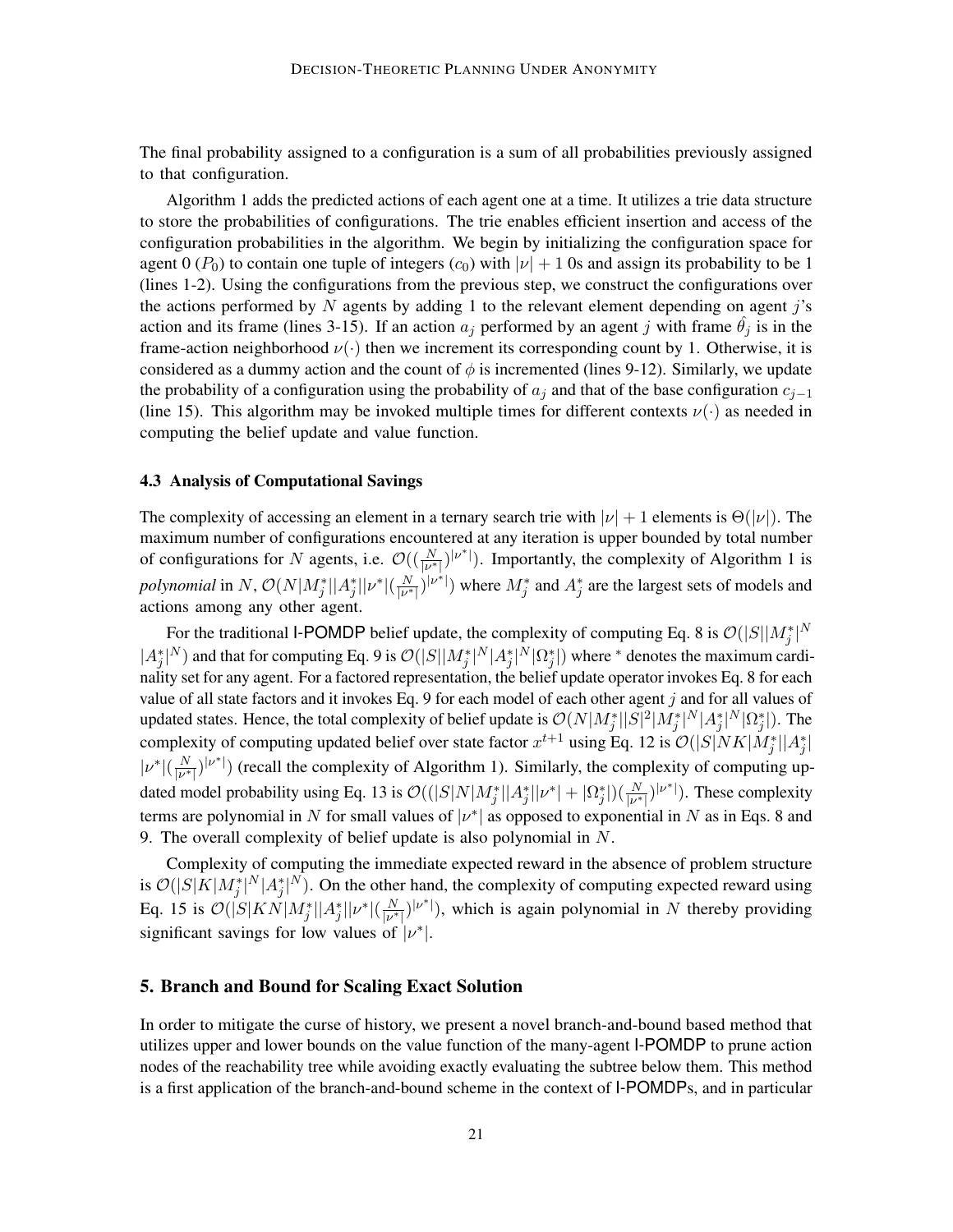addresses the challenge of deriving fast value function bounds. We derive these bounds and outline the branch-and-bound algorithm in this section.

Hauskrecht (2000) discusses various lower and upper bounds for POMDPs some of which are tight and can be computed quickly. Among these, the *blind-policy* lower bound and the *informed* upper bound, briefly reviewed in Section 2, can be computed quickly. We adapt these to the framework of many-agent I-POMDP.

#### 5.1 Lower Bound Using Pessimistic Blind Policy

A blind policy chooses the same action at a time step regardless of the observation it receives. In other words, it ignores the information contained in the observation. This loss of information leads to an underestimation of the expected value. We extend this lower bound to many-agent I-POMDPs. Furthermore, to quickly compute this bound, for any given context we adopt a pessimistic perspective by utilizing the configuration that would lead to the least expected value for the agent. This shares similarities with the maximin way of estimating a player's utility in a game. A direct benefit of this step is that it avoids running Algorithm 1 to compute the distribution over configurations.

Proposition 2 (Pessimistic Blind Policy). *The pessimistic blind policy yields a lower bound on the exact value of the many-agent I-POMDP.*

The proof of this proposition uses mathematical induction on the horizon, and is detailed in Appendix B. We show that the lower bound obtained by selecting the configuration  $C^{\nu(x_k^t, a_0^t)}$  that minimizes  $R_0$  for the horizon 1 action-value is:  $Q_{0,l}^1(b_{0,l}^t, a_0^t) = \sum_{k=1}^{l} d_k$  $\sum_{\mathbf{s}^t} b_{0,l}^t(\mathbf{s}^t) \sum_{k=1}^K$  $k=1$  $R_0(x_k^t, a_0^t, \underline{C}^{\nu(x_k^t, a_0^t)}).$ Analogously to POMDPs, we may decompose this lower bound value using alpha vectors as  $\underline{Q}^{1}_{0,l}(b_{0,l}^{t},a_{0}^{t})=\sum_{t}% ^{t}}\alpha_{t}^{t}(\alpha_{t}^{t},\alpha_{t}^{t})\in \mathcal{A}^{t}(\alpha_{t}^{t},\alpha_{t}^{t})$  $\sum_{\mathbf{s}^t} \underline{\alpha}^1(\mathbf{s}^t) \cdot b_{0,l}^t(\mathbf{s}^t)$ , where  $\underline{\alpha}^1(\mathbf{s}^t) = \sum_{k=1}^K$  $_{k=1}$  $R_0(x_k^t, a_0^t, \underline{C}^{\nu(x_k^t, a_0^t)}).$ 

For horizon  $h > 1$ , the action-value lower bound in full is,

$$
\mathcal{Q}_{0,l}^{h}(b_{0,l}^{t}, a_{0}^{t}) = \sum_{\mathbf{s}^{t}} b_{0,l}^{t}(\mathbf{s}^{t}) \sum_{k=1}^{K} R_{0}(x_{k}^{t}, a_{0}^{t}, \underline{C}^{\nu(x_{k}^{t}, a_{0}^{t})}) + \gamma \sum_{\mathbf{s}^{t}} b_{0,l}^{t}(\mathbf{s}^{t}) \sum_{\mathbf{s}^{t+1}} \prod_{k=1}^{K} \mathcal{T}_{0}(x_{k}^{t}, a_{0}^{t}, \underline{C}^{\nu(x_{k}^{t}, a_{0}^{t}, x_{k}^{t+1})}, x_{k}^{t+1}) \underline{\alpha}_{\mathbf{s}^{t}}^{h-1}(\mathbf{s}^{t+1})
$$

The lower-bound vectors for horizon  $h$  may be obtained for all actions by using lower bound vectors from horizon  $h - 1$  as follows:

$$
\underline{\alpha}^{h}(s^{t}) = \sum_{k=1}^{K} R_{0}(x_{k}^{t}, a_{0}^{t}, \underline{C}^{\nu(x_{k}^{t}, a_{0}^{t})}) + \gamma \sum_{s^{t}} b_{0,l}^{t}(s^{t}) \sum_{s^{t+1}} \prod_{k=1}^{K} \mathcal{T}_{0}(x_{k}^{t}, a_{0}^{t}, \underline{C}^{\nu(x_{k}^{t}, a_{0}^{t}, x_{k}^{t+1})}, x_{k}^{t+1})
$$
  
  $\times \underline{\alpha}_{*}^{h-1}(s^{t+1})$ 

Notice that the vectors computed for the lower bound are over the physical states only (and not over the interactive state space). Hence, they are not impacted by the curse of many agents and can be computed quickly. Given agent 0's belief over the physical states  $b_{0,l}$ , a lower bound on the horizon  $h$  value function is obtained as:

$$
\underline{V}_{0,l}^h(b_{0,l}^t) = \max_{a_0^t \in A_0} \underline{Q}_{0,l}^h(b_{0,l}^t, a_0^t)
$$
\n(16)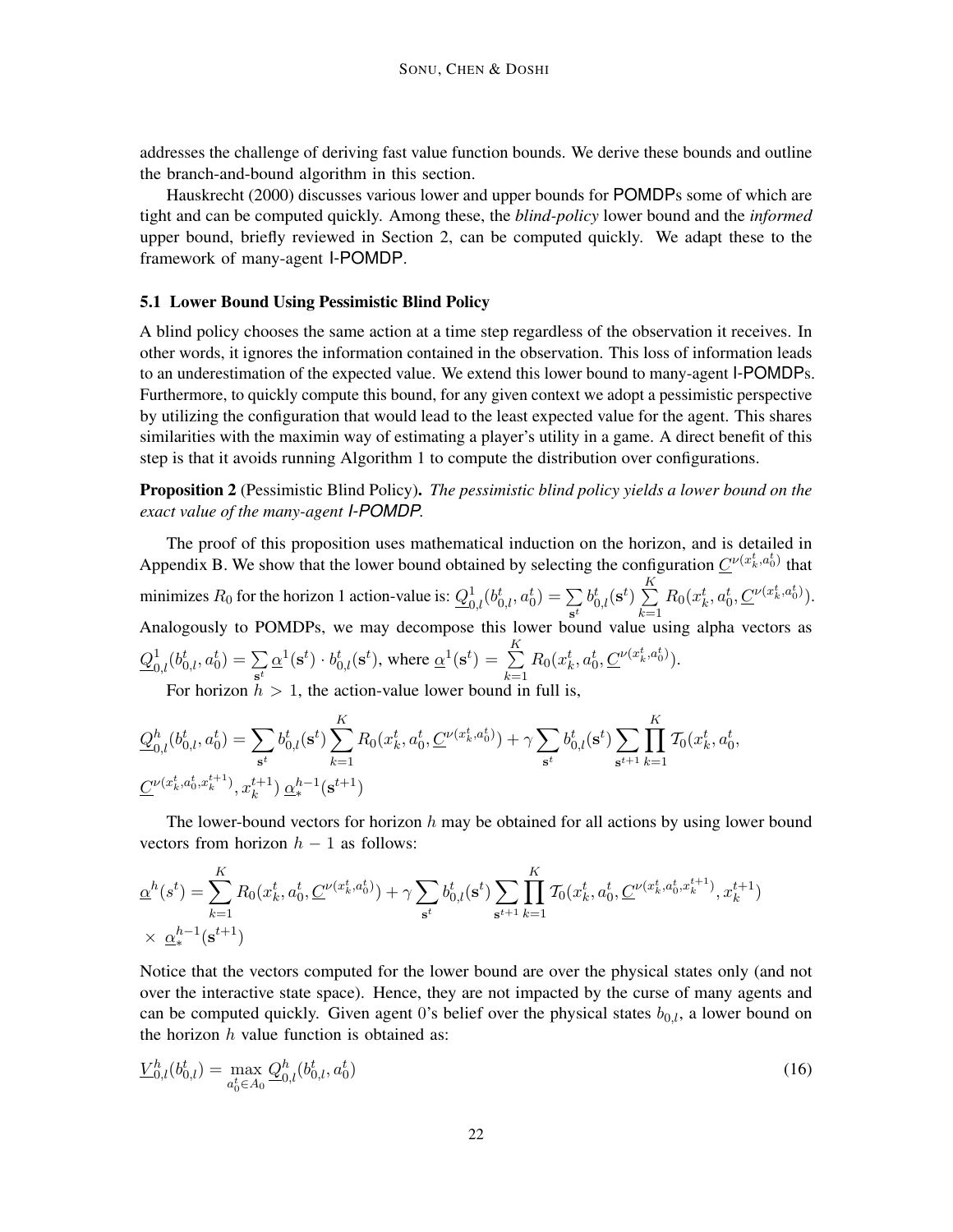#### 5.2 Fast Informed Upper Bound with Optimistic Configurations

As we mentioned in Section 2, the fast informed bound provides an upper bound to the POMDP value function. Hauskrecht (1997) shows that this bound is tighter than the one obtained by using the MDP based method. We generalize this bound to the many-agent I-POMDP and enable faster computation by choosing configurations that maximize reward and probabilities while upholding the upper bound property.

Proposition 3 (Optimistic Fast Informed Bound). *The fast informed update with maximizing configurations gives an upper bound to the exact many-agent I-POMDP value function.*

Analogously to the previous proposition, the proof here also uses mathematical induction on the horizon, and is detailed in Appendix B. An upper bound for the horizon 1 value is obtained as follows:  $\overline{Q}^1_{0,l}(b_{0,l},a_0^t) \ = \ \sum$  $\sum_{\mathbf{s}^t} b_{0,l}^t(\mathbf{s}^t) \ \ \sum_{k=1}^K$  $_{k=1}$  $\mathcal{R}_0(x_k^t, a_0^t, \overline{C}^{\nu(x_k^t, a_0^t)})$ , where  $\overline{C}^{\nu(x_k^t, a_0^t)}$  is the configuration that maximizes  $R_0(x_k^t, a_0^t, C^{\nu(x_k^t, a_0^t)})$ . These upper bounds may be decomposed into a set of vectors one for each action  $a_0$ ,  $\overline{\alpha}_{a_0}^1(\mathbf{s}^t) = \sum_{k=1}^K a_k^k$  $_{k=1}$  $\mathcal{R}_0(x_k^t, a_0^t, \overline{C}^{\nu(x_k^t, a_0^t)}),$  and each vector has as many components as states.

For horizon h, the action-value upper bound is  $\overline{Q}_{0,l}^h(b_{0,l}^t, a_0^t) = \sum_{l=1}^{n}$  $\sum_{\mathbf{s}^t} b^t_{0,l}(\mathbf{s}^t) \ \overline{\alpha}^h_a$  $\frac{h}{a_0^t}(s^t)$ . Each action value is associated with a single alpha vector due to which there are as many vectors as the number of actions. We write out the full definition of the alpha vector for completeness:

$$
\overline{\alpha}_{a_0^t}^h(\mathbf{s}^t) = \sum_{k=1}^K \mathcal{R}_0(x_k^t, a_0^t, \overline{C}^{\nu(x_k^t, a_0^t)}) + \gamma \sum_{\omega_0^{t+1}} \sum_{\mathbf{s}^{t+1}} \prod_{k=1}^K \mathcal{O}_0(x_k^{t+1}, a_0^t, \overline{C}^{\nu(x_k^{t+1}, a_0^t, \omega_0^{t+1})}, \omega_0^{t+1})
$$
\n
$$
\times \mathcal{T}_0(x_k^t, a_0^t, \overline{C}^{\nu(x_k^t, a_0^t, x_k^{t+1})}, x_k^{t+1}) \overline{\alpha}_*^{h-1}(\mathbf{s}^{t+1}) \bigg\}
$$
\n(17)

The upper bound on the value function is obtained as:

$$
\overline{V}_{0,l}^h(b_{0,l}^t) = \max_{a_0^t \in A_0} \overline{Q}_{0,l}^h(b_{0,l}^t, a_0^t)
$$
\n(18)

Similar to the lower bound, the upper bound vectors are defined over the physical states only. Therefore, joint models or joint actions are not needed in their computation. Hence, these bounds are unaffected by the *curse of many agents*. 4

#### 5.3 Improved Efficiency using Branch and Bound

Branch and bound (Land & Doig, 1960) is a well known and general scheme for finding optimal solutions to typically discrete problems. It involves iterating over the two steps of assigning values

<sup>4.</sup> A minor modification to the backup rules of the lower and upper bounds introduced in Sections 5.1 and 5.2 respectively, improves the tightness of these bounds. Let the horizon 1 action values that form the lower and upper bounds respectively, remain unchanged. Note that the update rules for horizon  $h > 1$  utilize these action values. We may replace these lower and upper bound horizon 1 action values in the update rules with their exactly computed horizon 1 counterparts. Clearly, the modified action values continue to upper and lower bound the exact action values, respectively. Simultaneously, including the exact horizon-1 action value tightens both the bounds. However, these bounds are no longer independent of the joint model space because of the exact component and cannot be computed quickly.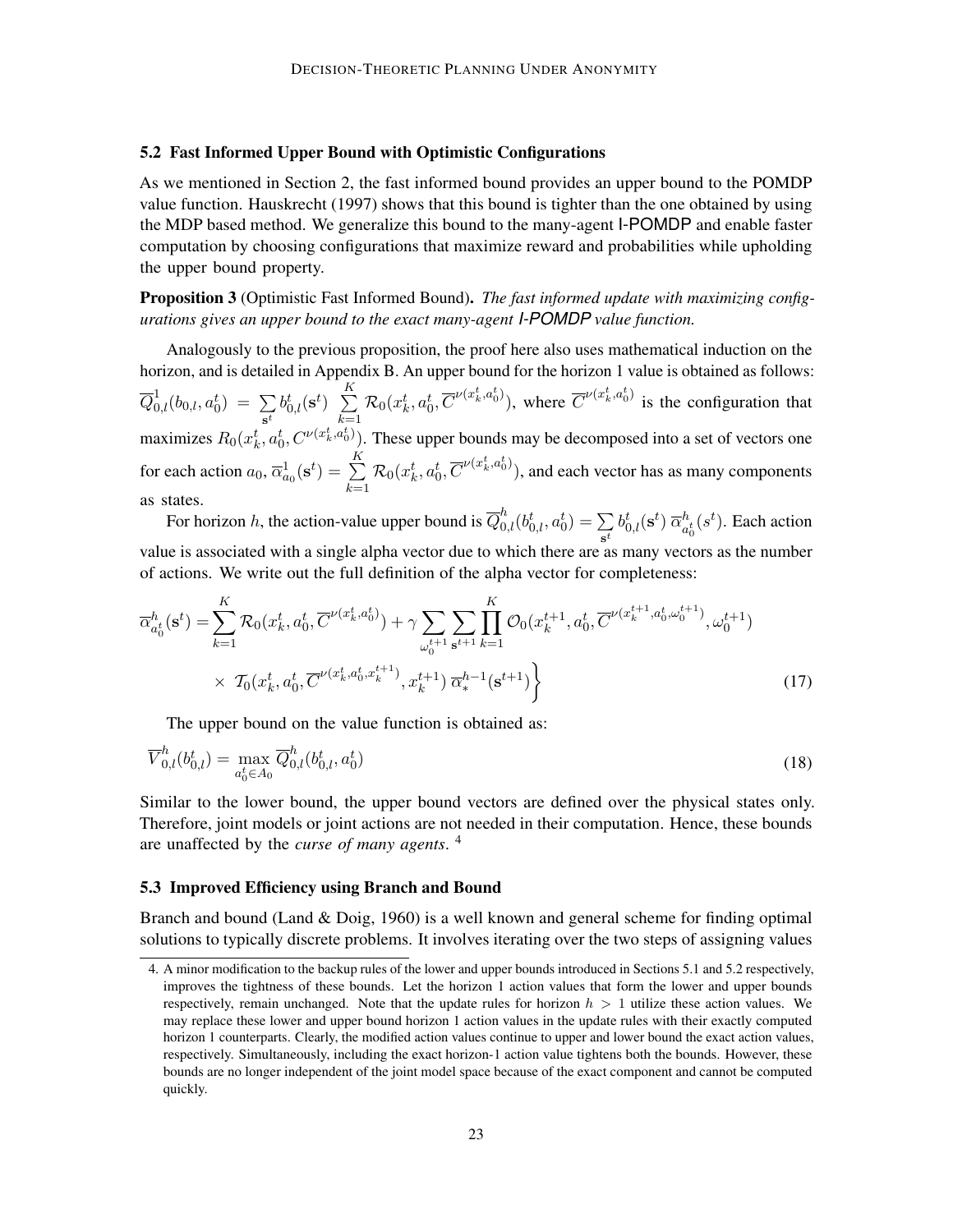to an increasing subset of variables (branch) and establishing bounds on the values of the solutions based on the partial assignment. The bounds are utilized in pruning portions of the search tree that are guaranteed to lead to suboptimal solutions. Therefore, it requires a flexible way to lower and upper bound the exact value of the solution that becomes increasingly tight with a growing partial assignment.

#### Algorithm 2 InitializeNode

**Input:** Current belief  $b_{0,l}^t$ , horizon h

**Output:** A node  $n$  in the reachability tree and the subset of actions to be expanded from  $n$ 

1: Initialize a new node *n*, and set its belief to be  $b_{0,l}^t$  and look ahead to h

| 2: for all $a_0 \in A_0$ do                    |                                                                                                                         |
|------------------------------------------------|-------------------------------------------------------------------------------------------------------------------------|
|                                                | 3: $LB[a_0] \leftarrow Q^h(b_{0,l}^t, a_0)$ ( <i>Initialize to pessimistic blind policy value as in Section 5.1</i> )   |
|                                                | 4: $UB[a_0] \leftarrow \overline{Q}^h(b_{0,l}^t, a_0)$ (Initialize to optimistic fast-informed value as in Section 5.2) |
| 5: $\underline{V} \leftarrow \max LB[a_0]$     |                                                                                                                         |
| 6: $\overline{V} \leftarrow \max UB[a_0]$      |                                                                                                                         |
| 7: for all $a'_0 \in A_0$ do                   |                                                                                                                         |
| 8: if $UB[a'_0] < \underline{V}$ then          |                                                                                                                         |
| Do not expand the tree for action $a'_0$<br>9: |                                                                                                                         |

We will use branch and bound to compute more efficiently the optimal expected value of the initial belief at the root node of the tree in Fig. 3 and the corresponding policy tree. Observe that the reachability tree of Fig. 3 explores all possible actions from a node in order to find the action with the largest value. However, computing the exact value of a node requires knowing the value of the best action only at each of its children. Consequently, there is potential for improvement by avoiding expanding the tree for suboptimal actions.

Algorithm 2 initializes the root node of the reachability tree using an iteration of branch and bound. It takes the belief and horizon as input. For each action of agent  $0, a_0$ , the algorithm initializes the upper and lower bound values for policies with  $a_0$  as the initial action as described in Sections 5.1 and 5.2. The upper and lower bound on the overall value of the node is initialized to be the largest values of these bounds currently as  $\overline{V}$  and V, respectively. Actions for which the corresponding upper bound is smaller than the lower bound on the overall value function are guaranteed to produce sub-optimal policy. Hence they need not be explored further without affecting the solution quality.

Next, we recursively tighten the lower and upper bounds on the value of the root node using the branch and bound approach as outlined in Algorithms 3, 4 and 5. Particularly, we repeatedly invoke Algorithm 3 on the root node of the reachability tree to update its bound until the upper and lower bounds have the same value and the algorithm returns true.

It partially unfolds the reachability tree for some action  $a_0$  and computes tighter bounds on its action-value based on the unfolded tree. We base the choice of action for which to expand the tree on a heuristic function (line 3 in Algorithm 3). Both the upper and lower bounds are informative about which action is likely optimal given the current belief. Subsequently, while we may pick either bound to provide a heuristic ordering of actions, we select the relative upper bounds for prioritizing actions. This heuristic is also referred to as the IE-Max (Kaelbling, 1993) and it makes an appearance in several other heuristic-based POMDP methods (Smith & Simmons, 2004; Shani, Brafman, &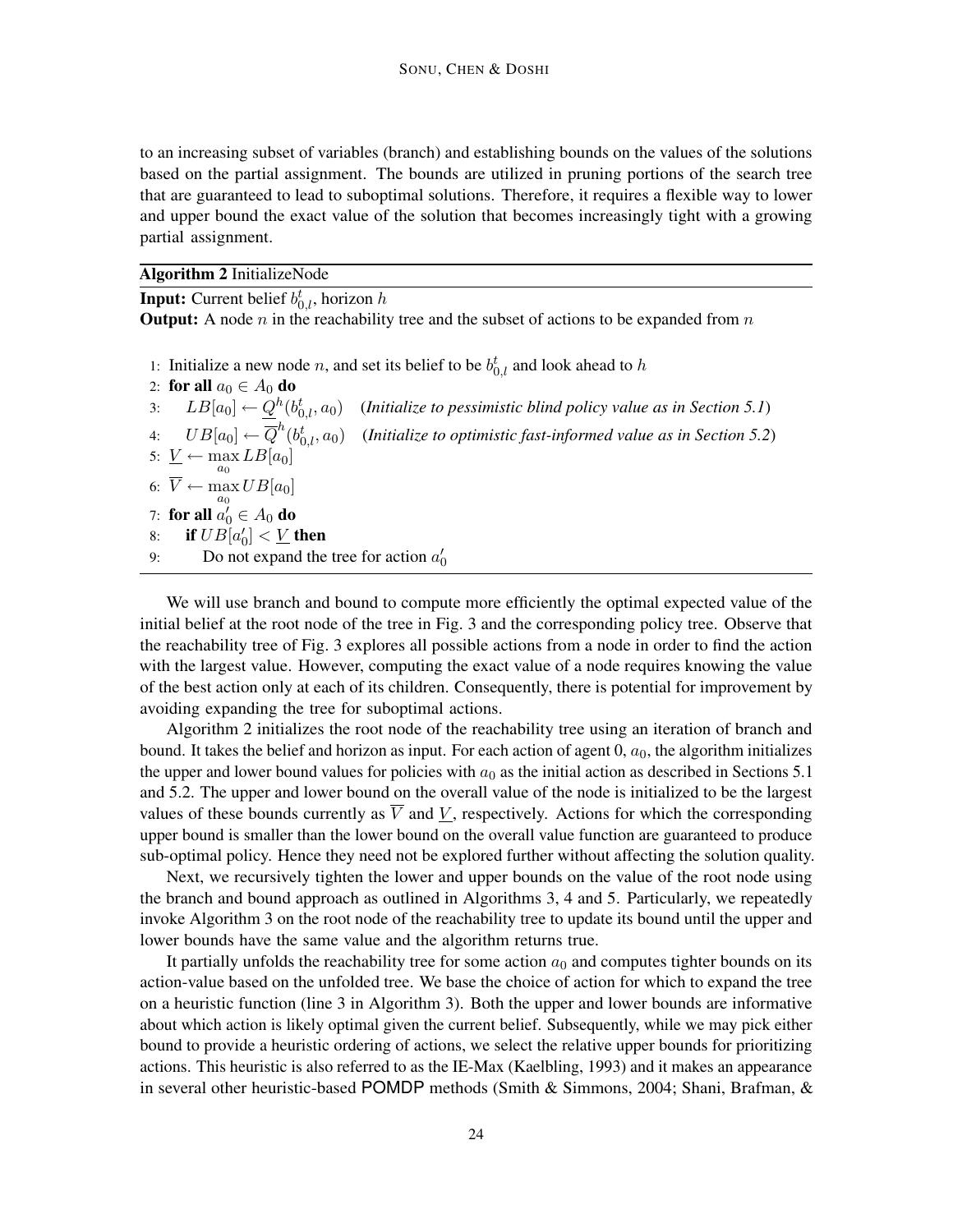Algorithm 3 UpdateBounds

**Input:** A node  $n$  of the reachability tree

Output: True if the node's optimal value is available otherwise false

```
1: if V = \overline{V} for n then
 2: return true (Terminate)
 3: a_0 \leftarrow Pick action according to a heuristic ordering
 4: if did not previously expand on action a_0 or do not expand is not flagged for a_0 then
 5: NextNodes[a_0][] \leftarrowBranch (n, a_0)6: Set branched[a_0] \leftarrow true
 7: else
 8: for all \omega_0 \in \Omega_0 do
 9: Recursively invoke UpdateBounds on NextNode[a_0][\omega_0]10: Get LB[a_0], UB[a_0] \leftarrow Bound (n, a_0)11: \underline{V} \leftarrow \max_{a_0} LB[a_0]12: \overline{V} \leftarrow \max UB[a_0]\overline{a_0}13: for all a'_0 \in A_0 do
14: if UB[a'_0] < \underline{V} then
15: Do not expand the tree for action a'_0 at node n
16: return false
```
Shimony, 2007; Kurniawati, Hsu, & Lee, 2008). It is preferred because as the upper bound for an action  $a_0$  is updated, its value may drop below the upper bound for some other action thereby allowing another action to be explored. On the other hand, picking an action based on the lower bound will often result in the same action because its value will increase monotonically as the lower bound is tightened. This makes it difficult to discover its suboptimality till the entire subtree rooted at that node has been expanded and evaluated.

Algorithm 4 Branch

**Input:** A node *n* of the reachability tree and action  $a_0$ **Output:** Next nodes on performing  $a_0$  and all observations if horizon is not 1

1: if  $h > 1$  then 2: for all  $\omega_0 \in \Omega_0$  do 3: NextNode[ $a_0$ ][ $\omega_0$ ] ← InitializeNode ( $\tau(b_{0,l}, a_0, \omega_0)$ ,  $h - 1$ )

The algorithm then expands the tree for the chosen action if it hasn't done so previously by invoking Algorithm 4 in line 5. Branch() expands a subtree of depth 1 for that action by performing the belief update for each observation, and initializes the bounds at the child nodes. This is followed by updating the bound for the chosen action (line 10) and using the largest of the lower and upper bounds for all explored actions so far to obtain the exact value bounds at node  $n$ . If the upper bound for an action at any iteration is less than the overall lower bound on the value function, the action is flagged so that it is no longer explored.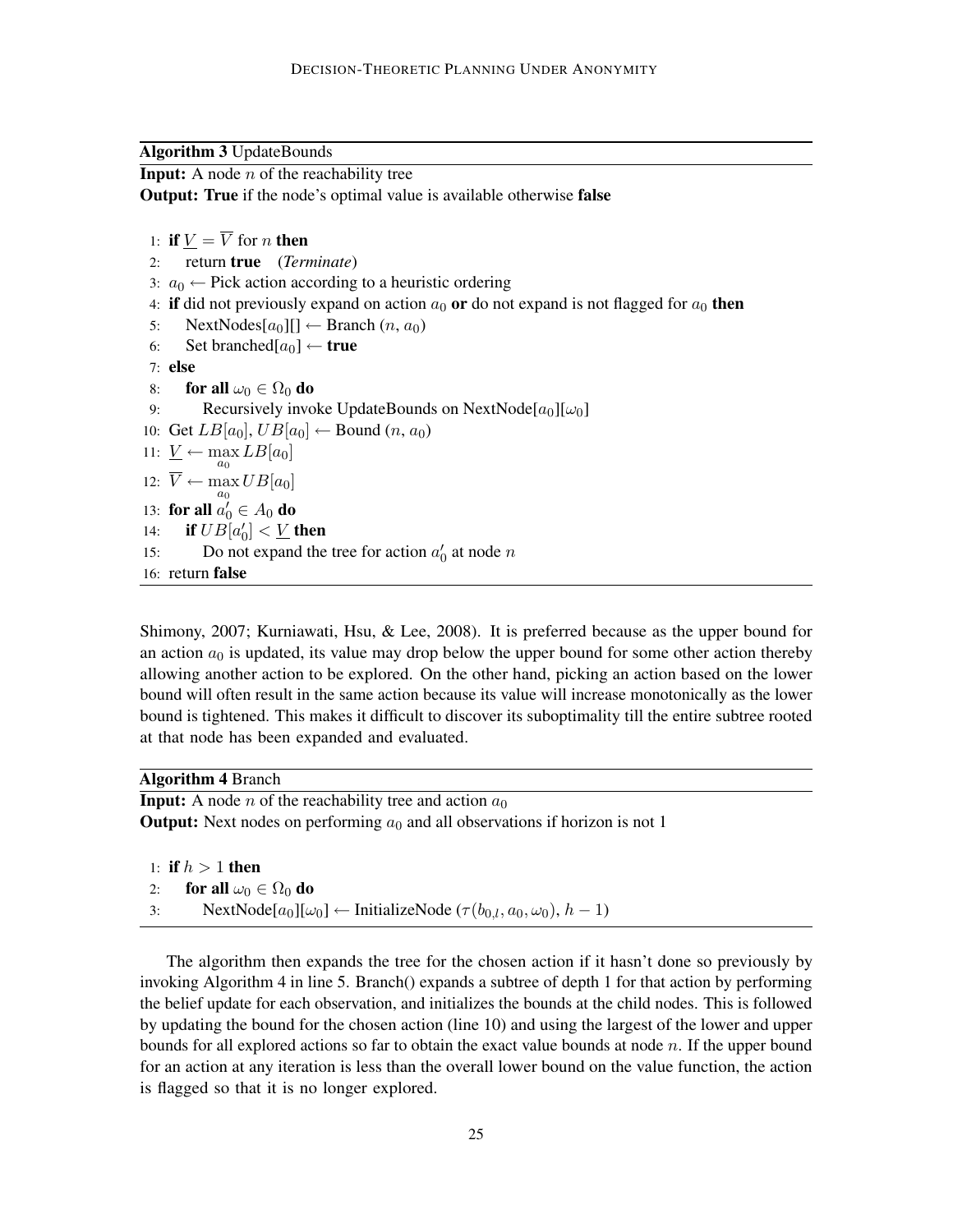#### Algorithm 5 Bound

**Input:** A node *n* of the reachability tree and action  $a_0$ **Output:** Updated lower and upper bounds for  $n$ 

1:  $ER_0 \leftarrow$  Compute expected immediate reward for  $b_{0,l}$ 2:  $LB[a_0] \leftarrow ER_0$ 3:  $UB[a_0] \leftarrow ER_0$ 4: if  $h > 1$  then 5: for all  $\omega_0 \in \Omega_0$  do 6:  $LB[a_0] \leftarrow \gamma Pr(\omega_0|b_{0,l}, a_0) \times \underline{V}$  of NextNode $[a_0][\omega_0]$ 7:  $UB[a_0] \leftarrow \gamma Pr(\omega_0 | b_{0,l}, a_0) \times \overline{V}$  of NextNode $[a_0][\omega_0]$ 

We may encounter an action that has been previously explored because Algorithm 3 is called repeatedly. In this case, the bounds on the nodes in the subtree are updated during a depth-first traversal (lines 8-9).

Bound() described in Algorithm 5 tightens the lower and upper bound on the action-value for a node  $n$  and action  $a_0$ . These values are updated by considering the updated value function bounds of the child nodes in the subtree if node  $n$  is not a leaf node.

Note that once a subtree has been fully expanded for an action  $a_0$  and all its subtrees have been exactly evaluated, the upper and lower bound value for  $a_0$  are the same (i.e.,  $UB[a_0] = LB[a_0]$ ). At this point, either the lower bound value for  $a_0$  is greater than upper bound value for all other actions or there exists some other action  $a'_0$  such that its upper bound value is greater than  $UB[a_0]$  (i.e., either  $LB[a_0]\ge UB[a_0'], \forall a_0'$  or  $\exists a_0'$  such that  $UB[a_0'])>UB[a_0]$ ). In the former, we may conclude that  $a_0$ is the optimal action and its corresponding value is the exact solution for the subtree. In the latter case, the heuristics will pick  $a'_0$  to explore if feasible the next time Algorithm 3 is invoked for the node.

## 6. Experiments

The theoretical analysis establishes exact solutions for the many-agent I-POMDP as well as bounds on the value that can be quickly computed. In this section, we empirically evaluate these methods on three problem domains. In particular, we focus on the run time for the planning, how we may reduce it, the impact of each problem structure, and the expected value of the solution.

#### 6.1 Many-Agent Problem Domains

We seek problem domains that exhibit large agent populations. Such domains often naturally allow for anonymity and context-specific independence.

#### 6.1.1 POLICING LARGE PROTESTS

Our first problem domain for evaluation is the previously characterized non-cooperative policing of a large protest by two troops. The problem exhibits 27 physical states, 9 actions for the police and 4 for the protestors, 8 observations each for the police and protestors. Three factors each of which informs whether the protest intensity at a site is low or high comprises an observation. The protests are distributed across 3 sites all connected with each other. The police must decide on where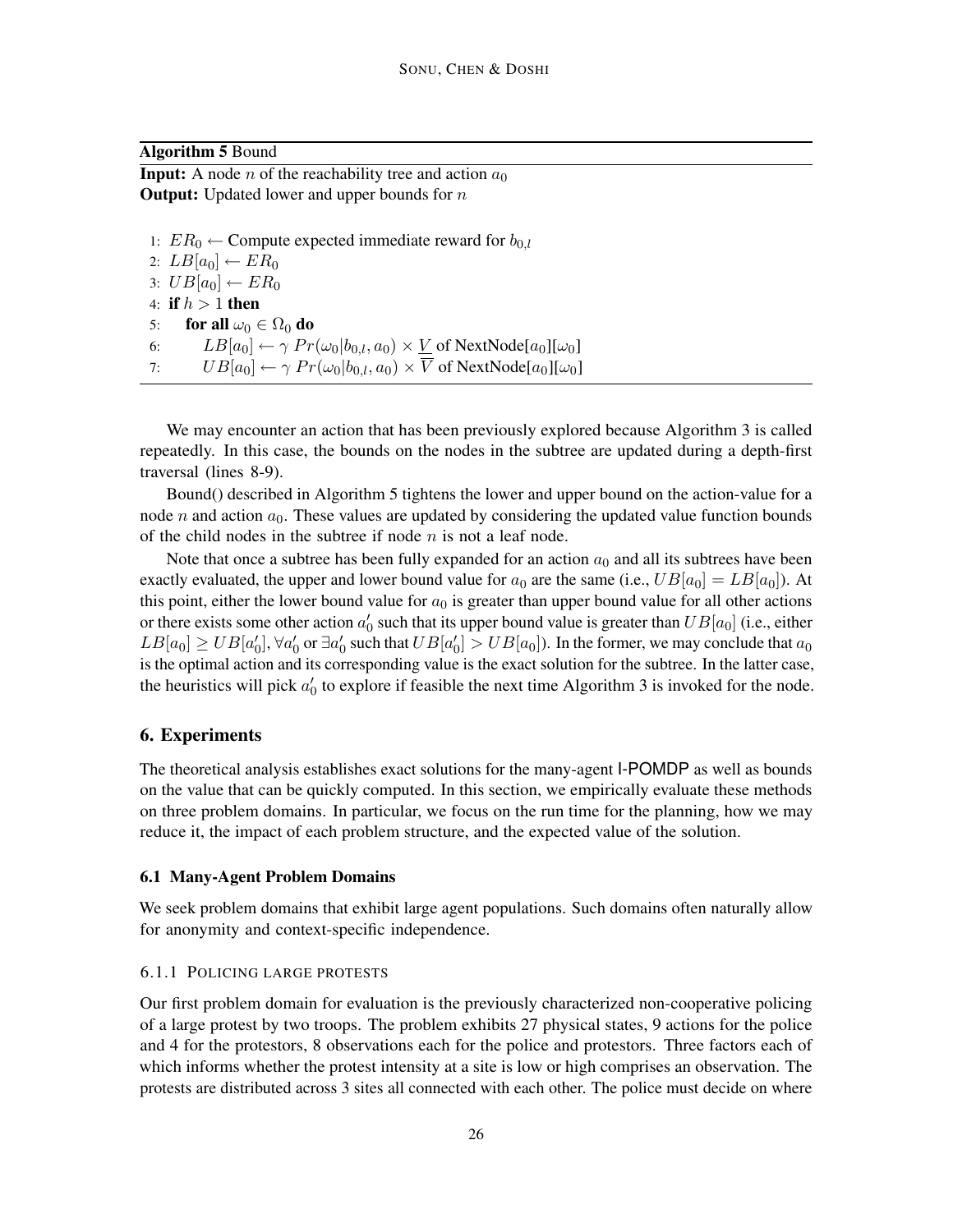to send its two troops while a protestor must decide on whether to protest or not, and move to a different site. Each protestor has one of two frames, *peaceful* or *disruptive*, and its protest action impacts the intensity of the protest at that site based on its frame. An observation factor in the policing protest scenario is the protest intensity at a site. As the intensity is determined by the actions of the protesters present at the site, it is independent of the intensity at any other site. Thus, the independence supposition of Eq. 10 is easily satisfied in this scenario.

### 6.1.2 TRAFFIC CONGESTION CONTROL

Our second domain pertains to an intelligent traffic management system that seeks to reduce vehicular congestion at a busy intersection. We study a typical road network that consists of 3 managed intersections all of which feed into another intersection which we seek to decongest. This network is illustrated in Fig. 4. The traffic management system, which is the subject agent in this domain, has the choice of either increasing or decreasing the duration of the red lights at three nearby intersections, A, B and C. All red lights at these intersections are configured to have the same duration. This regulates the traffic flowing into the intersection of interest because increasing the red light duration should reduce the traffic flowing from that intersection, otherwise the traffic escalates. Thus, the subject agent has  $|A_0| = 8$  actions at any time step.



Figure 4: Our second problem domain is about decongesting traffic at a busy intersection of a road network. Traffic from three nearby intersections can flow into the busy intersection. These are two-lane roads and each passenger vehicle or commercial truck can choose to go straight, turn left, turn right, or make a U turn.

The state of the problem consists of three factors. Each of these factors represents the congestion status of the traffic flowing into the busy intersection from each of the three intersections. This could be low, medium, or high. While there is no consensus on how to accurately measure vehicular traffic congestion, we could use travel time index, which is a ratio of the number of vehicles passing through the intersection under congested and free flow conditions and categorize it into the three levels. At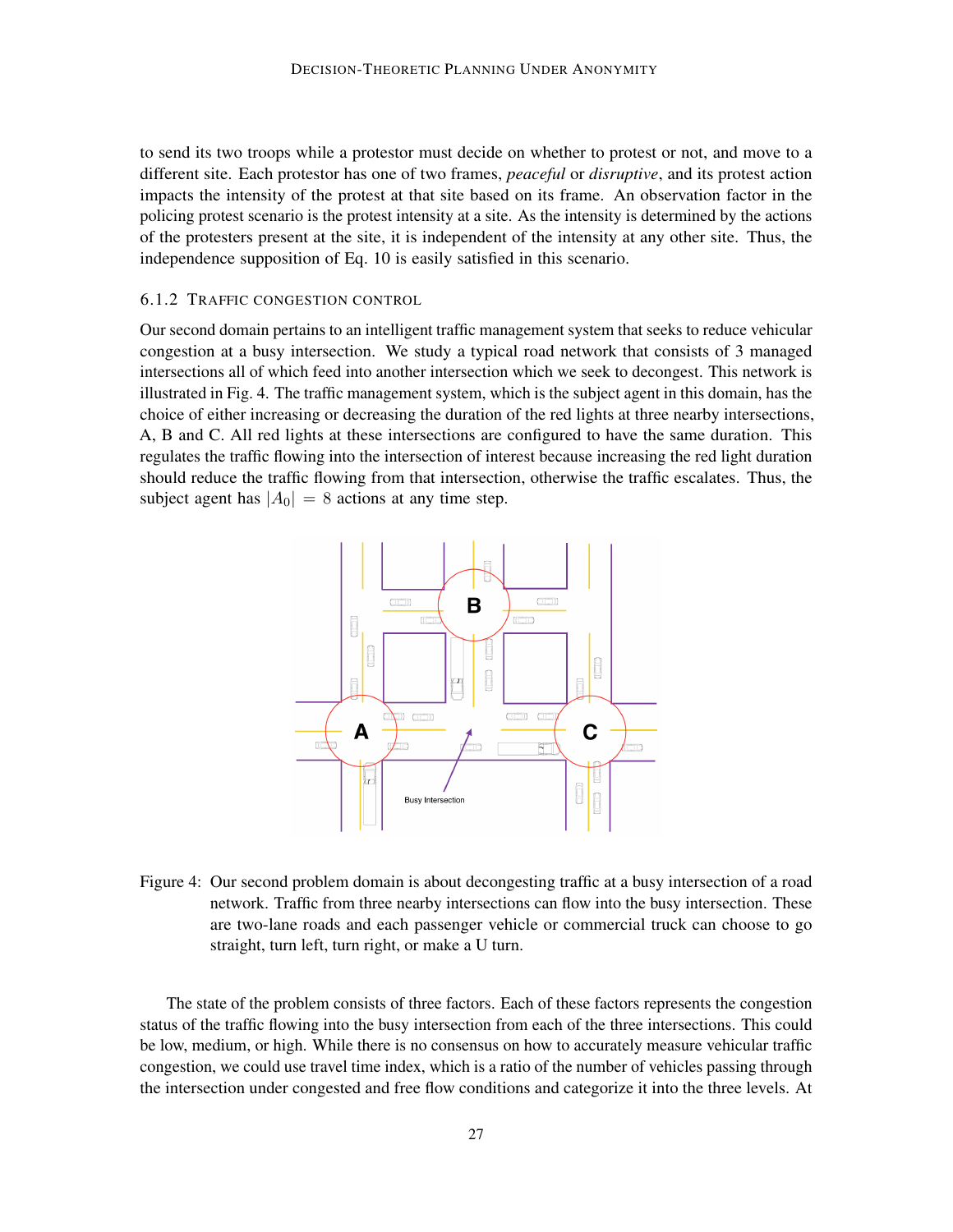each time step, the system attempts to ascertain the density of traffic flowing into the intersection of interest from each of the three directions. It does this using its overhead cameras and object recognition system, which is typically inaccurate. This leads to  $|\Omega_0| = 8$  observations. Because there are various ways of entering or exiting the intersections, the assumption of independence among the state and observation factors as in Eq. 10 is met. The reward function of the system encodes its objective to keep the traffic flowing smoothly through the intersection. Therefore, quicker flows are given a higher reward.

The traffic consists of passenger vehicles and commercial trucks. These are tracked using overhead cameras and object recognition as they move through the road network over many time steps. The number of passenger vehicles is larger than commercial trucks, however, commercial trucks have a disproportionate impact on traffic congestion due to their larger size and slower speed. Each vehicle may choose either to go straight ahead, turn left, turn right, or make a U turn at an intersection ( $|A_i| = 4$ ). The vehicle also observes whether the red light duration at its current intersection is longer than usual. It prefers to perform its usual action, which may cause it to travel through the intersection (dislikes detours). Notice that the transition of the state of the system depends on the joint actions of all agents. The next state is not perfectly determined because the system does not know how many vehicles may precisely turn into the roads leading to the intersection.

## 6.1.3 MULTIPLAYER VIDEO GAMING

We base a third problem domain on the popular mobile game *Clash of Clans (CoC)* (http:// clashofclans.com), which is a massively multiplayer online strategy game. The game has two aspects: the first is to gather resources through various activities including raiding settlements of other players using own armies and the second is to build a strong settlement to defend own resources against the invasion of other players' armies. For our purpose, we focus on the latter aspect of the game.



Figure 5: A screen shot of the game Clash of Clans. The image shows a simple settlement in which the resources are stored in the central structure which is surrounded by walls on four sides. The walls are guarded using cannons which are situated on the outside of the walls.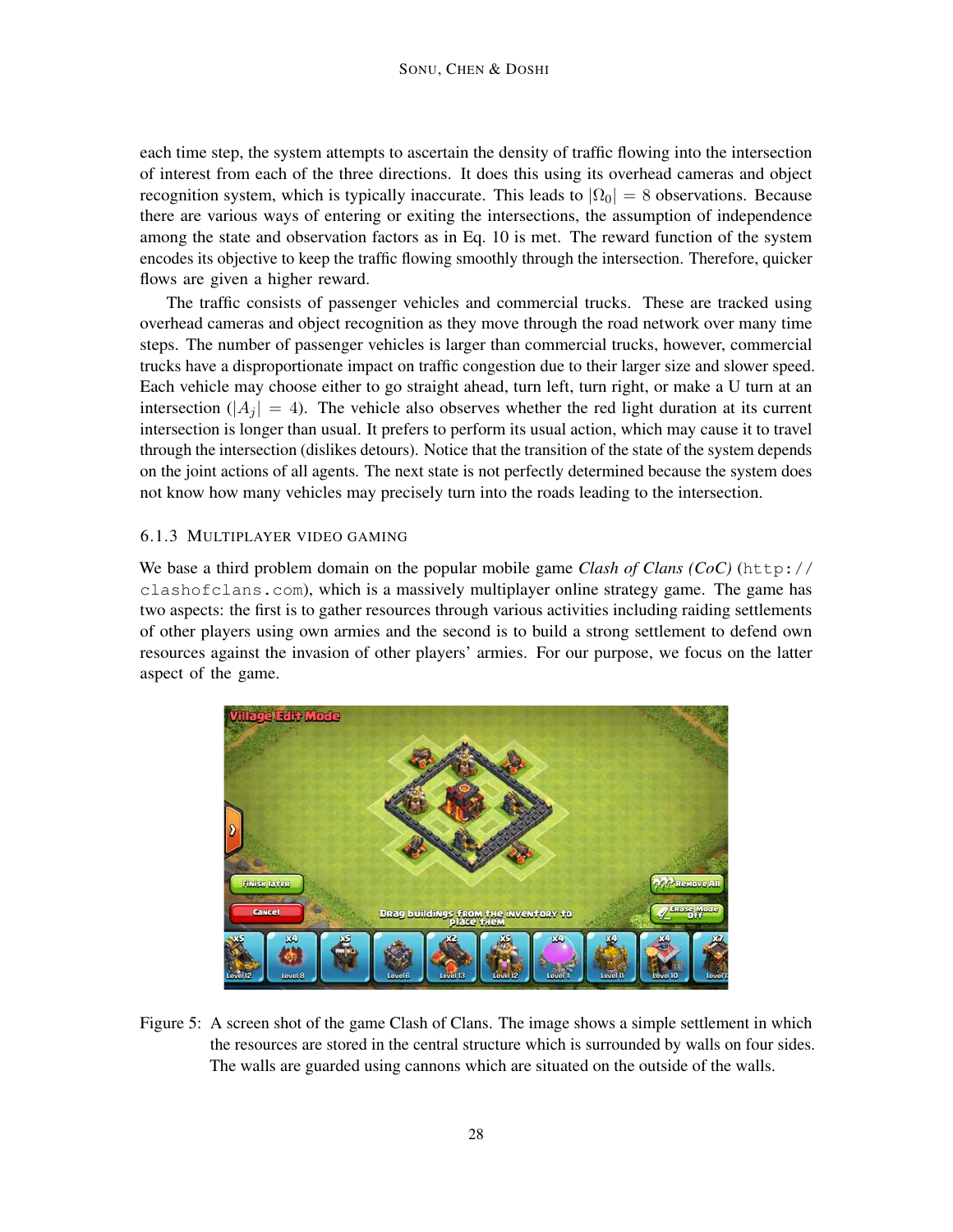The objective of the subject agent (agent 0) is to defend its resources against any invasion by the armies of other players. To do so it may erect boundary walls in the four cardinal directions around its settlement and install cannons alongside each wall that may ward off the attack by invading armies. Figure 5 is a screen shot of the game depicting an example settlement.

We model the physical state of the game as composed of four factors. The value of each factor represents the defense status in the respective cardinal direction: is it completely *unprotected* in that direction, just *walled*, or is it walled and *guarded* using canons. These represent increasing levels of protection. Therefore  $|S| = 81$  (3 values for each cardinal direction). At any time step, agent 0 may fortify its defenses in any one cardinal direction only  $(|A_0| = 4)$  and receive an observation providing information about the direction with the weakest defense status ( $|\Omega_0| = 4$ ). If more than one cardinal direction is unprotected, agent 0 is informed one of these directions at random. Similarly, if more than one direction is walled while others are guarded with cannons, one of the walled direction is told to agent 0 at random. On the other hand, if a single direction is the weakest, the agent is informed about this direction perfectly. This motivates a probability distribution over observations in some scenarios, and the observation function is stochastic. The action of fortifying defenses in any direction raises the level of protection from *unprotected* to *walled* and from *walled* to *guarded* with some probability. Note that the defending agent is unable to fortify its defenses due to insufficient gold. Consequently, the fortify action may fail occasionally and this non-determinism makes the transition function stochastic (note that we do not include collectibles such as amount of gold, gems and elixir in the state to keep the state space bounded). When attacked by an opponent's army, the subject agent may suffer losses and its defenses may be weakened or even completely destroyed.

An opponent army consists of N agents that may have one of two fixed frames: *tier 1* or *tier 2*. CoC defines tier 1 to be a class of weaker soldiers (consisting of barbarians, archers and goblins) that are injured easily by the canons but could recuperate quickly as well. Tier 2 attackers (consisting of giants and wizards) are more resilient to attack by the canons and cause more damage than the tier 1 attackers. But when injured, they recover slowly. These agents may attack from one of the four cardinal directions or they may recover when injured ( $|A_i| = 5$ ). A common strategy while attacking a settlement is to target the least protected side. An agent continues to target the same side until it is injured by a canon. When injured the agent retreats to recover. On recovering, it may pick another side to target. The state of the defenses in any direction depends on the action of agent 0 and the number of agents of each type attacking that direction.

## 6.2 Performance Evaluation

We begin by evaluating the performance of the exact many-agent I-POMDP solution technique discussed in Section 4. It expands the look-ahead tree to include all reachable beliefs over the finite horizon and then calculates the optimal value at the root node using the Bellman equation for the many-agent I-POMDP framework in a bottom up fashion starting at the leaf nodes, as outlined in Section 4.1. We evaluate its performance in the aforementioned policing protest and traffic control domains. Other agents are modeled as POMDPs and their predicted behavior is obtained using bounded policy iteration (Poupart & Boutilier, 2003). This represents the models as finite state controllers, which enables a compact model space (Sonu & Doshi, 2015).

We set the maximum planning horizon to 5 in all the experiments. The transition, observation and reward functions of the many-agent I-POMDP are all compactly encoded as frame-action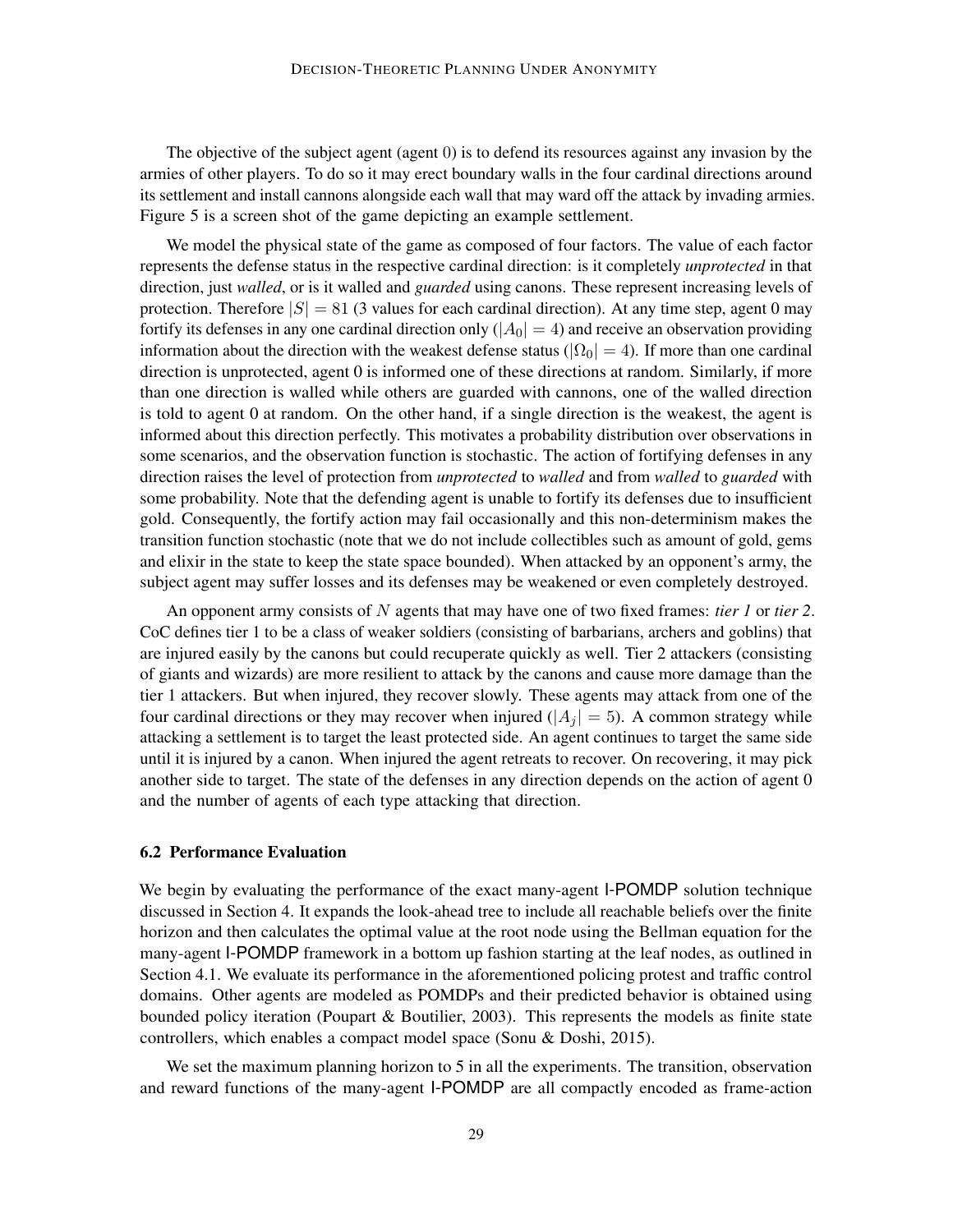

Figure 6: A compact Levi graph representation of the *Policing Protest* scenario as a frame-action hypergraph for  $(a)$  the transition function, and  $(b)$  the reward function for site 0. The variables  $x$  and  $x'$  represent the start and end intensity of the protest at site 0 and the action shows the location of the two police troops. As two police troops are sufficient to deescalate any protest, the contexts in which both troops are at site 0 are independent of the actions of other agents. All other contexts depend only on the agents belonging to either frame choosing to protest at site 0.

hypergraphs; example hypergraphs are shown in Fig. 6. All computations are carried out on a RHEL platform with 2.80 GHz processor and 4 GB of main memory.

An important *baseline* that allows evaluating the computational gain due to the problem structures is an exact method that solves the many-agent I-POMDP but without leveraging the problem structures of anonymity and context-specific independence. This method enumerates the transition, observation and reward functions for  $N$  agents instead of using hypergraphs and also expands the look-ahead reachability tree in order to perform exact value iteration.

In our first experimental setting, we consider the policing protest and traffic control problems with up to  $N=5$  protestors and cars, respectively, exhibiting different frames. Table 1 shows the run time and expected value of exactly solving the policing problem using the original I-POMDP and the many-agent I-POMDP that models the problem structures. To assess the impact on time of modeling each problem structure, we also report the planning time using I-POMDP with action anonymity but not context-specific independence. All three frameworks produce policies with the same expected value. However, as the latter losslessly compresses joint actions to configurations and precludes reasoning about some actions of others based on context, the many-agent I-POMDP requires the least amount of running time. Exploiting action anonymity but not context-specific independences reduces the run time compared to the original I-POMDP. The additional impact of considering context-specific independences can now be ascertained from the run times of using the many-agent I-POMDP. Furthermore, notice that the gradient of increase in run time with increase in number of agents is much less for many-agent I-POMDPs compared to the original framework. This result strongly suggests that the many-agent I-POMDP framework may scale to significantly larger number of agents. Interestingly, an increase in the number of protestors causes the value to drop suggesting that policing more protestors is harder, as we may expect.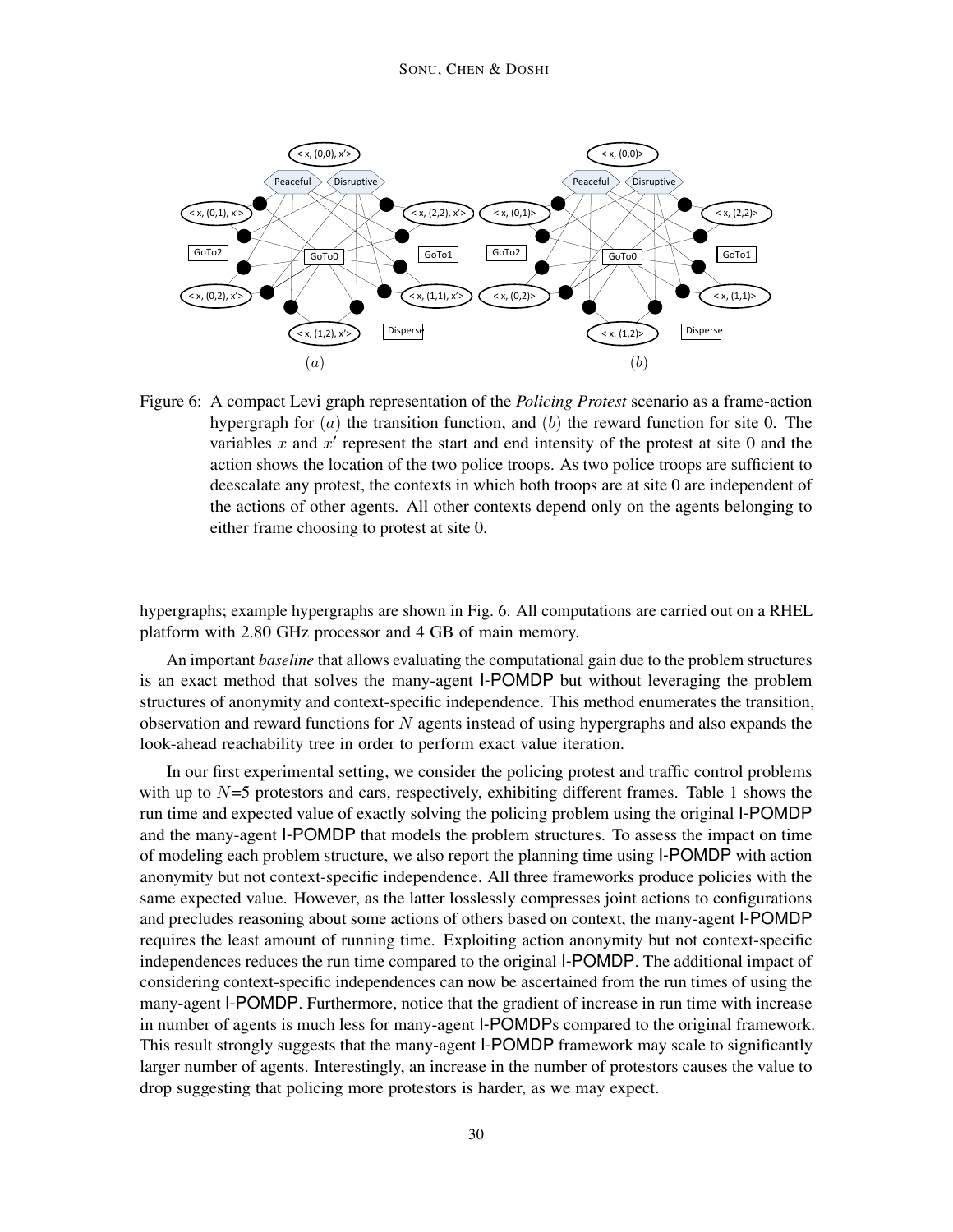| No. of           |                |                | <b>Planning time (secs)</b>             |                              |          |                   |
|------------------|----------------|----------------|-----------------------------------------|------------------------------|----------|-------------------|
| protesters $(N)$ | $\mathbf H$    | <b>I-POMDP</b> | <b>I-POMDP</b> with<br>action anonymity | many-agent<br><b>I-POMDP</b> | Speed up | <b>Exp. Value</b> |
| $\overline{2}$   | ↑              |                | 0.7                                     | 0.55                         | 1.8      | 77.42             |
|                  | 3              | 19             | 19                                      | 17                           | 1.1      | 222.42            |
| 3                | ↑              | 3              | 0.7                                     | 0.56                         | 5.4      | 77.34             |
|                  | 3              | 38             | 22                                      | 17                           | 2.2      | 222.32            |
| $\overline{4}$   | ↑              | 39             | 0.7                                     | 0.57                         | 68       | 76.96             |
|                  | 3              | 223            | 22                                      | 17                           | 13.1     | 221.87            |
|                  | $\overline{c}$ | 603            | 0.80                                    | 0.60                         | 1,005    | 76.88             |
|                  | 3              | 2,480          | 24                                      | 18                           | 137.8    | 221.77            |

Table 1: Comparison between the traditional I-POMDP, I-POMDP exhibiting action anonymity only, and many-agent I-POMDP frameworks, on the domain of policing protest. All frameworks follow the same solution approach of computing a reachability tree and performing value iteration on the tree. Note that the last framework exhibits both action anonymity and context-specific independence. We report the speed up in run time due to exploiting these structures as compared to the traditional I-POMDP.

| No. of         | $\mathbf H$    |                | <b>Planning time (secs)</b>             |                              |          |                   |
|----------------|----------------|----------------|-----------------------------------------|------------------------------|----------|-------------------|
| vehicles $(N)$ |                | <b>I-POMDP</b> | <b>I-POMDP</b> with<br>action anonymity | many-agent<br><b>I-POMDP</b> | Speed up | <b>Exp. Value</b> |
| $\overline{2}$ | 2              | 0.8            |                                         | 0.6                          | 1.33     | 171.76            |
|                | 3              | 16             | 14                                      | 9                            | 1.78     | 267.25            |
| 3              | $\overline{2}$ | $\mathcal{R}$  |                                         | 0.7                          | 4.29     | 171.77            |
|                | 3              | 41             | 15                                      | 9                            | 4.56     | 267.25            |
| 4              | $\overline{2}$ | 32             |                                         |                              | 32       | 171.76            |
|                | 3              | 328            | 18                                      | 12                           | 27.33    | 267.26            |
|                | $\overline{2}$ | 449            | $\overline{2}$                          |                              | 449      | 171.76            |
|                | 3              | 26,970         | 23                                      | 13                           | 2,075    | 267.25            |

Table 2: Comparison between the traditional I-POMDP, I-POMDP exhibiting action anonymity only, and many-agent I-POMDP frameworks, on the traffic control domain. All run times reflect the same solution approach of computing a reachability tree and performing value iteration on the tree. Notice that the speed up for 5 agents at a horizon of 3 is more than three orders of magnitude.

Table 2 reports on analogous results for the traffic congestion control domain. Compared to the disproportionate growth in the run time of the traditional I-POMDP, the many-agent I-POMDP experiences only slight increases in run time as the number of vehicles on the roads grows. Here, context-specific independence has a significant impact on the run time as observed by comparing the run times of using I-POMDP with action anonymity and the many-agent I-POMDP frameworks. This is because two of the four actions of each vehicle at an intersection leads it away from the busy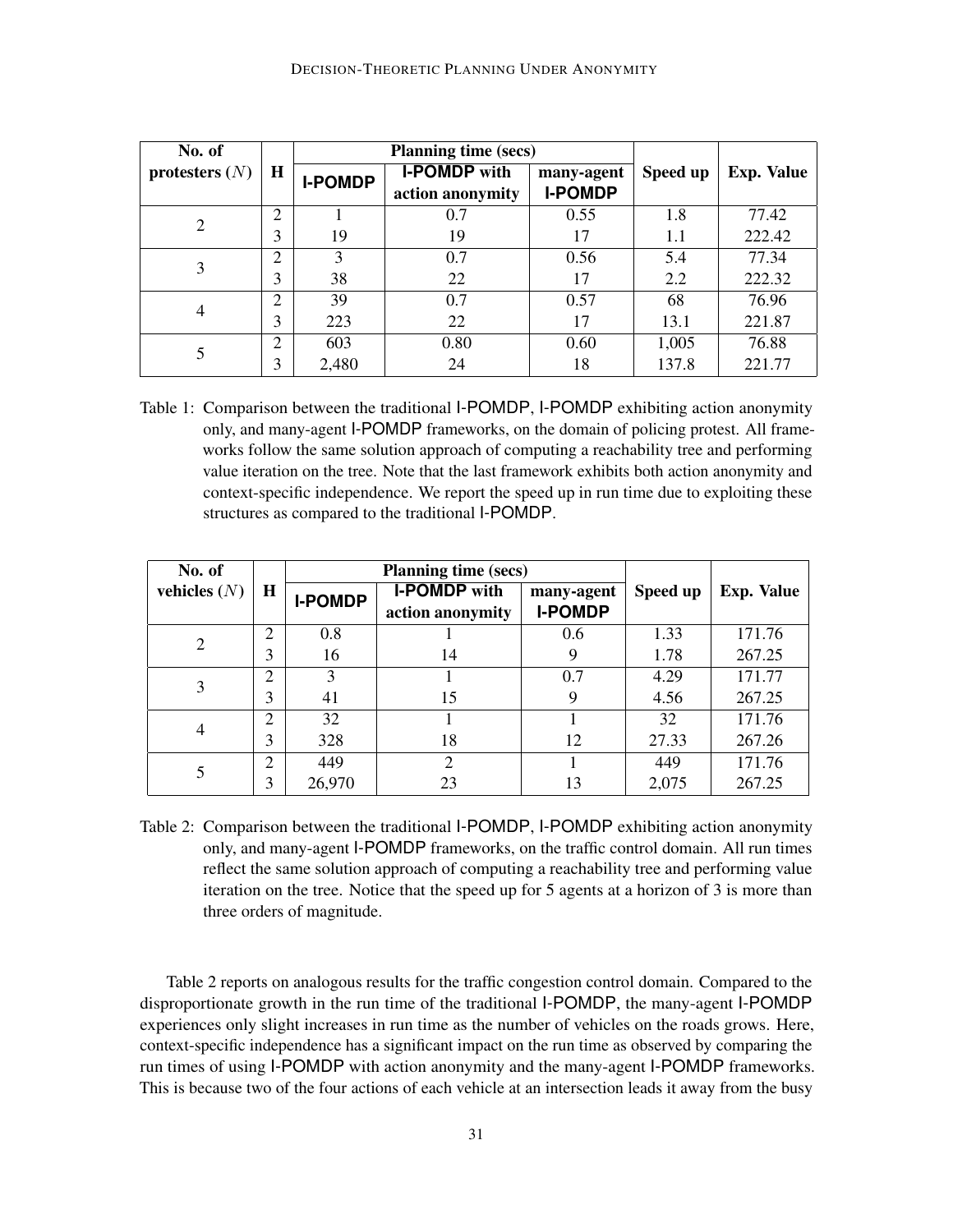intersection of interest; the traffic control system need not consider these actions in its deliberations. To further understand and test the behavior of the traffic control system, we varied the ratio of light to heavy vehicles from its default of 8:2 when  $N = 20$ . As we increased the proportion of heavy vehicles in the traffic leading to ratios of 5:5 and 0:10, we observed a slight drop in the expected values, indicating some increased difficulty in clearing up the congestion caused by more slow-moving vehicles. The resulting policy resorted to increasing the duration of the red light at the intersections with more slow-moving vehicles in the traffic.

| No. of           |                | <b>Planning time (secs)</b> |                         |                   |
|------------------|----------------|-----------------------------|-------------------------|-------------------|
| protesters $(N)$ | $\bf H$        | <b>Exhaustive</b>           | <b>Branch&amp;Bound</b> | <b>Exp. Value</b> |
|                  | 3              | 149                         | 7                       | 275.13            |
| 20               | 4              | 2,816                       | 27                      | 384.47            |
|                  | 5              |                             | 86                      | 482.88            |
|                  | $\overline{3}$ | 157                         | 8                       | 274.90            |
| 50               | 4              | 3,062                       | 33                      | 384.23            |
|                  | 5              |                             | 118                     | 482.62            |
|                  | 3              | 193                         | 10                      | 274.41            |
| 100              | 4              | 3,651                       | 44                      | 383.72            |
|                  | 5              |                             | 187                     | 482.11            |
|                  | 3              | 350                         | 19                      | 273.38            |
| 200              | 4              | 6,217                       | 108                     | 382.66            |
|                  | 5              |                             | 416                     | 481.02            |
|                  | 3              | 1,137                       | 73                      | 270.41            |
| 500              | 4              | 18,087                      | 285                     | 379.56            |
|                  | 5              |                             | 1,462                   | 477.82            |
|                  | 3              | 6,782                       | 465                     | 265.02            |
| 1000             | 4              |                             | 2,135                   | 373.96            |
|                  | 3              |                             | 1,851                   | 259.74            |
| 1500             | 4              |                             | 9,858                   | 368.44            |
| 2000             | 3              |                             | 4,189                   | 254.9             |
|                  | 4              |                             | 21,534                  | 363.35            |

Table 3: Comparison of the planning times between the performance of the *Exhaustive* and *Branch&Bound* methods for the policing problem. A '—' indicates that the program ran out of memory.

In our second set of experiments, we evaluate on settings involving many more agents. As Table 1 indicates, the traditional I-POMDP does not realistically scale to  $N > 5$  agents. On the other hand, modeling and considering problem structures as we do in the many-agent I-POMDP helps. Indeed, Table 3 indicates that we may obtain exact policing solutions using tree search for as many as 1,000 protestors, and ease traffic congestion for up to 500 vehicles as we show in Table 4. We may find a defense strategy in CoC when agent 0's settlement is under attack by an army with up to 1,000 attackers (Table 5).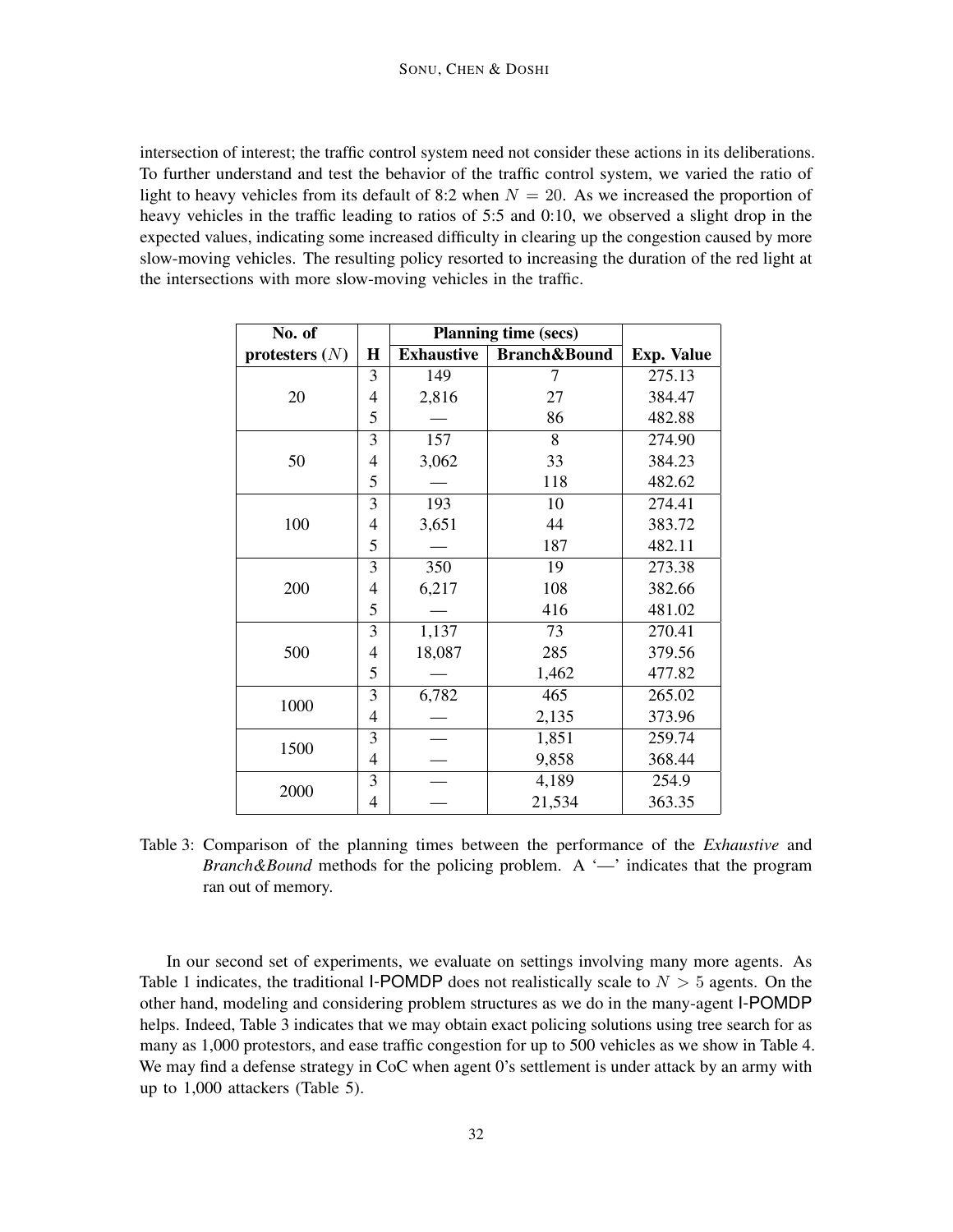| No. of         |   | <b>Planning time (secs)</b> |                         |                   |
|----------------|---|-----------------------------|-------------------------|-------------------|
| vehicles $(N)$ | H | <b>Exhaustive</b>           | <b>Branch&amp;Bound</b> | <b>Exp. Value</b> |
|                | 3 | 16                          | 2                       | 215.48            |
| 20             | 4 | 374                         | 12                      | 316.72            |
|                | 5 | 10,480                      | 91                      | 412.34            |
|                | 3 | 90                          | 7                       | 140.26            |
| 50             | 4 | 46,268                      | 58                      | 185.24            |
|                | 5 |                             | 502                     | 221.66            |
| 100            | 3 | 256                         | 15                      | 140.28            |
|                | 4 |                             | 119                     | 185.24            |
| <b>200</b>     | 3 | 1,182                       | 42                      | 140.92            |
|                | 4 |                             | 332                     | 186.10            |
| 500            | 3 | 8,410                       | 243                     | 141.00            |
|                | 4 |                             | 5,047                   | 186.09            |
| 1000           | 3 | 104,393                     | 12,439                  | 140.25            |

Table 4: Comparison of the planning times between the performance of the *Exhaustive* and *Branch&Bound* methods for the traffic control problem.

Nevertheless, while the exploitation of the problem structures reduces the curse of many agents that plagues I-POMDPs, the curse of history is unaffected by such approaches. To mitigate the curse of history we implemented the more efficient branch-and-bound based solution technique presented in Section 5.3 using the pessimistic blind policy as a lower bound and the optimistic informed bound as an upper bound. Tables 3, 4, and 5 demonstrate that branch and bound enables planning with more agents in all three domains. In particular, we can effectively police large protests with up to 2,000 protestors, control traffic for 1,000 vehicles, and plan for an attack with up to 2,000 individuals in the army. A 4-horizon plan can be obtained for the police in under 6 hours while a 3-horizon plan for the latter consumed under 3 hours. We were unable to solve beyond 1,000 vehicles for traffic control as fewer actions of others could be deemed contextually independent. Note that the branch and bound approach is exact and yields the same expected value as value iteration on the full tree. Furthermore, it collapses into the exhaustive approach if bounds are not used for pruning.

#### 6.3 Discussion

A comparison of the performance of the many-agent I-POMDP with the original I-POMDP yields two important results:  $(i)$  When there are few other agents, the many-agent I-POMDP provides exactly the same solution as the original I-POMDP but with reduced planning times because the problem structure is exploited. *(ii)* Many-agent I-POMDP scales to larger agent populations, from 100 to more than 1,000, and the new framework delivers promising results within reasonable time on standard computing platforms. The branch-and-bound method outperforms the exhaustive method consistently without any loss in value of the outcome policy. However, the increase in run time with number of agents is not proportionate and the method eventually becomes infeasible as the number of agents is further increased. While the horizon of 5 may not appear to be large, the look-ahead search tree for the policing protest problem as an example exhibits a branching factor of 72. Consequently, a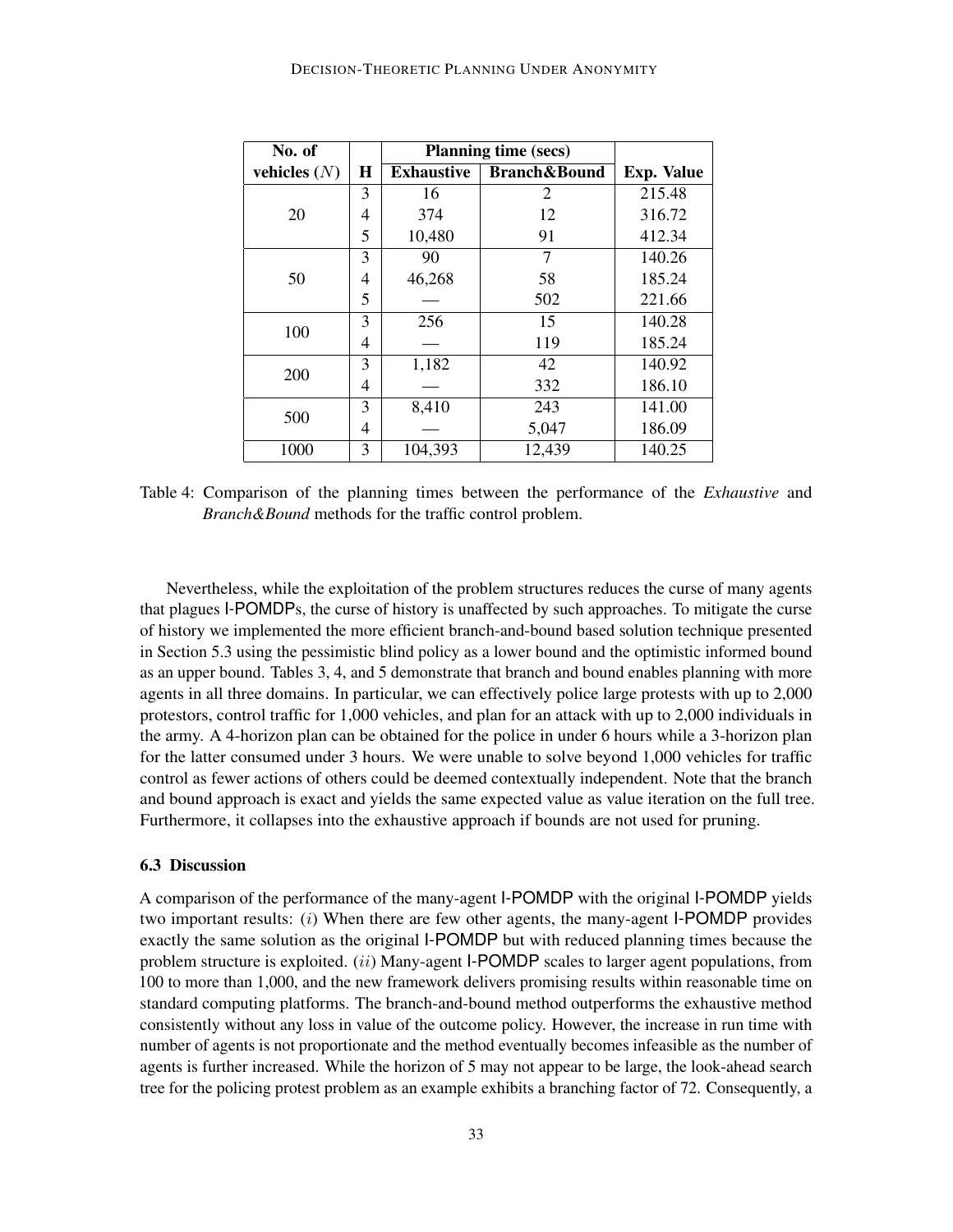| No. of          |   | <b>Planning time (secs)</b> |                         |                   |
|-----------------|---|-----------------------------|-------------------------|-------------------|
| Attackers $(N)$ | H | <b>Exhaustive</b>           | <b>Branch&amp;Bound</b> | <b>Exp. Value</b> |
|                 | 3 | $\overline{4}$              | <1                      | $-3.25$           |
| 20              | 4 | 33                          | 2                       | $-3.99$           |
|                 | 5 | 228                         | 7                       | $-4.67$           |
|                 | 3 | 6                           | 1                       | $-3.31$           |
| 50              | 4 | 45                          | 3                       | $-4.09$           |
|                 | 5 | 304                         | 9                       | $-4.83$           |
|                 | 3 | 14                          | $\mathfrak{2}$          | $-3.43$           |
| 100             | 4 | 97                          | $\tau$                  | $-4.30$           |
|                 | 5 | 648                         | 27                      | $-5.14$           |
|                 | 3 | 56                          | 9                       | $-3.65$           |
| 200             | 4 | 445                         | 53                      | $-4.66$           |
|                 | 5 | 3,359                       | 293                     | $-5.71$           |
|                 | 3 | 349                         | 93                      | $-4.62$           |
| 500             | 4 | 3065                        | 818                     | $-6.23$           |
|                 | 5 |                             | 4,776                   | $-8.01$           |
| 1000            | 3 | 1897                        | 1,190                   | $-6.21$           |
|                 | 4 |                             | 14,087                  | $-8.79$           |
| 1500            | 3 |                             | 5,043                   | $-7.89$           |
| 2000            | 3 |                             | 11,089                  | $-8.88$           |

Table 5: Comparison between planning time performances of the *Exhaustive* and *Branch&Bound* methods on the CoC gaming problem.

tree of horizon 3 has more than 373K nodes, and a tree of horizon 4 has more than 268 million nodes. Experiments reported in Table 3 demonstrate that branch-and-bound consistently offers a speed up that is greater than an order of magnitude. As such, this is evidence of a significant reduction in the size of the look-ahead tree. For less numbers of agents, the branch-and-bound also allows scaling the planning horizon to greater than 5 with proportionate increase in run time.

In general, the policing domain is defined such that the numbers of troops are sufficient to police the protests even as the number of protestors grows. However, it does become increasingly difficult to police. This is reflected in the fact that the exact expected value reduces as the number of protestors increases for the same horizon. For example, for horizon 3 the value reduces from 275.13 for  $N = 20$  to 254.9 for  $N = 2,000$ , and for horizon 4, it reduces from 384.47 for  $N = 20$ to 363.35 for  $N = 2,000$ . The expected rewards in CoC are negative because our planning focuses solely on one aspect of the game – defending the resources. Specifically, agent 0 incurs costs for fortifying its defenses and fending off enemy's attacks. We do not plan for the task of attacking other agents' settlements or other activities that could yield positive rewards.

For relatively low numbers of protestors,  $N \leq 50$ , if there is more than one site with a high protest intensity, the policy recommends sending the two police troops to two different high protest sites. This enables successfully controlling those protests. But, for greater numbers of protestors, the policy recommends sending both troops to a single site of high protest intensity even if there are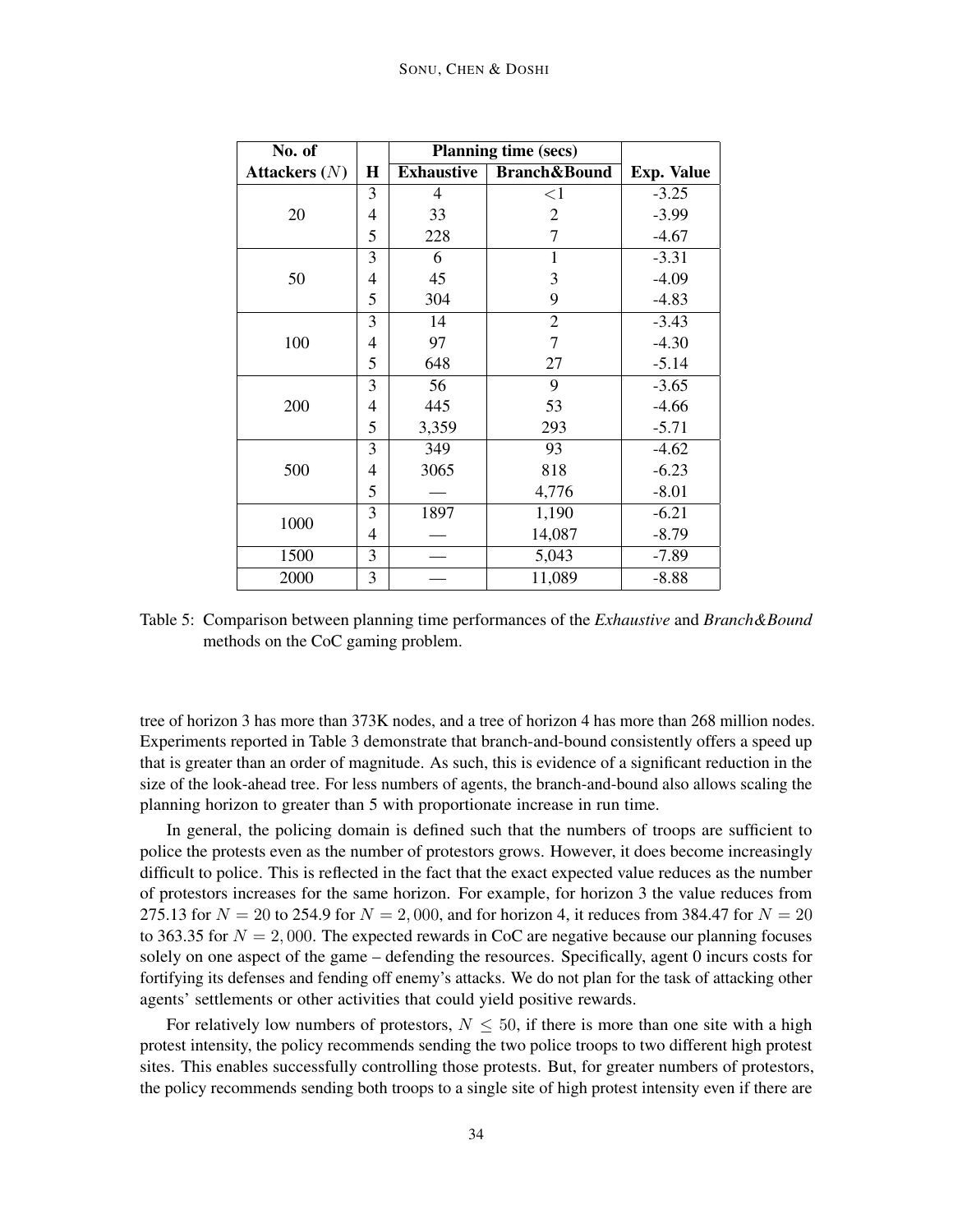more such sites. While two troops are sufficient to control the protests for large  $N$ , a single troop is not. Analogously, the policy for the traffic control domain does not increase the red light durations at intersections when the traffic flows are low or medium, and the number of vehicles is lower than 50. However, for more vehicles in the system, the policy recommends increasing the red light durations at one or two intersections (but not all three) when traffic flows are medium or high.

## 7. Related Work

We substantially build on AGGs in this article by extending anonymity and context-specific independence to include agent frames, and generalizing their use to a partially observable stochastic game solved using decision-theoretic planning as formalized by I-POMDPs. Indeed, Bayesian AGGs (Jiang & Leyton-Brown, 2010) extend the original AGG formulation to include agent types, which results in type-specific action sets. The number of nodes in the action graph grows with types:  $|\hat{\Theta}||A|$  nodes for agents with  $|\hat{\Theta}|$  types each having  $|A|$  actions that may overlap. Two actions from different type-action sets may share a node, in which case these actions are interchangeable and the count may involve agents of both types. A key difference in our representation is that we explicitly model frames in the graphs due to which context-specific independence is modeled using frame-action *hypergraphs*. Benefits are that we naturally maintain the distinction between two similar actions but performed by agents of different frames, and we add less additional nodes:  $|\Theta| + |A|$ . However, a hypergraph is a more complex data structure for operation. Finally another extension of AGGs, temporal AGGs (Jiang, Leyton-Brown, & Pfeffer, 2009) extend AGGs to a repeated game setting and allow decisions to condition on chance nodes. These nodes may represent the action counts from previous step (similar to observing the actions in the previous game). Temporal AGGs come closest to multiagent influence diagrams (Koller & Milch, 2001) although the former can additionally model the anonymity and contextual independence structure. Overall, I-POMDPs with frame-action anonymity and context-specific independence significantly augment the combination of Bayesian and temporal AGGs in expressivity by utilizing the structures in a *partially observable stochastic game* setting with agent types. As such, these structures additionally benefit transition and observation functions.

Varakantham et al. (2014) building on previous work (Varakantham, Cheng, Gordon, & Ahmed, 2012) recently introduced a decentralized MDP that models a simple form of anonymous interactions: transition probability and reward specific to some state-action pairs are affected by the number of agents regardless of their identities. The considered numbers of agents are contextual to the stateaction pair, and may not involve all the agents. In contrast, we consider context-specific independence where not all actions performed by other agents are relevant depending on the context. Very recently, Robbel et al. (2016) utilized anonymous influence to scale variable elimination for factor graphs exhibiting large tree widths. Specifically, structure that relies on the number of binary variables being active during variable elimination rather than their identity is exploited. Interestingly, this exploit is used to scale the solution of multiagent MDPs using asynchronous linear programming (Guestrin, Koller, & Parr, 2001) to allow up to 25 agents. In both these efforts, the interaction influence is not distinguished into how many agents are performing which actions as in action-specific anonymity and independence, due to which neither configurations nor hypergraphs are used. Furthermore, agent types are not considered. Rather, the context in Robbel et al. includes the state variables and agents that are active.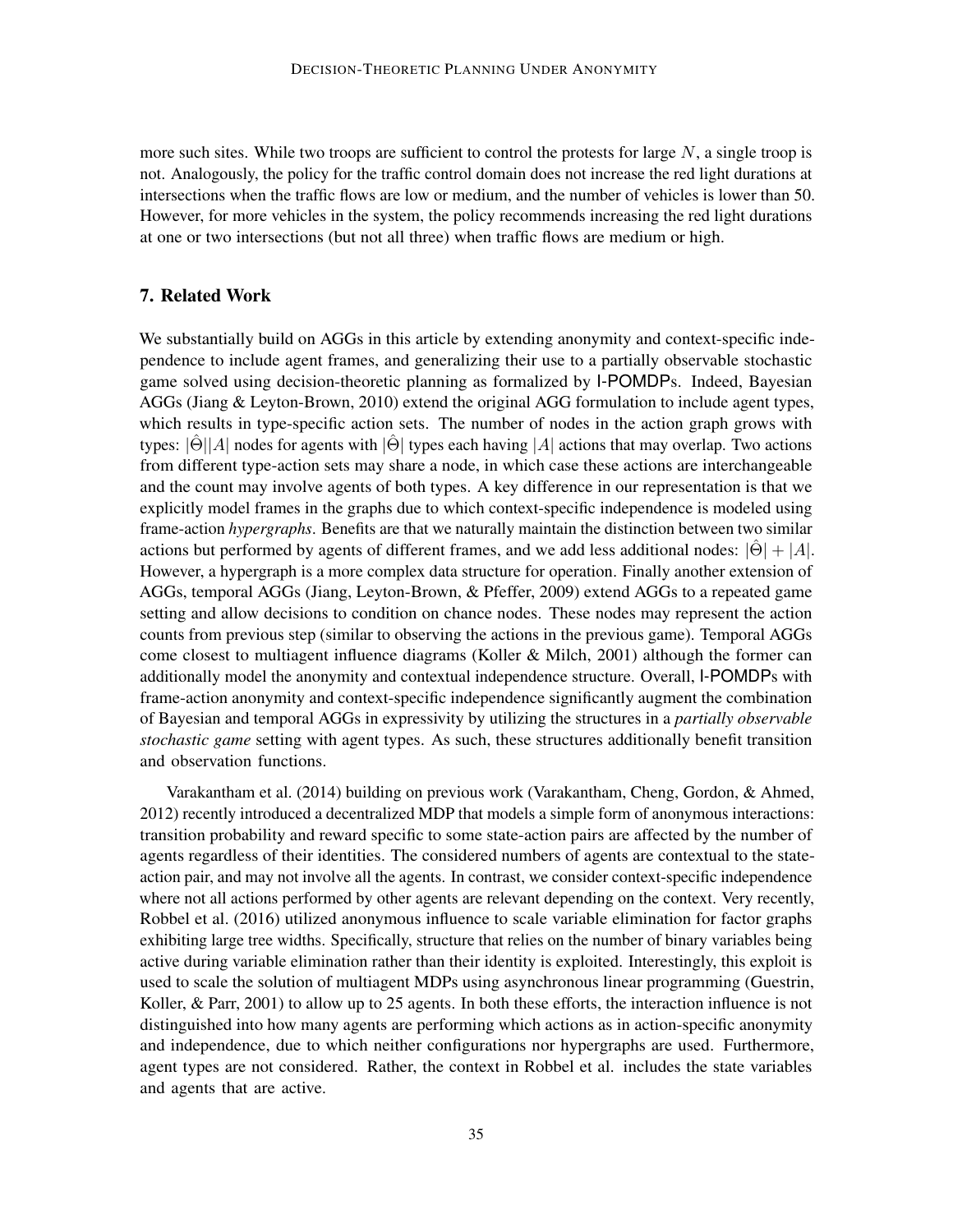Various representations of context have played key roles in decoupling multiagent decision making, thereby promoting scalability. For example, Witwicki and Durfee (2010) introduce a decentralized POMDP model that is decoupled into individual POMDPs for the most part except for transition dependencies due to state factors affected by other agents. Both Varakantham et al. (2009) and, Mostafa and Lesser (2009) introduce frameworks that allow context-specific interactions with the benefit that outside these contexts, the decision making of each is independent of others. Finally, the interaction hypergraphs in networked-distributed POMDPs (Nair, Varakantham, Tambe, & Yokoo, 2005) model complete reward independence between agents that are not linked, analogous to the independence structure in graphical games. This model differs from the hypergraphs in this article (and action graphs) that model independence in reward (and transition, observation probabilities) along a different dimension: actions.

# 8. Concluding Remarks

The many-agent I-POMDP introduced in this article is a compelling framework because of its ability to scale exact planning under uncertainty to beyond 1,000 agents by exploiting problem structures. We formalize widely existing problem structures – frame-action anonymity and context-specific independence – and encode it in frame-action hypergraphs. Other real-world examples exhibiting such problem structure are found in economics where the value of an asset depends on the number of agents vying to acquire it and their financial standing (frame), in real estate where the value of a property depends on its demand, the valuations of neighboring properties, as well as the economic status of the neighbors because an upscale neighborhood is desirable. Compared to the previous best approach (Sonu & Doshi, 2015), which scales to an extension of the simple tiger problem involving 5 agents only, the presented framework is far more scalable in terms of number of agents.

An alternate way of modeling problems involving frame-action anonymity would be to include the configuration vectors in the state space  $S$  and represent the decision-making problem as a POMDP. A major problem with a representation that directly includes action counts in the state space is how to generate an accurate transition function that models the probabilities of transitioning between various action count vectors. Here, I-POMDPs offer the benefit of including models of other agents, which we update over time to obtain updated distributions over actions. These are then used to obtain action counts for the next time step. We are not aware of any approach for transitioning between frame-action configurations *directly*.

A limitation of the presented method for solving the many-agent I-POMDP is that it proceeds requiring a prior belief of the subject agent. Updated beliefs are necessary at each step to compute distributions over the configurations (Algorithm 1) and to evaluate the value of a policy subtree, which is in turn used to compute the value of the entire policy. This makes it ill-suited for settings requiring a general solution for any prior in the form of policies and corresponding value vectors. The belief update in the many-agent I-POMDP assumes that the observation and state factors are respectively independent. Factors that constitute an observation or a state are typically orthogonal to each other because each factor represents another "dimension" of the observation or state. Thus, these independence assumptions are usually satisfied in practice. Another minor limitation is the assumption that the large set of agents are associated with few frames. This assumption is not particularly strict with this often being the case in practice, as exemplified in our scenarios. While the policing protest domain is inspired by contemporary events around the world, our modeling of this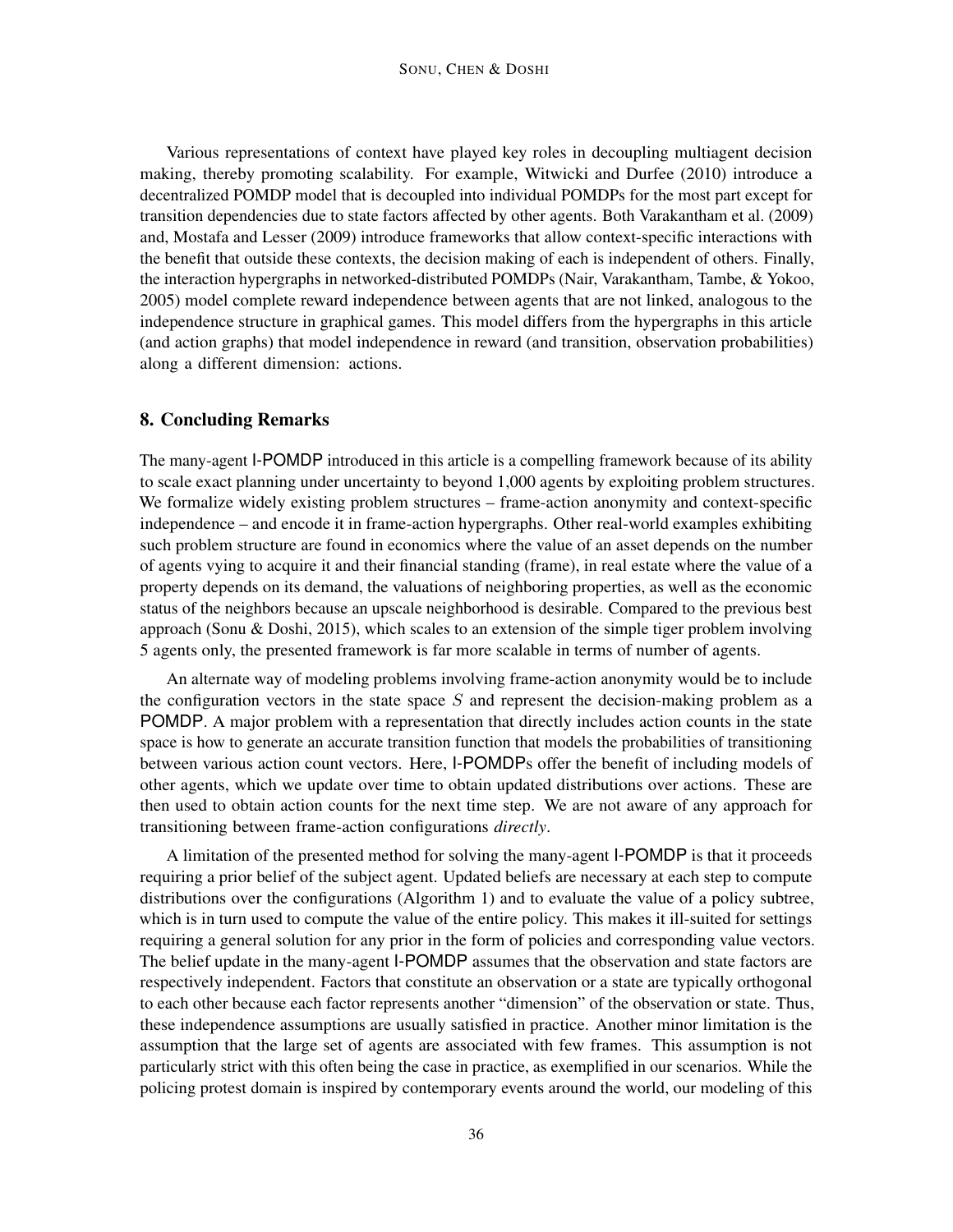problem is simplistic. It does not capture the complex nuances and issues involved in real protests; rather we think of it as an academic abstraction for studying many-agent decision making.

Our future work involves continuing to find ways to scale principled multiagent planning to larger agent populations. In this regard, we are exploring and modeling other types of problem structures often found in large problems. We are also investigating new approximation algorithms for I-POMDPs. A candidate is to replace the exact branch-and-bound with MCTS to scale the method presented in this article to larger state and action spaces as well. An integration with existing multiagent simulation platforms (Luke, Cioffi-Revilla, Panait, Sullivan, & Balan, 2005; Bogert, Solaimanpour, & Doshi, 2015) to illustrate the behavior of agent populations would be interesting.

## Acknowledgments

This research was supported in part by a NSF CAREER grant, IIS-0845036, and a grant from ONR, N000141310870. We thank Brenda Ng at Lawrence Livermore National Laboratory, Pradeep Varakantham at Singapore Management University, and several anonymous reviewers for valuable feedback that led to improvements in the article.

## Appendix A

We summarize key notation and its meaning as used in this article, in the table below.

| S, s                             | Set of physical states, member of this set                     |  |  |  |
|----------------------------------|----------------------------------------------------------------|--|--|--|
| A                                | Set of joint actions of all agents                             |  |  |  |
| $a_0$ , $a_{-0}$                 | Agent 0's action, joint action of all agents other than 0      |  |  |  |
| $T_0$                            | Agent 0's transition function                                  |  |  |  |
| $\Omega_0, \omega_0$             | Set of agent 0's observations, member of this set              |  |  |  |
| $O_0$                            | Agent 0's observation function                                 |  |  |  |
| $R_0$                            | Agent 0's reward function                                      |  |  |  |
| $OC_0$                           | Agent 0's optimality criterion                                 |  |  |  |
| N                                | Number of agents                                               |  |  |  |
| $M_{j,l-1}, m_{j,l-1}$           | Set of level $l-1$ models of some agent, member of this set    |  |  |  |
| $b_{0,l}$                        | Agent 0's level 0 belief                                       |  |  |  |
| ${\bf m}_{-0,l-1}$               | Joint model of all agents other than 0                         |  |  |  |
| $\hat{\Theta}_i, \hat{\theta}_i$ | Frame of some agent, member of this set                        |  |  |  |
| $\mathcal{C}(\cdot)$             | Action configuration derived from the argument                 |  |  |  |
| $\Psi, \psi$                     | Set of nodes in a graph, member of this set                    |  |  |  |
| E                                | Set of edges in the graph                                      |  |  |  |
| $\nu(\cdot)$                     | Frame-action neighborhood of the argument                      |  |  |  |
| $X_k, x_k$                       | Set of values of the $k^th$ state variable, member of this set |  |  |  |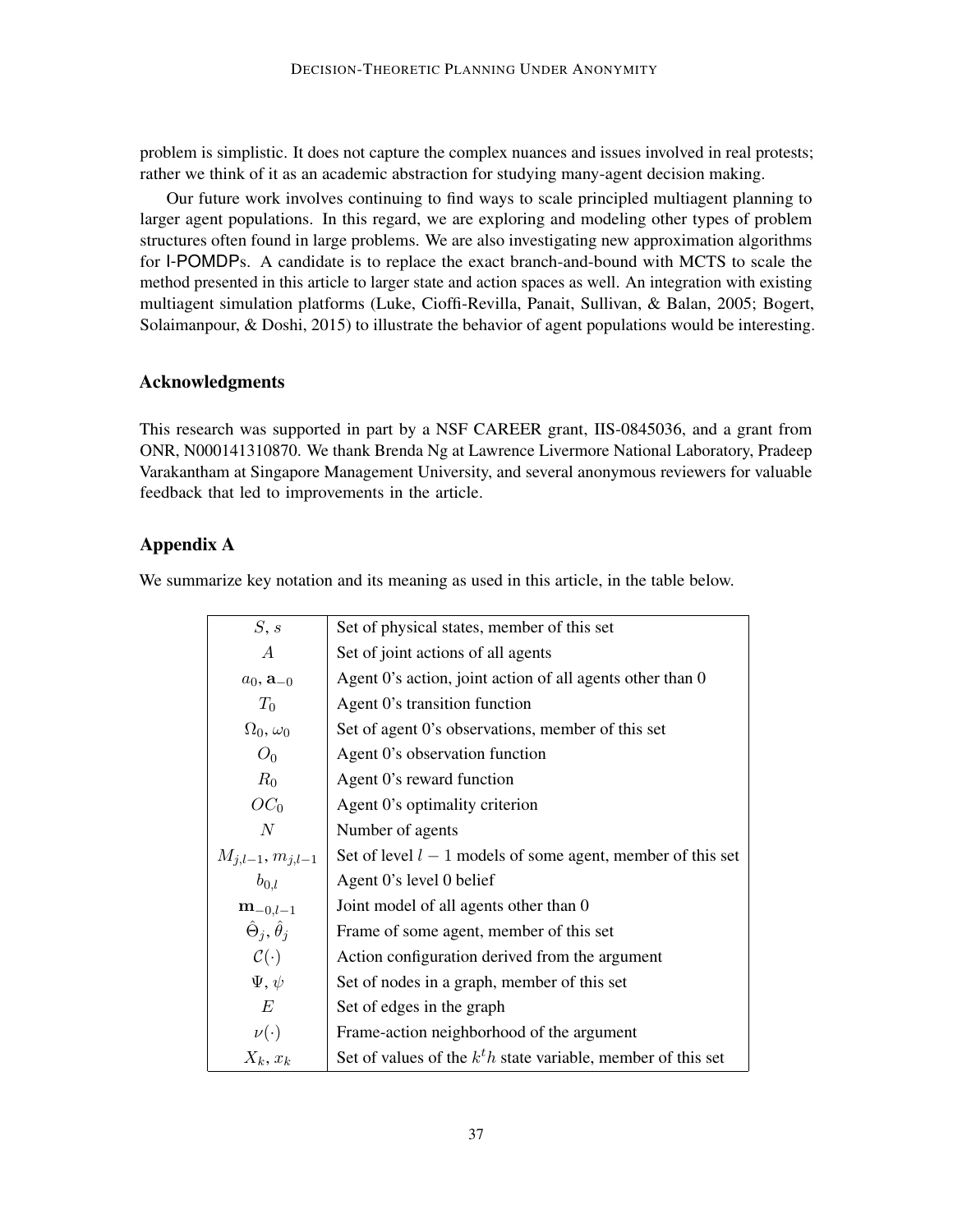| $\sqrt{\overline{V}_{0,l}^h$ , $\overline{Q}_{0,l}^h$ Upper bound on agent 0's horizon-h value function, upper bound on its action value             |
|------------------------------------------------------------------------------------------------------------------------------------------------------|
| $\left  \underline{V}_{0,l}^{h}, \underline{Q}_{0,l}^{h} \right $ Lower bound on agent 0's horizon-h value function, lower bound on its action value |

Table 6: Key notation and its meaning.

## Appendix B

We present detailed proofs for Propositions 2 and 3 in this appendix.

Proposition 2 (Pessimistic Blind Policy). *The pessimistic blind policy yields a lower bound on the exact value of the many-agent I-POMDP.*

*Proof.* The proof uses mathematical induction on the horizon. We begin with the horizon 1 actionvalue function and obtain a lower bound for it.

$$
Q_{0,l}^1(b_{0,l}^t, a_0^t) = \sum_{\mathbf{s}^t} b_{0,l}^t(\mathbf{s}^t) \bigg\{ \sum_{k=1}^K \sum_{C^{\nu(x_k^t, a_0^t)}} Pr(C^{\nu(x_k^t, a_0^t)} | b_{0,l}(M_{1,l-1}|\mathbf{s}^t), \dots, b_{0,l}(M_{N,l-1}|\mathbf{s}^t))
$$
  

$$
R_0(x_k^t, a_0^t, C^{\nu(x_k^t, a_0^t)}) \bigg\}
$$

Let  $\underline{C}^{\nu(x_k^t, a_0^t)}$  be the configuration that minimizes  $R_0$ . We get,

$$
Q_{0,l}^{1}(b_{0,l}^{t}, a_{0}^{t}) \geq \sum_{\mathbf{s}^{t}} b_{0,l}^{t}(\mathbf{s}^{t}) \Big\{ \sum_{k=1}^{K} \sum_{C^{\nu(x_{k}^{t}, a_{0}^{t})}} Pr(C^{\nu(x_{k}^{t}, a_{0}^{t})} | b_{0,l}(M_{1,l-1}|\mathbf{s}^{t}), \dots, b_{0,l}(M_{N,l-1}|\mathbf{s}^{t}))
$$
  
\n
$$
\min_{C^{\nu(x_{k}^{t}, a_{0}^{t})}} R_{0}(x_{k}^{t}, a_{0}^{t}, C^{\nu(x_{k}^{t}, a_{0}^{t})}) \Big\}
$$
  
\n
$$
= \sum_{\mathbf{s}^{t}} b_{0,l}^{t}(\mathbf{s}^{t}) \Big\{ \sum_{k=1}^{K} R_{0}(x_{k}^{t}, a_{0}^{t}, \underline{C}^{\nu(x_{k}^{t}, a_{0}^{t})}) \sum_{C^{\nu(x_{k}^{t}, a_{0}^{t}})} Pr(C^{\nu(x_{k}^{t}, a_{0}^{t})} | b_{0,l}(M_{1,l-1}|\mathbf{s}^{t}), \dots, b_{0,l}(M_{N,l-1}|\mathbf{s}^{t}))
$$
  
\n
$$
= \sum_{\mathbf{s}^{t}} b_{0,l}^{t}(\mathbf{s}^{t}) \sum_{k=1}^{K} R_{0}(x_{k}^{t}, a_{0}^{t}, \underline{C}^{\nu(x_{k}^{t}, a_{0}^{t})})
$$
  
\n
$$
= \underline{Q}_{0,l}^{1}(b_{0,l}^{t}, a_{0}^{t})
$$

Therefore the lower bound obtained by selecting the minimizing configuration for the horizon 1 action-value is:  $Q_{0,l}^1(b_{0,l}^t, a_0^t) = \sum_i$  $\sum_{\mathbf{s}^t} b_{0,l}^t(\mathbf{s}^t) \sum_{k=1}^K$  $k=1$  $R_0(x_k^t, a_0^t, \underline{C}^{\nu(x_k^t, a_0^t)})$ . Analogously to POMDPs, we may decompose this lower bound value using alpha vectors as  $Q_{0,l}^1(b_{0,l}^t, a_0^t) = \sum_{\alpha}$ s  $\underline{\alpha}^{1}(\mathbf{s})\cdot b_{0,l}^{t}(\mathbf{s}),$ where  $\underline{\alpha}^1(\mathbf{s}) = \sum^K$  $R_0(x_k^t, a_0^t, \underline{C}^{\nu(x_k^t, a_0^t)}).$ 

 $k=1$ Let us assume that for horizon  $h - 1$ , the pessimistic blind policy provides a lower bound to the value function and could be represented using a set of alpha vectors over states only similar to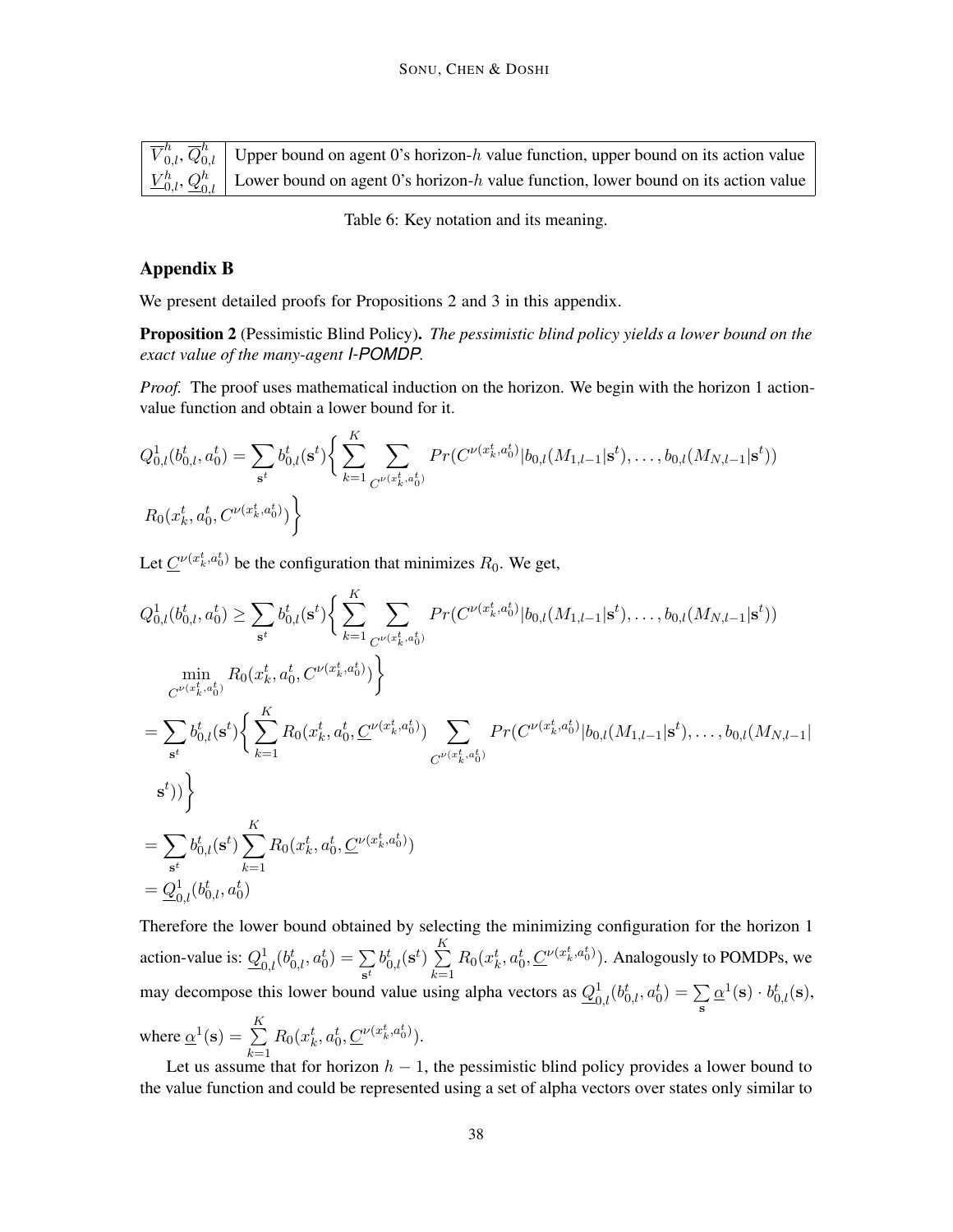the above decomposition. We derive the lower bound value vectors for horizon  $h$ . For simplicity of derivation, we do not mention the configuration contexts for convenience; these are same as before.

$$
Q_{0,l}^{h}(b_{0,l}^{t}, a_{0}^{t}) = Q_{0,l}^{1}(b_{0,l}^{t}, a_{0}^{t}) + \gamma \sum_{\omega_{0}^{t+1}} \max_{\alpha^{h-1}} \left[ \sum_{\mathbf{s}^{t}} b_{0,l}^{t}(\mathbf{s}^{t}) \sum_{\mathbf{s}^{t+1}} \left\{ \sum_{C} Pr(C|b_{0,l}^{t}(M_{1,l-1}|\mathbf{s}^{t}), \dots, b_{0,l}^{t}(M_{N,l-1}|\mathbf{s}^{t})) \right\} \right]
$$
  
...,  $b_{0,l}^{t}(M_{N,l-1}|\mathbf{s}^{t})$ )  $\mathcal{O}_{0}(\mathbf{s}^{t+1}, a_{0}^{t}, C, \omega_{0}^{t+1}) \left\{ \sum_{C} Pr(C|b_{0,l}^{t}(M_{1,l-1}|\mathbf{s}^{t}), \dots, b_{0,l}^{t}(M_{N,l-1}|\mathbf{s}^{t})) \right\}$   

$$
\times T_{0}(\mathbf{s}^{t}, a_{0}^{t}, C, \mathbf{s}^{t+1}) \left\{ \sum_{\mathbf{m}_{-0}^{t+1}} \prod_{j=1}^{N} Pr(m_{j,l-1}^{t+1}|\mathbf{s}^{t+1}, b_{0,l}^{t}, a_{0}^{t}) \alpha^{h-1}(\mathbf{s}^{t+1}, \mathbf{m}_{-0}^{t+1}) \right\}
$$

At this point, we make the blind policy modification. The agent chooses the same policy regardless of the observations. Therefore, we may take the maximization over  $\alpha^{h-1}$  outside the summation over observations analogously to Eq. 2 in Section 2.

$$
Q_{0,l}^{h}(b_{0,l}^{t}, a_{0}^{t}) \geq Q_{0,l}^{1}(b_{0,l}^{t}, a_{0}^{t}) + \gamma \max_{\alpha^{h-1}} \bigg[ \sum_{\omega_{0}^{t+1}} \sum_{s^{t}} b_{0,l}^{t}(s^{t}) \sum_{s^{t+1}} \bigg\{ \sum_{C} Pr(C|b_{0,l}^{t}(M_{1,l-1}|s^{t}),
$$
  
\n $\dots, b_{0,l}^{t}(M_{N,l-1}|s^{t})) O_{0}(s^{t+1}, a_{0}^{t}, C, \omega_{0}^{t+1}) \bigg\} \bigg\{ \sum_{C} Pr(C|b_{0,l}^{t}(M_{1,l-1}|s^{t}), \dots, b_{0,l}^{t}(M_{N,l-1}|s^{t}))$   
\n $\times T_{0}(s^{t}, a_{0}^{t}, C, s^{t+1}) \bigg\} \sum_{\substack{\mathbf{n}_{t-1}^{t+1}} \sum_{j=1}^{N} Pr(m_{j,l-1}^{t+1}|s^{t+1}, b_{0,l}^{t}, a_{0}^{t}) \alpha^{h-1}(s^{t+1}, \mathbf{m}_{-0}^{t+1}) \bigg] \bigg]$   
\n $= Q_{0,l}^{1}(b_{0,l}^{t}, a_{0}^{t}) + \gamma \max_{\alpha^{h-1}} \sum_{s^{t}} b_{0,l}^{t}(s^{t}) \sum_{s^{t+1}} \bigg\{ \sum_{C} Pr(C|b_{0,l}^{t}(M_{1,l-1}|s^{t}), \dots, b_{0,l}^{t}(M_{N,l-1}|s^{t}))$   
\n $\times T_{0}(s^{t}, a_{0}^{t}, C, s^{t+1}) \bigg\} \sum_{\substack{\mathbf{n}_{t-1}^{t+1}} \sum_{j=1}^{N} Pr(m_{j,l-1}^{t+1}|s^{t+1}, b_{0,l}^{t}, a_{0}^{t}) \alpha^{h-1}(s^{t+1}, \mathbf{m}_{-0}^{t+1}) \bigg]} \bigg[ Q_{0,l}^{1}(b_{0,l}^{t}, a_{0}^{t}) + \gamma \sum_{s^{t}} b_{0,l}^{t}(s^{t}) \sum_{s^{t+1}} \bigg\{ \sum_{C} Pr(C|b_{0,l}^{t}(M_{1,l-1}|s^{t}), \dots, b_{0,l}^{t}(M_{N,l-$ 

where  $\alpha_*^{h-1}$  is the vector that maximizes the second term given belief  $b_{0,l}^t$  and action  $a_0^t$ .

Next, we select minimizing configurations while computing  $Q^1$  and  $\alpha^{h-1}_*$  to obtain their pessimistic counterparts, which form corresponding lower bounds as we know from the base case and inductive hypothesis. The action-value above becomes,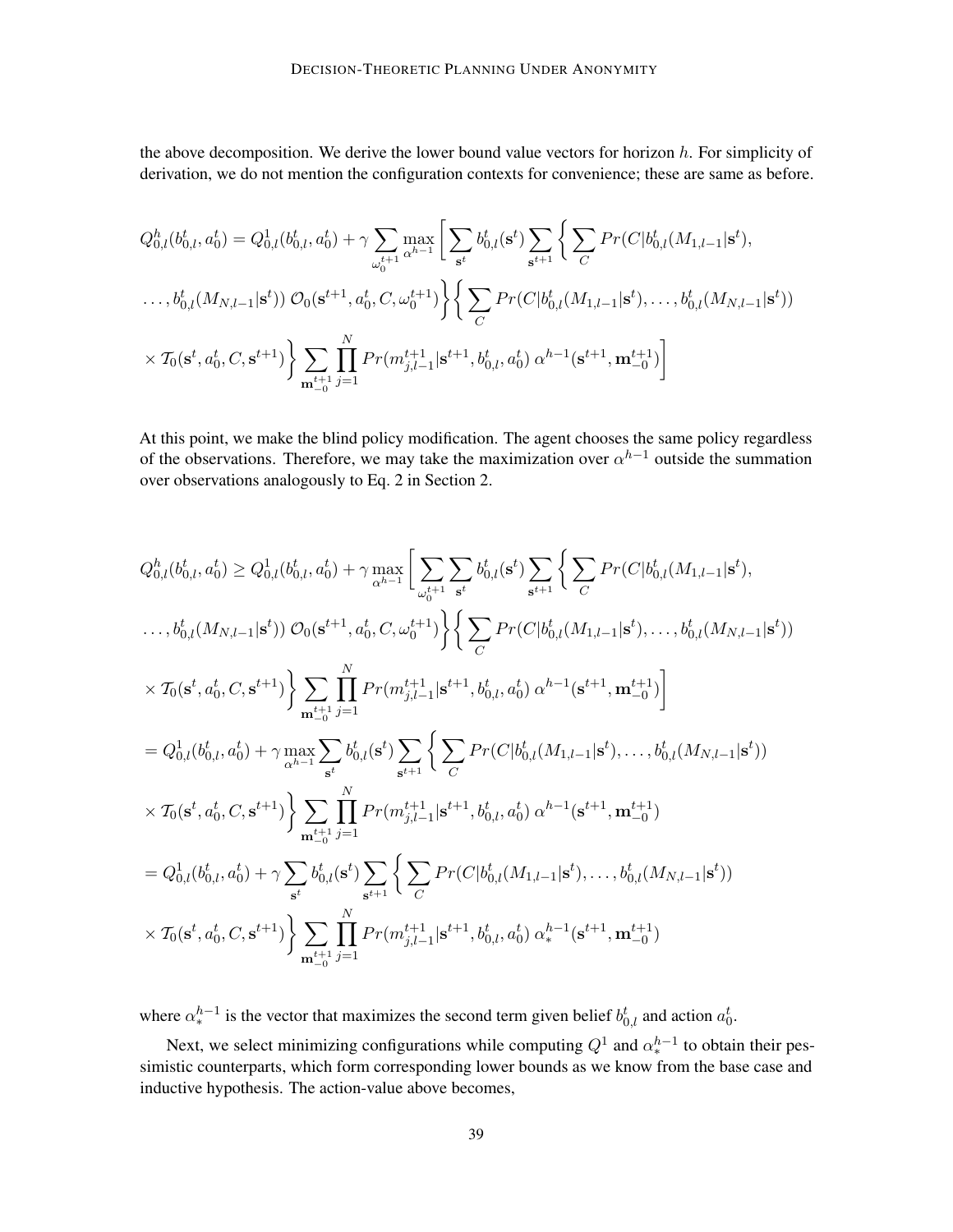$$
\geq \underline{Q}_{0,l}^{1}(b_{0,l}^{t}, a_{0}^{t}) + \gamma \sum_{s^{t}} b_{0,l}^{t}(\mathbf{s}^{t}) \sum_{\mathbf{s}^{t+1}} \Big\{ \sum_{C} Pr(C|b_{0,l}^{t}(M_{1,l-1}|\mathbf{s}^{t}), \dots, b_{0,l}^{t}(M_{N,l-1}|\mathbf{s}^{t}))
$$
\n
$$
\times T_{0}(\mathbf{s}^{t}, a_{0}^{t}, C, \mathbf{s}^{t+1}) \Big\} \sum_{\mathbf{m}_{-0}^{t+1}} \prod_{j=1}^{N} Pr(m_{j,l-1}^{t+1}|\mathbf{s}^{t+1}, b_{0,l}^{t}, a_{0}^{t}) \underline{\alpha}_{*}^{h-1}(\mathbf{s}^{t+1})
$$
\n
$$
= \underline{Q}_{0,l}^{1}(b_{0,l}^{t}, a_{0}^{t}) + \gamma \sum_{\mathbf{s}^{t}} b_{0,l}^{t}(\mathbf{s}^{t}) \sum_{\mathbf{s}^{t+1}} \Big\{ \sum_{C} Pr(C|b_{0,l}^{t}(M_{1,l-1}|\mathbf{s}^{t}), \dots, b_{0,l}^{t}(M_{N,l-1}|\mathbf{s}^{t}))
$$
\n
$$
\times T_{0}(\mathbf{s}^{t}, a_{0}^{t}, C, \mathbf{s}^{t+1}) \Big\} \underline{\alpha}_{*}^{h-1}(\mathbf{s}^{t+1}) \sum_{\mathbf{m}_{-0}^{t+1}} \prod_{j=1}^{N} Pr(m_{j,l-1}^{t+1}|\mathbf{s}^{t+1}, b_{0,l}^{t}, a_{0}^{t})
$$
\n
$$
= \underline{Q}_{0,l}^{1}(b_{0,l}^{t}, a_{0}^{t}) + \gamma \sum_{\mathbf{s}^{t}} b_{0,l}^{t}(\mathbf{s}^{t}) \sum_{\mathbf{s}^{t+1}} \Big\{ \sum_{C} Pr(C|b_{0,l}^{t}(M_{1,l-1}|\mathbf{s}^{t}), \dots, b_{0,l}^{t}(M_{N,l-1}|\mathbf{s}^{t}))
$$
\n
$$
\times T_{0}(\mathbf{s}^{t}, a_{0}^{t}, C, \mathbf{s}^{t+1}) \Big\} \underline{\alpha}_{*}^{h-1}(\mathbf{s}^{t+1})
$$

Notice that the trailing term  $\Sigma$  $\mathbf{m}_{-0}^{t+1}$  $\prod$  $j=1$  $Pr(m_{j,l-1}^{t+1} | s^{t+1}, b_{0,l}^t, a_0^t)$  sums to 1. We replace the configuration in  $T_0$  for each context with the one that minimizes the transition probability. The above action-value is

$$
\geq \underline{Q}_{0,l}^{1}(b_{0,l}^{t}, a_{0}^{t}) + \gamma \sum_{\mathbf{s}^{t}} b_{0,l}^{t}(\mathbf{s}^{t}) \sum_{\mathbf{s}^{t+1}} \left\{ \sum_{C} Pr(C|b_{0,l}^{t}(M_{1,l-1}|\mathbf{s}^{t}), \dots, b_{0,l}^{t}(M_{N,l-1}|\mathbf{s}^{t})) \right\} \times \mathcal{T}_{0}(\mathbf{s}^{t}, a_{0}^{t}, \underline{C}, \mathbf{s}^{t+1}) \left\} \underline{\alpha}_{*}^{h-1}(\mathbf{s}^{t+1}) \n= \underline{Q}_{0,l}^{1}(b_{0,l}^{t}, a_{0}^{t}) + \gamma \sum_{\mathbf{s}^{t}} b_{0,l}^{t}(\mathbf{s}^{t}) \sum_{\mathbf{s}^{t+1}} \mathcal{T}_{0}(\mathbf{s}^{t}, a_{0}^{t}, \underline{C}, \mathbf{s}^{t+1}) \underline{\alpha}_{*}^{h-1}(\mathbf{s}^{t+1})
$$

Finally, for completeness we write the action-value lower bound in full.

$$
\mathcal{Q}_{0,l}^{h}(b_{0,l}^{t}, a_{0}^{t}) = \sum_{s^{t}} b_{0,l}^{t}(s^{t}) \sum_{k=1}^{K} R_{0}(x_{k}^{t}, a_{0}^{t}, \mathcal{L}^{\nu(x_{k}^{t}, a_{0}^{t})}) + \gamma \sum_{s^{t}} b_{0,l}^{t}(s^{t}) \sum_{s^{t+1}} \prod_{k=1}^{K} \mathcal{I}_{0}(x_{k}^{t}, a_{0}^{t}, \mathcal{L}^{\nu(x_{k}^{t}, a_{0}^{t}, x_{k}^{t+1}), x_{k}^{t+1}) \underline{\alpha}_{s}^{h-1}(s^{t+1})
$$

Proposition 3 (Optimistic Fast Informed Bound). *The fast informed update with maximizing configurations gives an upper bound to the many-agent I-POMDP value function.*

 $\Box$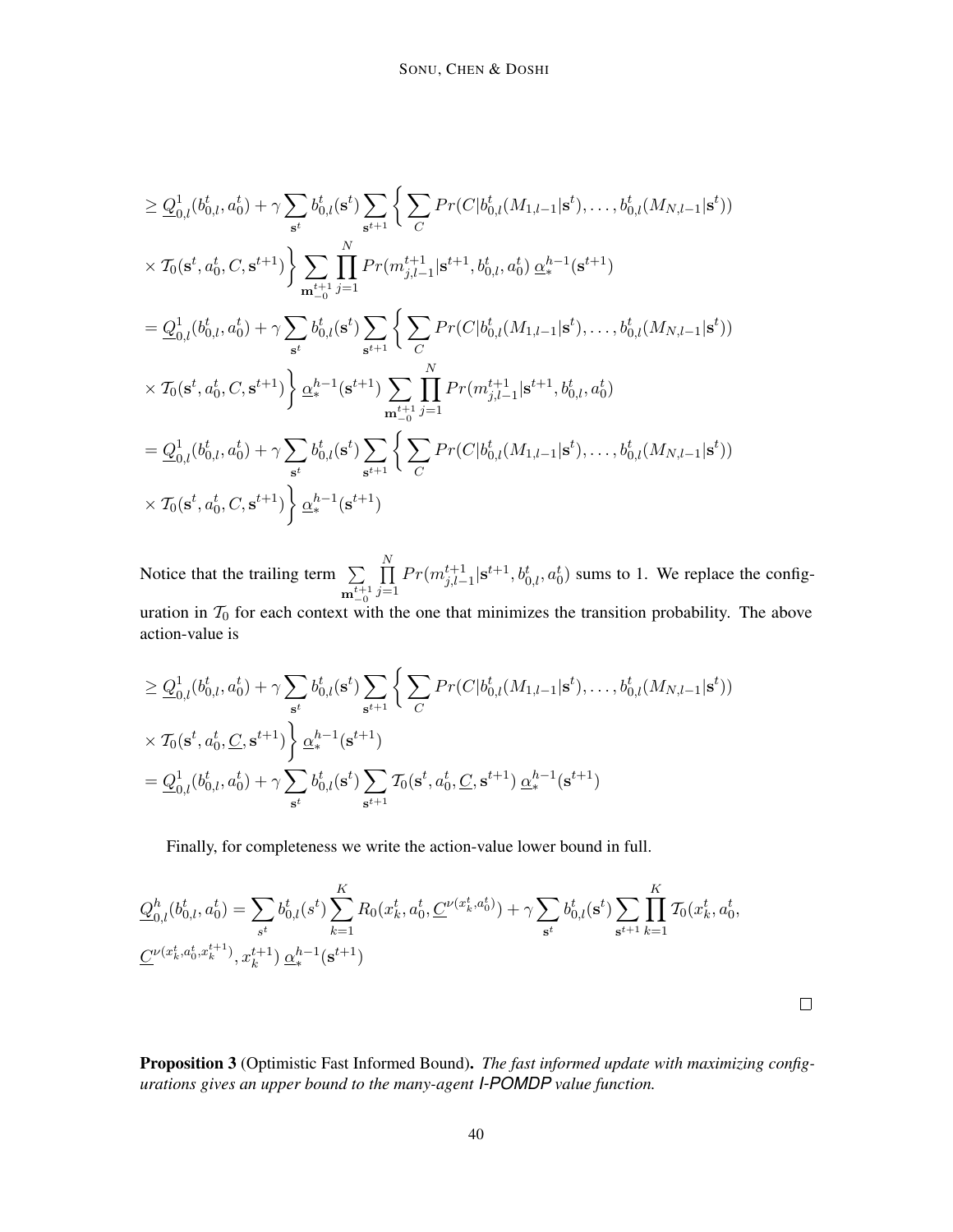*Proof.* The proof here also uses mathematical induction on the horizon. The base case is the horizon 1 action-value function and we obtain an upper bound for it.

$$
Q_{0,l}^1(b_{0,l}^t, a_0^t) = \sum_{\mathbf{s}^t} b_{0,l}^t(\mathbf{s}^t) \sum_{k=1}^K \left\{ \sum_{C^{\nu(x_k^t, a_0^t)}} Pr(C^{\nu(x_k^t, a_0^t)} | b_{0,l}(M_{1,l-1}|\mathbf{s}^t), \dots, b_{0,l}(M_{N,l-1}|\mathbf{s}^t))
$$
  

$$
R_0(x_k^t, a_0^t, C^{\nu(x_k^t, a_0^t)}) \right\}
$$

Let  $\overline{C}^{\nu(x_k^t, a_0^t)}$  be the configuration that maximizes  $R_0$ . We get,

$$
Q_{0,l}^{1}(b_{0,l}^{t}, a_{0}^{t}) \geq \sum_{s^{t}} b_{0,l}^{t}(s^{t}) \sum_{k=1}^{K} \Big\{ \sum_{C^{\nu(x_{k}^{t}, a_{0}^{t})}} Pr(C^{\nu(x_{k}^{t}, a_{0}^{t})} | b_{0,l}(M_{1,l-1}|s^{t}), \dots, b_{0,l}(M_{N,l-1}|s^{t}))
$$
  
\n
$$
\max_{C^{\nu(x_{k}^{t}, a_{0}^{t})}} \mathcal{R}_{0}(x_{k}^{t}, a_{0}^{t}, C^{\nu(x_{k}^{t}, a_{0}^{t})}) \Big\}
$$
  
\n
$$
= \sum_{s^{t}} b_{0,l}^{t}(s^{t}) \sum_{k=1}^{K} \Big\{ \mathcal{R}_{0}(x_{k}^{t}, a_{0}^{t}, \overline{C}^{\nu(x_{k}^{t}, a_{0}^{t})}) \sum_{C^{\nu(x_{k}^{t}, a_{0}^{t}})} Pr(C^{\nu(x_{k}^{t}, a_{0}^{t})} | b_{0,l}(M_{1,l-1}|s^{t}), \dots, b_{0,l}(M_{N,l-1}|s^{t}))
$$
  
\n
$$
= \sum_{s^{t}} b_{0,l}^{t}(s^{t}) \sum_{k=1}^{K} \mathcal{R}_{0}(x_{k}^{t}, a_{0}^{t}, \overline{C}^{\nu(x_{k}^{t}, a_{0}^{t})})
$$
  
\n
$$
= \overline{Q}_{0,l}^{1}(b_{0,l}^{t}, a_{0}^{t})
$$

Therefore an upper bound for the horizon 1 value is obtained as follows:  $\overline{Q}_{0,l}^1(b_{0,l}, a_0^t) = \sum$  $\sum_{\mathbf{s}^t} b^t_{0,l}(\mathbf{s}^t)$ 

 $\times \sum_{i=1}^{K}$  $_{k=1}$  $\mathcal{R}_0(x_k^t, a_0^t, \overline{C}^{\nu(x_k^t, a_0^t)})$ . These upper bounds may be decomposed into a set of vectors one for each action  $a_0$ ,  $\overline{\alpha}_{a_0}^1(\mathbf{s}) = \sum_{n=1}^K a_n^1(a_n - a_n)$  $_{k=1}$  $\mathcal{R}_0(x_k^t, a_0^t, \overline{C}^{\nu(x_k^t, a_0^t)}),$  and each vector has as many components as states.

Let  $\overline{\Gamma}_*^{h-1}$  be the set of alpha vectors for horizon  $h-1$  that are obtained by taking the fast informed approximation with maximizing configurations. There are as many vectors in this set as the number of actions  $|A_0|$ . As the inductive hypothesis, let the vectors in  $\overline{\Gamma}_*^{h-1}$  $\int_{*}^{n-1}$  form an upper bound.

Next we derive the upper bound on horizon  $h$  value function.

$$
Q_{0,l}^{h}(b_{0,l}^{t}, a_{0}^{t}) = Q_{0,l}^{1}(b_{0,l}^{t}, a_{0}^{t}) + \gamma \sum_{\omega_{0}^{t+1}} \max_{\alpha^{h-1}} \left[ \sum_{s^{t}} b_{0,l}^{t}(s^{t}) \sum_{s^{t+1}} \left\{ \sum_{C} Pr(C|b_{0,l}^{t}(M_{1,l-1}|s^{t}),
$$
  

$$
\dots, b_{0,l}^{t}(M_{N,l-1}|s^{t})) \mathcal{O}_{0}(s^{t+1}, a_{0}^{t}, C, \omega_{0}^{t+1}) \right\} \left\{ \sum_{C} Pr(C|b_{0,l}^{t}(M_{1,l-1}|s^{t}), \dots, b_{0,l}^{t}(M_{N,l-1}|s^{t}))
$$
  

$$
\times T_{0}(s^{t}, a_{0}^{t}, C, s^{t+1}) \right\} \sum_{m_{-0}^{t+1}} \prod_{j=1}^{N} Pr(m_{j,l-1}^{t+1}|s^{t+1}, b_{0,l}^{t}, a_{0}^{t}) \alpha^{h-1}(s^{t+1}, m_{-0}^{t+1})
$$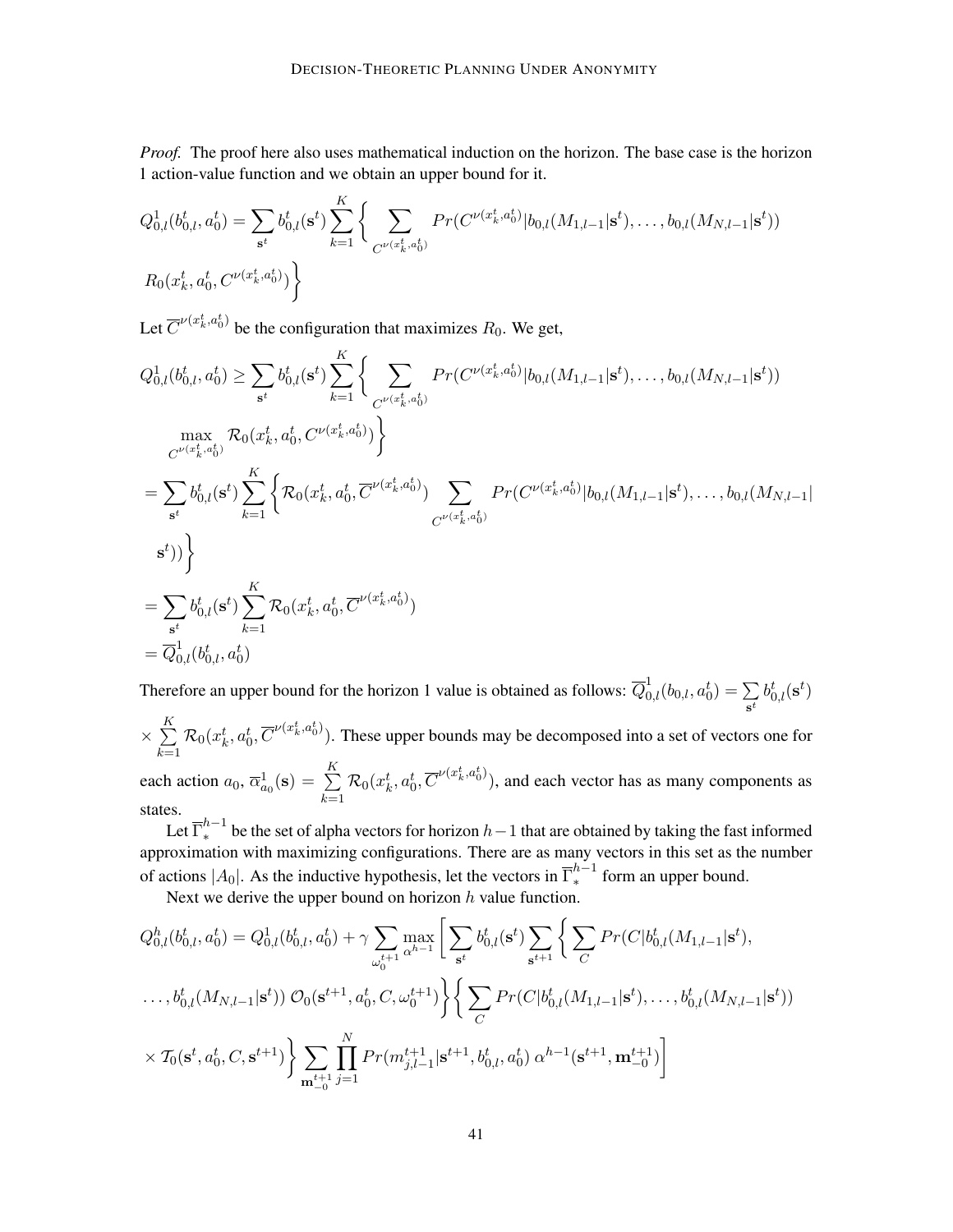We replace the backup above with the fast-informed backup that pushes the maximization over  $\alpha^{h-1}$ deeper into the backup.

$$
Q_{0,l}^{h}(b_{0,l}^{t}, a_{0}^{t}) \leq Q_{0,l}^{1}(b_{0,l}^{t}, a_{0}^{t}) + \gamma \sum_{\omega_{0}^{t+1}} \sum_{s^{t}} b_{0,l}^{t}(s^{t}) \max_{\alpha^{h-1}} \left[ \sum_{s^{t+1}} \left\{ \sum_{C} Pr(C|b_{0,l}^{t}(M_{1,l-1}|s^{t}), \dots, b_{0,l}^{t}(M_{N,l-1}|s^{t})) \right\} \right]
$$
  
...,  $b_{0,l}^{t}(M_{N,l-1}|s^{t})$ )  $\mathcal{O}_{0}(s^{t+1}, a_{0}^{t}, C, \omega_{0}^{t+1}) \left\{ \sum_{C} Pr(C|b_{0,l}^{t}(M_{1,l-1}|s^{t}), \dots, b_{0,l}^{t}(M_{N,l-1}|s^{t})) \right\}$   
 $\times T_{0}(s^{t}, a_{0}^{t}, C, s^{t+1}) \left\} \sum_{\mathbf{m}_{-0}^{t+1}} \prod_{j=1}^{N} Pr(m_{j,l-1}^{t+1}|s^{t+1}, b_{0,l}^{t}, a_{0}^{t}) \alpha^{h-1}(s^{t+1}, \mathbf{m}_{-0}^{t+1}) \right]$ 

Analogously to Section 2, we may factor out the current belief. The above Q-value becomes,

$$
\sum_{s^{t}} b_{0,l}^{t}(s^{t}) \Big\{ \sum_{C} Pr(C|b_{0,l}^{t}(M_{1,l-1}|s^{t}),...,b_{0,l}^{t}(M_{N,l-1}|s^{t})) \mathcal{R}_{0}(s^{t}, a_{0}^{t}, C) + \gamma \sum_{\omega_{0}^{t+1}} \max_{\alpha^{h-1}} \Bigg[ \sum_{s^{t+1}} \sum_{\alpha^{t+1}} Pr(C|b_{0,l}^{t}(M_{1,l-1}|s^{t}),...,b_{0,l}^{t}(M_{N,l-1}|s^{t})) \mathcal{O}_{0}(s^{t+1}, a_{0}^{t}, C, \omega_{0}^{t+1}) \Big\} \Big\{ \sum_{C} Pr(C|b_{0,l}^{t}(M_{1,l-1}|s^{t}),...,b_{0,l}^{t}(M_{N,l-1}|s^{t})) \mathcal{R}_{0}(s^{t}, a_{0}^{t}, C, s^{t+1}) \Big\} \sum_{m_{-0}^{t+1}} \prod_{j=1}^{N} Pr(m_{j,l-1}^{t+1}|s^{t+1}, b_{0,l}^{t}, a_{0}^{t}) \alpha^{h-1}(s^{t+1}, m_{-0}^{t+1}) \Bigg] \Big\}
$$
  
\n
$$
= \sum_{s^{t}} b_{0,l}^{t}(s^{t}) \Big\{ \sum_{C} Pr(C|b_{0,l}^{t}(M_{1,l-1}|s^{t}),...,b_{0,l}^{t}(M_{N,l-1}|s^{t})) \mathcal{R}_{0}(s^{t}, a_{0}^{t}, C) + \gamma \sum_{\omega_{0}^{t+1}} \sum_{s^{t+1}} \sum_{\alpha^{t+1}} \sum_{\alpha^{t+1}} \sum_{\alpha^{t+1}} Pr(C|b_{0,l}^{t}(M_{1,l-1}|s^{t}),...,b_{0,l}^{t}(M_{N,l-1}|s^{t})) \mathcal{O}_{0}(s^{t+1}, a_{0}^{t}, C, \omega_{0}^{t+1}) \Big\} \Big\{ \sum_{C} Pr(C|b_{0,l}^{t}(M_{1,l-1}|s^{t}),...,b_{0,l}^{t}(M_{N,l-1}|s^{t})) \mathcal{R}_{0}(s^{t}, a_{0}^{t}, C, s^{t+1}) \Big\} \sum_{m_{-0}^{t+1}} \prod_{j=1}^{N} Pr(m_{j,l-1}^{t+1}|s^{t+1}, b_{0,l}^{t}, a_{
$$

We do not show the contexts of the configurations above to promote readability; these are easy to infer. Let us replace the configuration in  $\mathcal{R}_0$  with the one that maximizes it given the context (as in the base case) and use the inductive hypothesis to replace the optimizing horizon  $h - 1$  vectors with their upper bounds. The above Q-value is,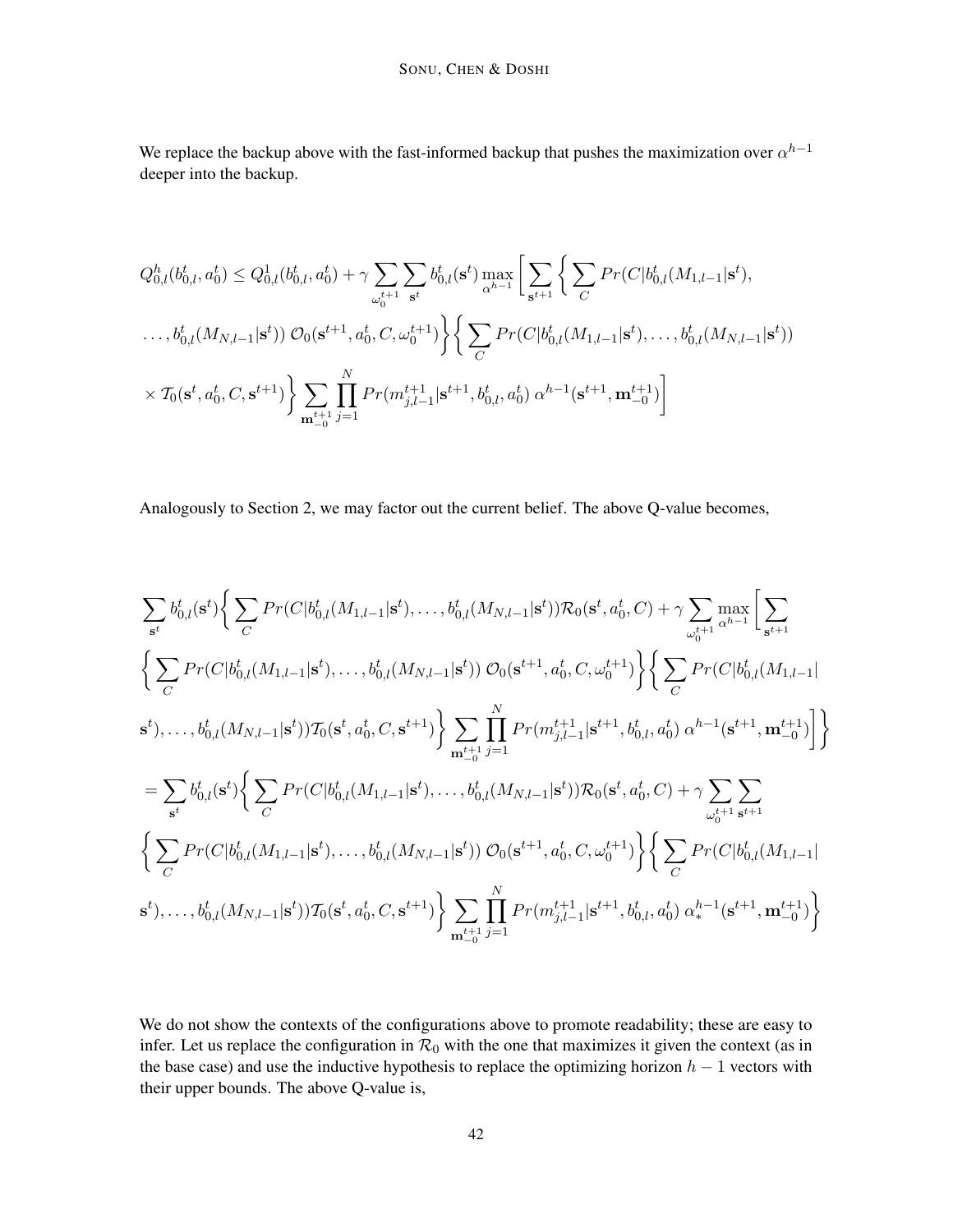$$
\begin{split} &\leq \sum_{\mathbf{s}^{t}}b_{0,l}^{t}(\mathbf{s}^{t})\bigg\{\mathcal{R}_{0}(\mathbf{s}^{t}, a_{0}^{t}, \overline{C})+\gamma \sum_{\omega_{0}^{t+1}}\sum_{\mathbf{s}^{t+1}}\bigg\{\sum_{C}Pr(C|b_{0,l}^{t}(M_{1,l-1}|\mathbf{s}^{t}), \ldots, b_{0,l}^{t}(M_{N,l-1}|\mathbf{s}^{t}))\\ &\times \mathcal{O}_{0}(\mathbf{s}^{t+1}, a_{0}^{t}, C, \omega_{0}^{t+1})\bigg\}\bigg\{\sum_{C}Pr(C|b_{0,l}^{t}(M_{1,l-1}|\mathbf{s}^{t}), \ldots, b_{0,l}^{t}(M_{N,l-1}|\mathbf{s}^{t}))\mathcal{T}_{0}(\mathbf{s}^{t}, a_{0}^{t}, C, \mathbf{s}^{t+1})\bigg\}\\ &\times \sum_{\mathbf{m}_{-0}^{t-1}}\prod_{j=1}^{N}Pr(m_{j,l-1}^{t+1}|\mathbf{s}^{t+1}, b_{0,l}^{t}, a_{0}^{t})\overline{\alpha}_{*}^{h-1}(\mathbf{s}^{t+1})\bigg\}\\ &=\sum_{\mathbf{s}^{t}}b_{0,l}^{t}(\mathbf{s}^{t})\bigg\{\mathcal{R}_{0}(\mathbf{s}^{t}, a_{0}^{t}, \overline{C})+\gamma \sum_{\omega_{0}^{t+1}}\sum_{\mathbf{s}^{t+1}}\bigg\{\sum_{C}Pr(C|b_{0,l}^{t}(M_{1,l-1}|\mathbf{s}^{t}), \ldots, b_{0,l}^{t}(M_{N,l-1}|\mathbf{s}^{t}))\\ &\times \mathcal{O}_{0}(\mathbf{s}^{t+1}, a_{0}^{t}, C, \omega_{0}^{t+1})\bigg\}\bigg\{\sum_{C}Pr(C|b_{0,l}^{t}(M_{1,l-1}|\mathbf{s}^{t}), \ldots, b_{0,l}^{t}(M_{N,l-1}|\mathbf{s}^{t}))\mathcal{T}_{0}(\mathbf{s}^{t}, a_{0}^{t}, C, \mathbf{s}^{t+1})\bigg\}\\ &\times \overline{\alpha}_{*}^{h-1}(\mathbf{s}^{t+1})\sum_{\mathbf{m}_{-0}^{t-1}}\prod_{j=1}^{N}Pr(m_{j,l-1}^{
$$

Thus, the updated models of the other agents sum out. Next, we replace configurations in the observation and transition functions of agent 0 with those that maximize the respective probabilities given the context. Action value  $Q_{0,l}^h(b_{0,l}^t, a_0^t)$  is,

$$
\leq \sum_{\mathbf{s}^t} b_{0,l}^t(\mathbf{s}^t) \Big\{ \mathcal{R}_0(\mathbf{s}^t, a_0^t, \overline{C}) + \gamma \sum_{\omega_0^{t+1}} \sum_{\mathbf{s}^{t+1}} \Big\{ \sum_C Pr(C|b_{0,l}^t(M_{1,l-1}|\mathbf{s}^t), \dots, b_{0,l}^t(M_{N,l-1}|\mathbf{s}^t)) \times \mathcal{O}_0(\mathbf{s}^{t+1}, a_0^t, \overline{C}, \omega_0^{t+1}) \Big\} \Big\{ \sum_C Pr(C|b_{0,l}^t(M_{1,l-1}|\mathbf{s}^t), \dots, b_{0,l}^t(M_{N,l-1}|\mathbf{s}^t)) \mathcal{T}_0(\mathbf{s}^t, a_0^t, \overline{C}, \mathbf{s}^{t+1}) \Big\} \times \overline{\alpha}_{*}^{h-1}(\mathbf{s}^{t+1}) \Big\} \n= \sum_{\mathbf{s}^t} b_{0,l}^t(\mathbf{s}^t) \Big\{ \mathcal{R}_0(\mathbf{s}^t, a_0^t, \overline{C}) + \gamma \sum_{\omega_0^{t+1}} \sum_{\mathbf{s}^{t+1}} \Big\{ \mathcal{O}_0(\mathbf{s}^{t+1}, a_0^t, \overline{C}, \omega_0^{t+1}) \sum_C Pr(C|b_{0,l}^t(M_{1,l-1}|\mathbf{s}^t), \dots, b_{0,l}^t(M_{N,l-1}|\mathbf{s}^t), \dots, b_{0,l}^t(M_{N,l-1}|\mathbf{s}^t)) \Big\} \Big\{ \mathcal{T}_0(\mathbf{s}^t, a_0^t, \overline{C}, \mathbf{s}^{t+1}) \sum_C Pr(C|b_{0,l}^t(M_{1,l-1}|\mathbf{s}^t), \dots, b_{0,l}^t(M_{N,l-1}|\mathbf{s}^t)) \Big\} \times \overline{\alpha}_{*}^{h-1}(\mathbf{s}^{t+1}) \Big\}
$$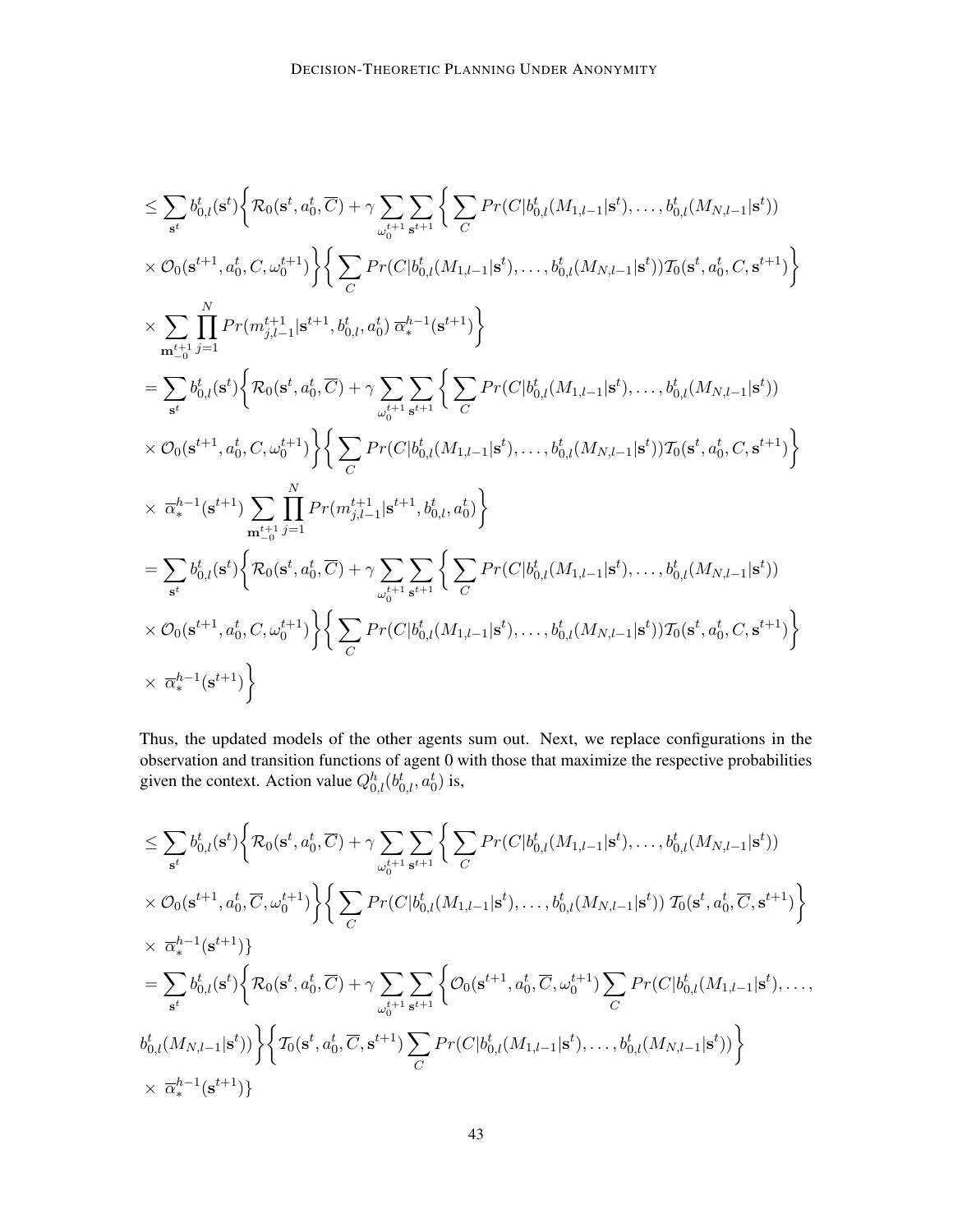This becomes,

$$
Q_{0,l}^{h}(b_{0,l}^{t}, a_{0}^{t}) = \sum_{\mathbf{s}^{t}} b_{0,l}^{t}(\mathbf{s}^{t}) \Big\{ \mathcal{R}_{0}(\mathbf{s}^{t}, a_{0}^{t}, \overline{C}) + \gamma \sum_{\omega_{0}^{t+1}} \sum_{\mathbf{s}^{t+1}} \mathcal{O}_{0}(\mathbf{s}^{t+1}, a_{0}^{t}, \overline{C}, \omega_{0}^{t+1}) \mathcal{I}_{0}(\mathbf{s}^{t}, a_{0}^{t}, \overline{C}, \mathbf{s}^{t+1}) \Big\}
$$
  

$$
\times \overline{\alpha}_{*}^{h-1}(\mathbf{s}^{t+1}) \Big\}
$$
  

$$
= \sum_{\mathbf{s}^{t}} b_{0,l}^{t}(\mathbf{s}^{t}) \overline{\alpha}_{a_{0}^{t}}^{h}(\mathbf{s}^{t})
$$

 $\Box$ 

## References

- Bogert, K., Solaimanpour, S., & Doshi, P. (2015). Aerial robotic simulations for evaluation of multi-agent planning in gatac (demonstration). In *International Conference on Autonomous Agents and Multi-Agent Systems (AAMAS)*, pp. 1919–1920.
- Boutilier, C., Friedman, N., Goldszmidt, M., & Koller, D. (1996). Context-specific independence in bayesian networks. In *Twelfth international conference on Uncertainty in artificial intelligence (UAI)*, pp. 115–123.
- Chandrasekaran, M., Doshi, P., Zeng, Y., & Chen, Y. (2014). Team behavior in interactive dynamic influence diagrams with applications to ad hoc teams (extended abstract). In *Autonomous Agents and Multi-Agent Systems Conference (AAMAS)*, pp. 1559–1560.
- Doshi, P. (2012). Decision making in complex multiagent settings: A tale of two frameworks. *AI Magazine*, *33*(4), 82–95.
- Doshi, P., Qu, X., Goodie, A., & Young, D. (2010). Modeling recursive reasoning in humans using empirically informed interactive POMDPs. In *International Autonomous Agents and Multiagent Systems Conference (AAMAS)*, pp. 1223–1230.
- Durfee, E., & Zilberstein, S. (2013). *Multiagent Systems* (Second edition)., chap. Multiagent Planning, Control and Execution, pp. 485–546. MIT Press.
- Fudenberg, D., & Tirole, J. (1991). *Game Theory*. MIT Press.
- Gmytrasiewicz, P. J., & Doshi, P. (2005). A framework for sequential planning in multiagent settings. *Journal of Artificial Intelligence Research*, *24*, 49–79.
- Guestrin, C., Koller, D., & Parr, R. (2001). Multiagent planning with factored mdps. In *Neural Information Processing Systems (NIPS)*, pp. 1523–1530.
- Hauskrecht, M. (1997). *Planning and control in stochastic domains with imperfect information*. Ph.D. thesis, MIT.
- Hauskrecht, M. (2000). Value-function approximations for partially observable Markov decision process. *Journal of Artificial Intelligence*, *13*, 33–94.
- Hula, A., Montague, P. R., & Dayan, P. (2015). Monte carlo planning method estimates planning horizons during interactive social exchange. *PLOS Computational Biology*, *11*, 1–38.
- Jiang, A. X., & Leyton-Brown, K. (2010). Bayesian action-graph games. In *Advances in Neural Information Processing Systems (NIPS)*, pp. 991–999.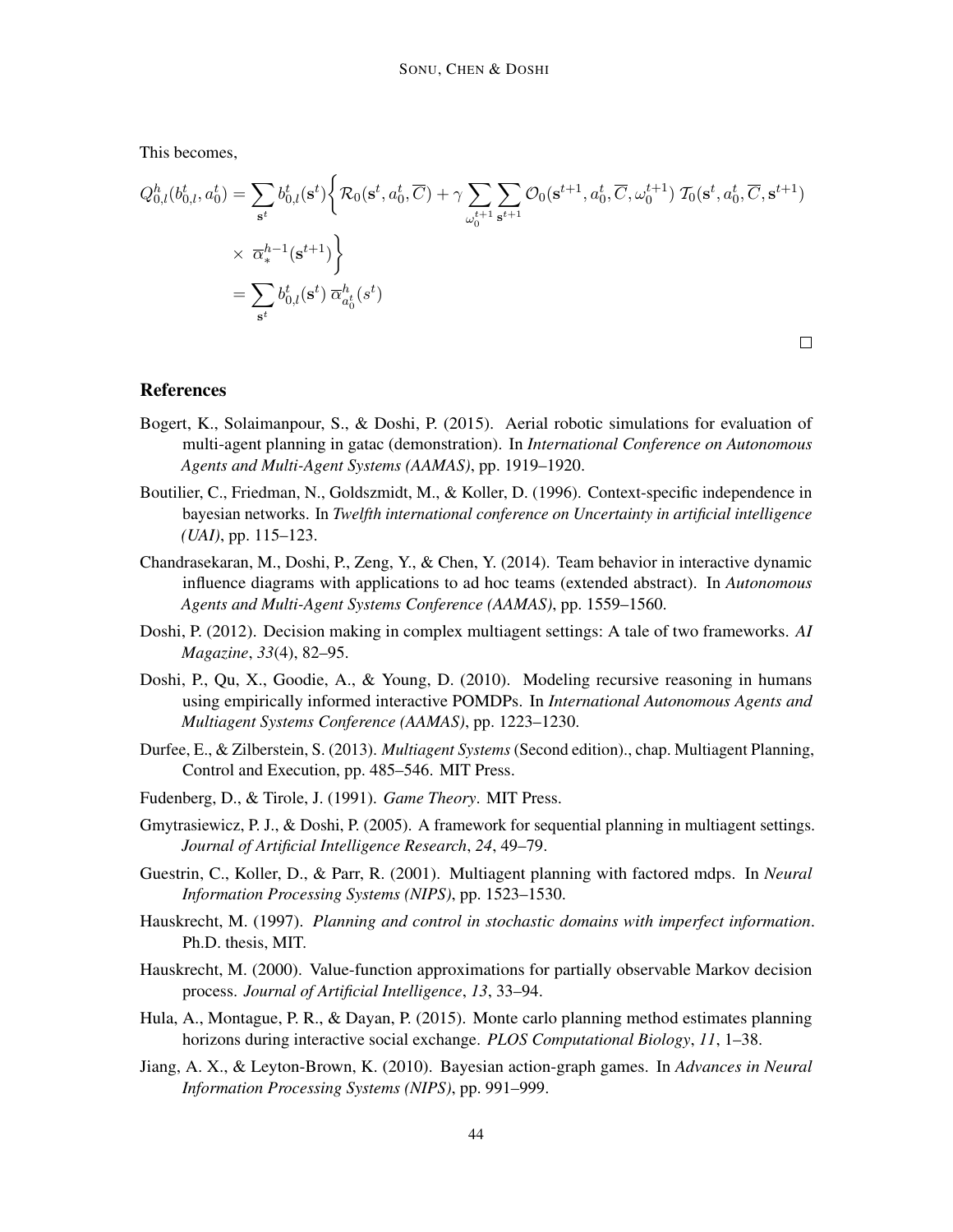- Jiang, A. X., Leyton-Brown, K., & Bhat, N. A. (2011). Action-graph games. *Games and Economic Behavior*, *71*(1), 141–173.
- Jiang, A. X., Leyton-Brown, K., & Pfeffer, A. (2009). Temporal action-graph games: A new representation for dynamic games. In *Twenty-Fifth Conference on Uncertainty in Artificial Intelligence (UAI)*, pp. 268–276.
- Kaelbling, L., Littman, M., & Cassandra, A. (1998). Planning and acting in partially observable stochastic domains. *Artificial Intelligence*, *101*, 99–134.
- Kaelbling, L. P. (1993). *Learning in Embedded Systems*. MIT Press.
- Kearns, M., Littman, M., & Singh, S. (2001). Graphical models for game theory. In *Uncertainty in Artificial Intelligence (UAI)*, pp. 253–260.
- Koller, D., & Milch, B. (2001). Multi-agent influence diagrams for representing and solving games. In *IJCAI*, pp. 1027–1034.
- Kurniawati, H., Hsu, D., & Lee, W. S. (2008). SARSOP: Efficient point-based POMDP planning by approximating optimally reachable belief spaces. In *Robotics: Science and Systems*.
- Land, A. H., & Doig, A. G. (1960). An automatic method of solving discrete programming problems. *Econometrica*, *28*(3), 109–132.
- Luke, S., Cioffi-Revilla, C., Panait, L., Sullivan, K., & Balan, G. (2005). Mason: A multi-agent simulation environment. *Simulation: Transactions of the Society for Modeling and Simulation*, *82*(7), 517–527.
- Mostafa, H., & Lesser, V. (2009). Offline planning for communication by exploiting structured interactions in decentralized mdps. In *International Conference on Web Intelligence and Intelligent Agent Tech- nology (IAT)*, pp. 193–200.
- Nair, R., Varakantham, P., Tambe, M., & Yokoo, M. (2005). Networked distributed POMDPs: A synthesis of distributed constraint optimization and POMDPs. In *Twentieth AAAI Conference on Artificial Intelligence*, pp. 133–139.
- Ng, B., Meyers, C., Boakye, K., & Nitao, J. (2010). Towards applying interactive POMDPs to real-world adversary modeling. In *Innovative Applications in Artificial Intelligence (IAAI)*, pp. 1814–1820.
- Poupart, P., & Boutilier, C. (2003). Bounded finite state controllers. In *Neural Information Processing Systems*.
- Robbel, P., Oliehoek, F., & Kochenderfer, M. J. (2016). Exploiting anonymity in approximating linear programming: Scaling to large multiagent MDPs. In *Thirtieth AAAI Conference on Artificial Intelligence (AAAI)*, pp. 2537–2543.
- Roughgarden, T., & Tardos, E. (2002). How bad is selfish routing?. *Journal of ACM*, *49*(2), 236–259.
- Seuken, S., & Zilberstein, S. (2008). Formal models and algorithms for decentralized decision making under uncertainty. *Journal of Autonomous Agents and Multiagent Systems*, *17*(2), 190–250.
- Seymour, R., & Peterson, G. L. (2009). A trust-based multiagent system. In *IEEE International Conference on Computational Science and Engineering*, pp. 109–116.